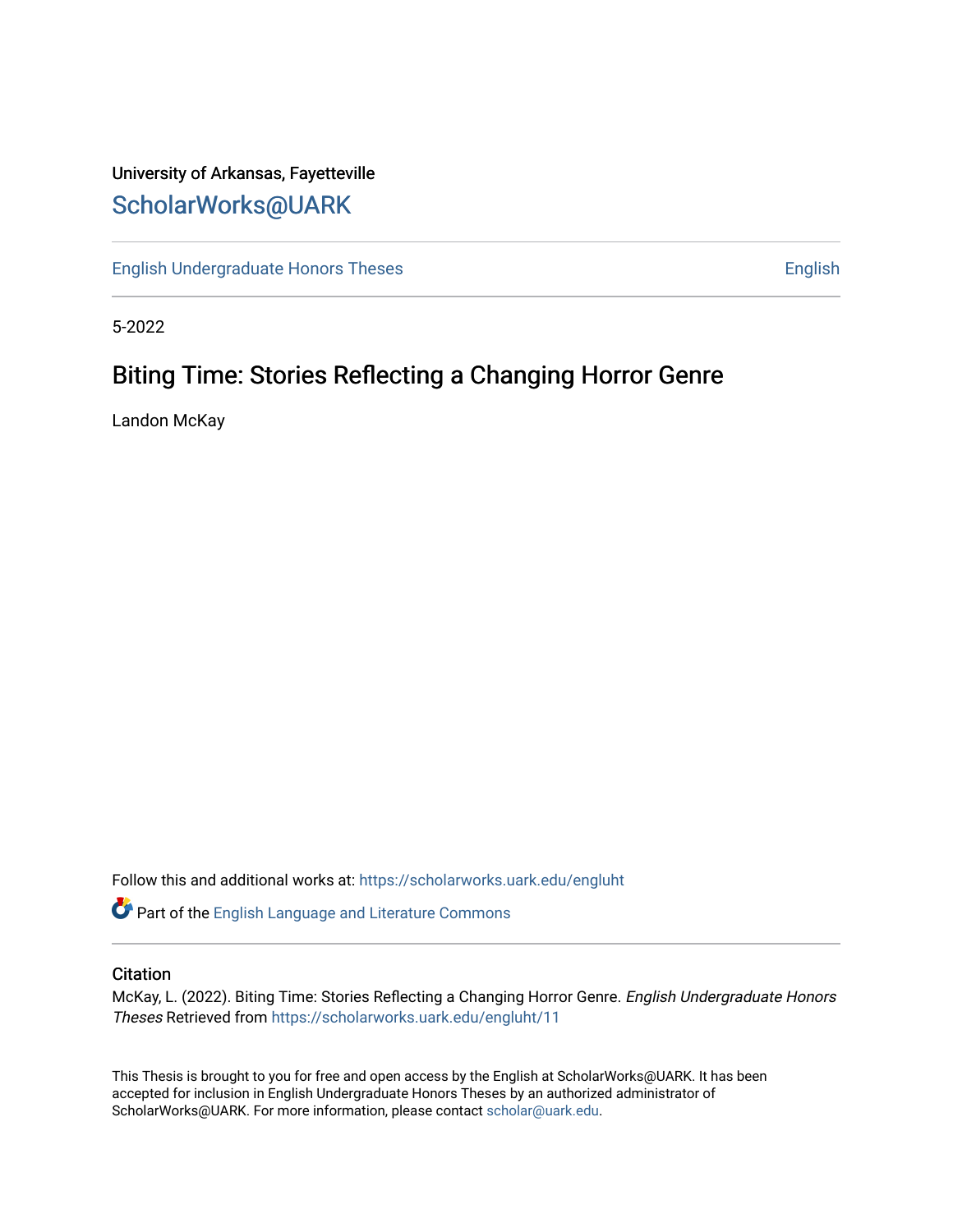# **Biting Time: Stories Reflecting a Changing Horror Genre**

An Honors Thesis submitted in partial fulfillment of the requirements for Honors Studies in English

By

Landon J. McKay

Spring 2022

English

Fulbright College of Arts and Sciences

**The University of Arkansas**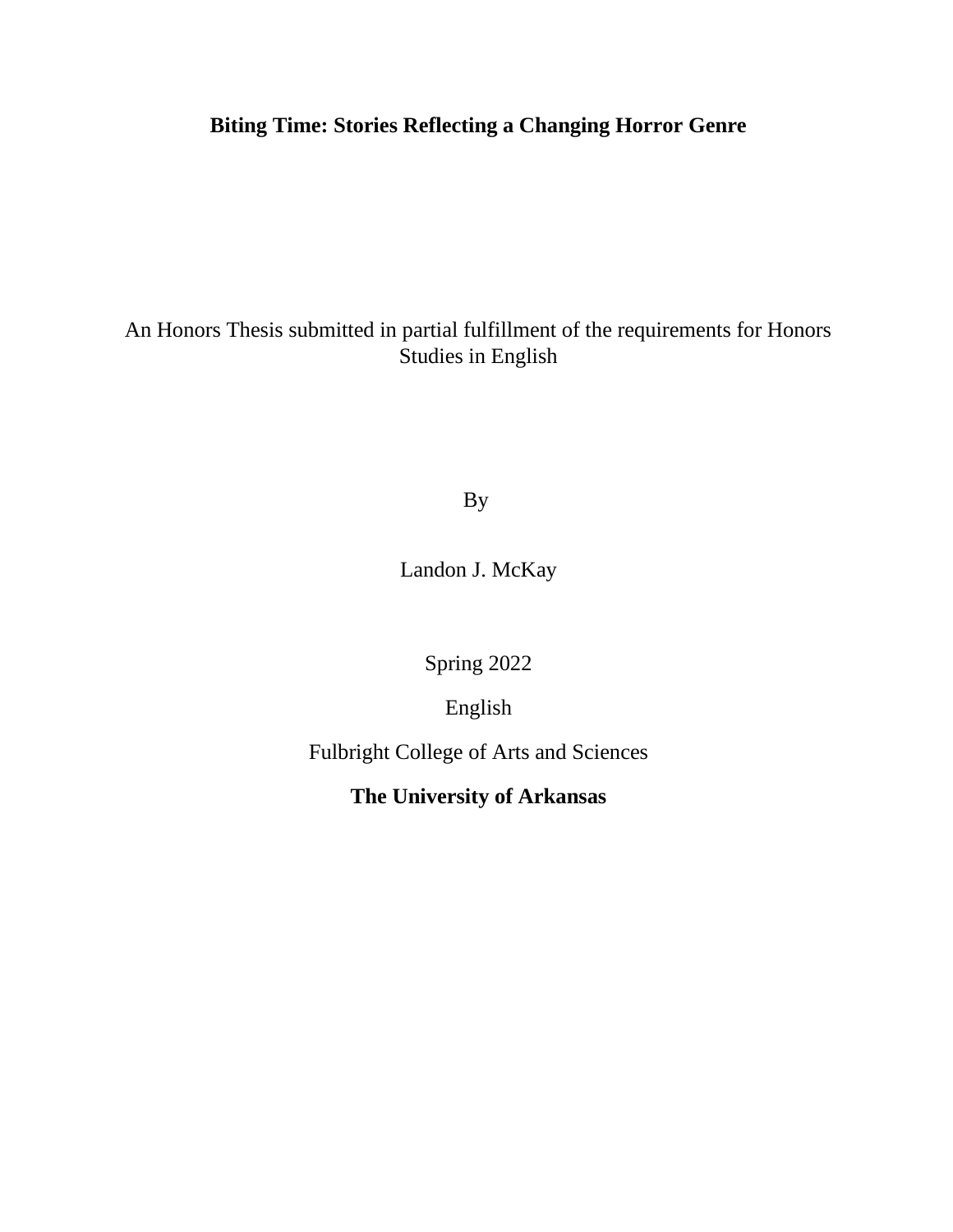#### **Acknowledgements**

First and foremost, I would like to thank Professor Padma Viswanathan for agreeing to work with me as my Thesis Advisor. Over the past year, I have learned countless tips from Professor Viswanathan as we have spent time revising my stories. From guidance involving the stories in my thesis to advice for my writing talents as a whole, I am appreciative to have learned so much from Professor Viswanathan.

I would also like to thank the English Department and the Fulbright College of Arts and Sciences Honors Program for providing classes and resources that have allowed me to hone my writing craft and expand my knowledge. Excellent professors and courses pushed me to enjoy the material I studied while encouraging interactive classroom environments in which I felt more able to grow during my four years of undergraduate studies.

I thank Dr. Dorothy Stephens and Dr. Jonathan Marion for being a part of my Honors Thesis committee. Having taken more courses led by Dr. Stephens than any other professor at The University of Arkansas, I am glad to have learned so much, particularly regarding Shakespeare and the Elizabethan Era. Additionally, had I not taken the "Body and Identity" course taught by Dr. Marion, I would not have been drawn to Cultural Anthropology as much as I am today.

I would like to thank Dr. Bill Levine for acting as the Honors Council Representative for my thesis defense, along with the entire Honors Council and the University of Arkansas for allowing me the opportunity to present my work.

Lastly, I give special thanks to Steve Teske, Dr. David Ware, and Emily Summers for their support and available information regarding my research while writing "Brother."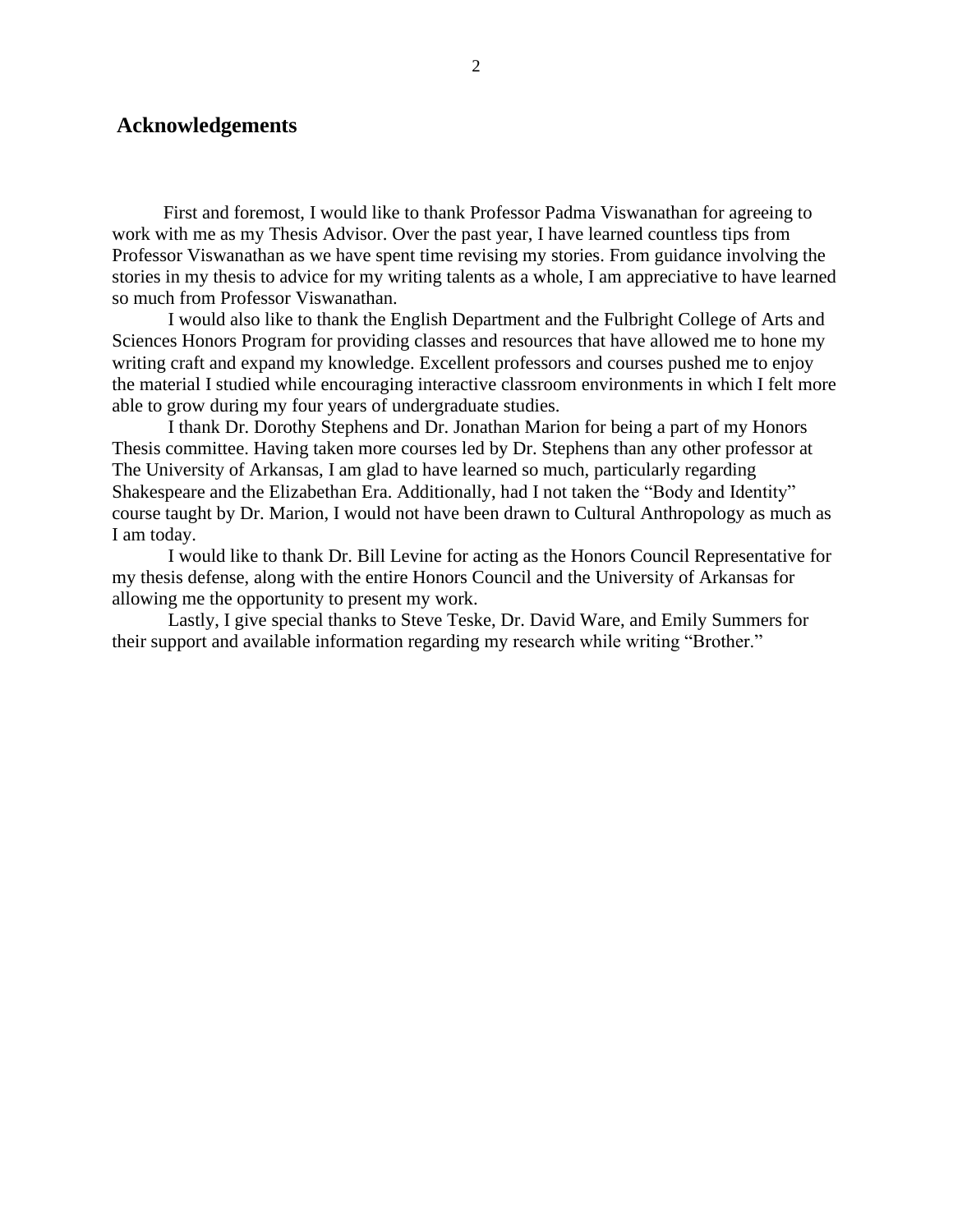### **Table of Contents**

| <b>EAGERLY AWAITED</b>             | 4  |
|------------------------------------|----|
| "EAGERLY AWAITED" REFLECTION       | 20 |
| <b>THE INESCAPABLE</b>             | 21 |
| "THE INESCAPABLE" REFLECTION       | 38 |
| <b>BROTHER</b>                     | 39 |
| "BROTHER" REFLECTION               | 60 |
| <b>LATE-NIGHT TELEVISION</b>       | 61 |
| "LATE-NIGHT TELEVISION" REFLECTION | 87 |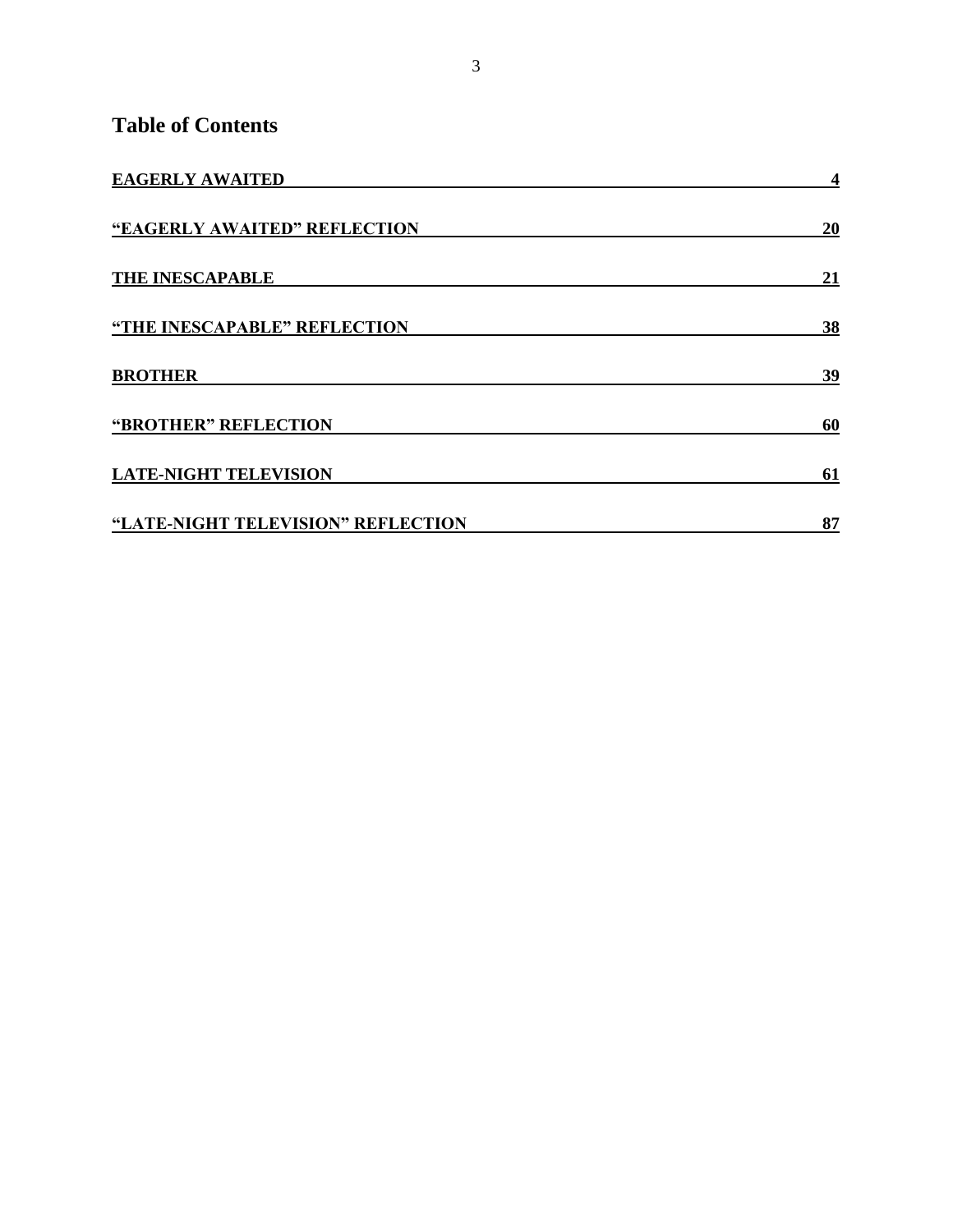### Eagerly Awaited

<span id="page-4-0"></span>My name is Leonard Seduco, and I have Persecutory Delusional Disorder. I'm hesitant to put these words to paper, but my therapist, Dr. Foster, suggests it might be a good idea for me to look back on the event that got me here to "better my potential for progression." She thinks me facing my reality in the most intense way could help me deal with it.

I like to think of myself as a decent writer, but I've never gone out of my way to make it a hobby. Plus, it's not that I haven't recovered at all; I'm not the man I was before I got here. I'm just weeks into the program, but I feel much brighter. Of course, these spells are common – one day, I'll make great progress, and for the next three, I'm sure the nurse leading me to the cafeteria has a knife in her pocket. Granted, before being institutionalized, there was a time I would have tackled her before I could find out.

I've been a resident at Edgar Tale's Institution for nearly three months now, gulping medicine, sitting through group sessions, and discussing my problems with Dr. Foster. It wasn't difficult to accept the institutionalization. After realizing the damage my world around me had dealt, I wanted nothing more than to move away from my falsities. When my actions got me arrested, it didn't take much for Dr. Foster to convince me to come here rather than face the charges that would have been pressed against me.

The group sessions are probably my least favorite activity at Edgar's solely because I don't think other residents have had the same experiences as me. Not that I think of myself as particularly special, but I don't think any of us can relate to each other how the professionals think we can. We're all so different, even if psychosis links our struggles.

Dr. Foster advised that I recount the events of the days leading up to my arrival at Edgar's. I do hope that my story is believable, for I am confident in what really happened. But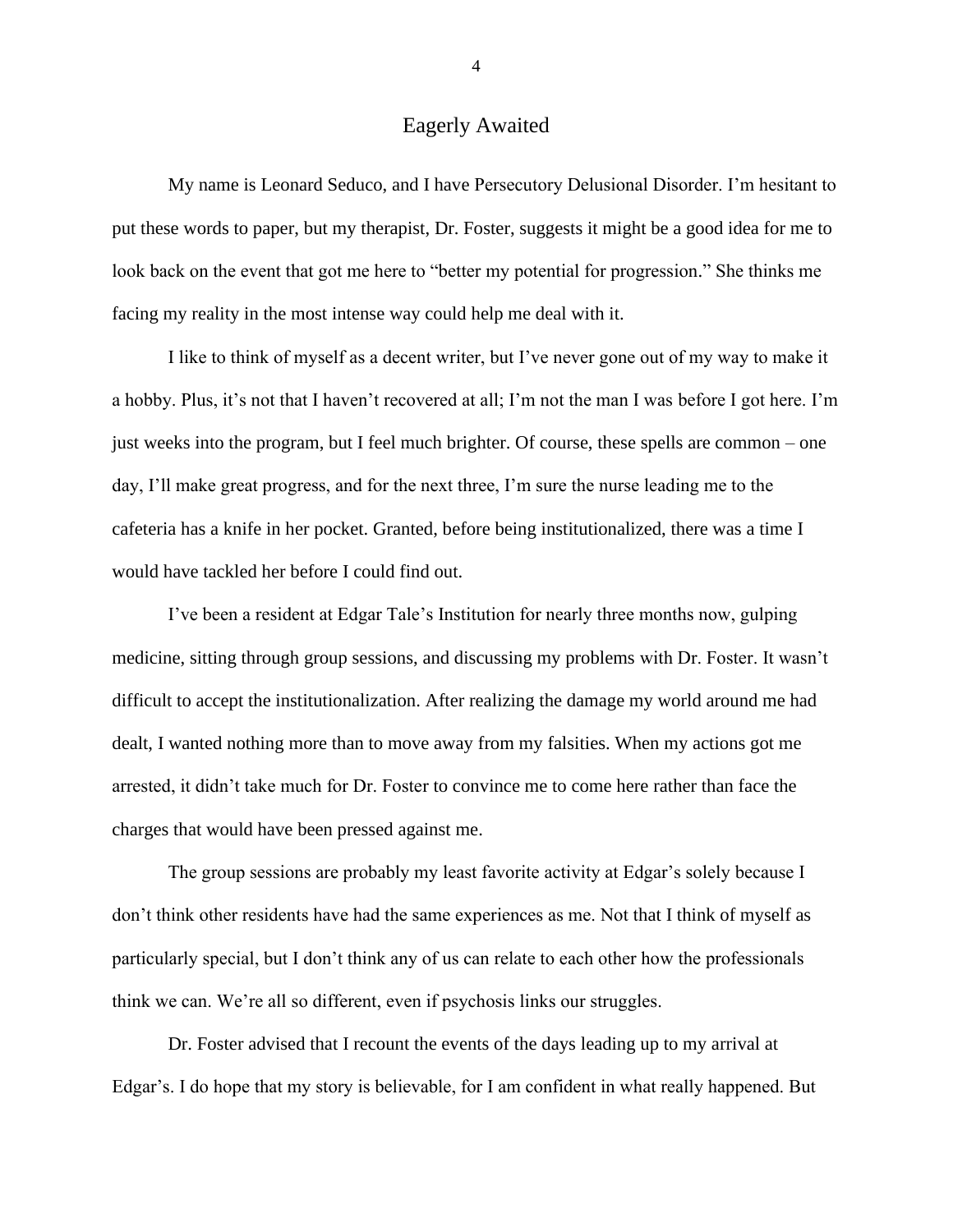Dr. Foster wants me to tell the story through my eyes before the revelation of my psychosis. At the time, I could not have distinguished a nightmare from a typical morning. Now, it has all cleared up. When I say I have a few off-days here, my worst days are far better here than my best days in the outside world. However, Dr. Foster tells me if I ever want to get out of here, I'll have to stop making comparisons like that. The thing is, I'm not sure if I want to leave this place.

When I graduated college, my plan was to get away. I didn't know how, and I especially didn't know why. I had the best group of friends I could have made in college, I earned a degree with a double major, and I'd been off of anti-depressants for more than a year. I started taking medicine in high school because my doctor decided that my anxiety and depression might lead to self-harm. I never fell into any serious mind-altering states, but I was willing to take the pills to make it easier to get out of bed in the mornings. Sometimes, I felt like my prescription didn't even work. When I got the go-ahead from my doctor to start weaning off of it during my junior year of college, I experienced no side-effects or withdrawal. If I had known that depression was the least of my worries, perhaps I'd have continued suppressing the sadness.

After graduation, I decided to move to a big city, accepting the fact that I'd be living paycheck to paycheck. Perhaps I was bored with what I'd learned in school, because I moved without the intention of finding a job related to my field of study. I thought I'd be fine getting by with a blue-collar 9-5, and I was, for the time being. I picked up a construction gig mostly consisting of building outdoor decking and furniture, and work was hardly ever boring. Truth be told, I suppose I strayed from my "calling" because four years' worth of learning about it bored me to death. I liked the idea of going against the grain and challenging myself to survive in an entirely new environment flourishing with life. Rather than finding an upscale, overpriced apartment downtown, I came across a small, abandoned train station on the outskirts of the city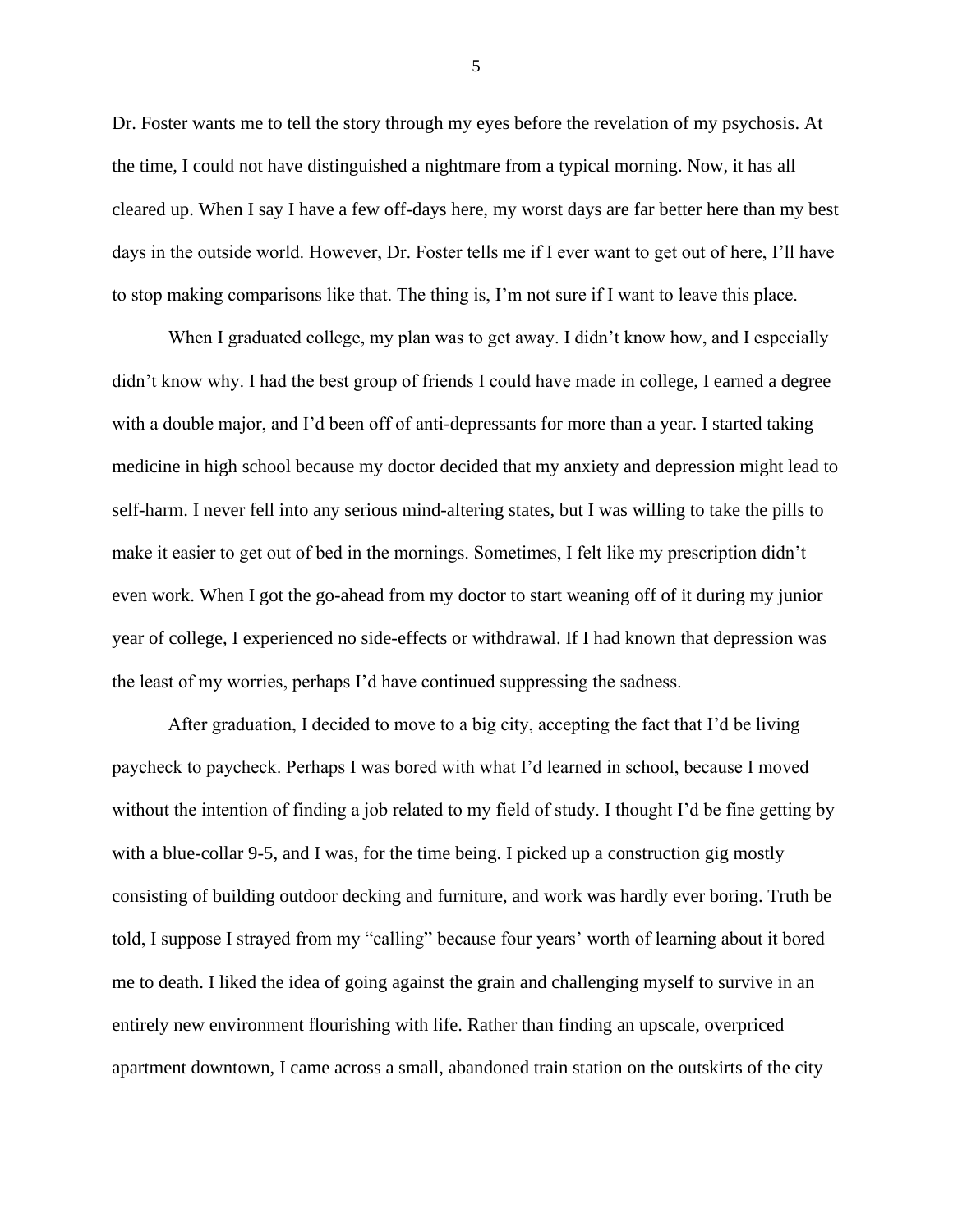that happened to be listed. It wasn't in the middle of nowhere, but the woods between surrounding houses would provide as much seclusion as I'd like, should I ever wish to get away from the skyscrapers only miles away. The train station had had a bit of remodeling, but the rent I paid well exceeded what it was worth. Still, it was a cheaper option than sleeping in the middle of millions of people in the city.

After a few weeks, I'd met Will at a bar. He'd struck up a conversation about how his girlfriend had kicked him out of their apartment. He then talked about his job as a photographer. He took pictures, mostly at night, of scenes in nature. I offered to let him take over half the rent and move in with me. There was only one bedroom, but the remodeled office would fit a bed just fine. Plus, it cut my biggest financial burden in half. If I'd have known what my experience would do to Will, I'd have never offered him the spot.

I was in awe of how different the city was from my home. The suburban community I grew up in was nothing compared to the buildings towering above me or the huge freighters coming in and out of the harbor. For the first few months of my new life, I'd never felt better. That was, of course, until my paranoia strung me for quite a loop.

Perhaps I was not embracing the social butterfly status that I had planned to cultivate when I got to the city, because I never found myself wanting to go out. Every time I did, I might have met a few people, but rarely saw them again. I hung out with Will at the house plenty, but he worked most nights, and my day job kept us apart much of the time. When I did go out, I'd give a fake phone number or refuse to call the ones given to me. I had convinced myself that people who had been in the city longer than I were just too different from me. Eventually, my thoughts turned more cautiously. I'd act out against acquaintances that I'd only known for an hour. I once even tried fighting a gentleman twice my size and half my drunkenness. I claimed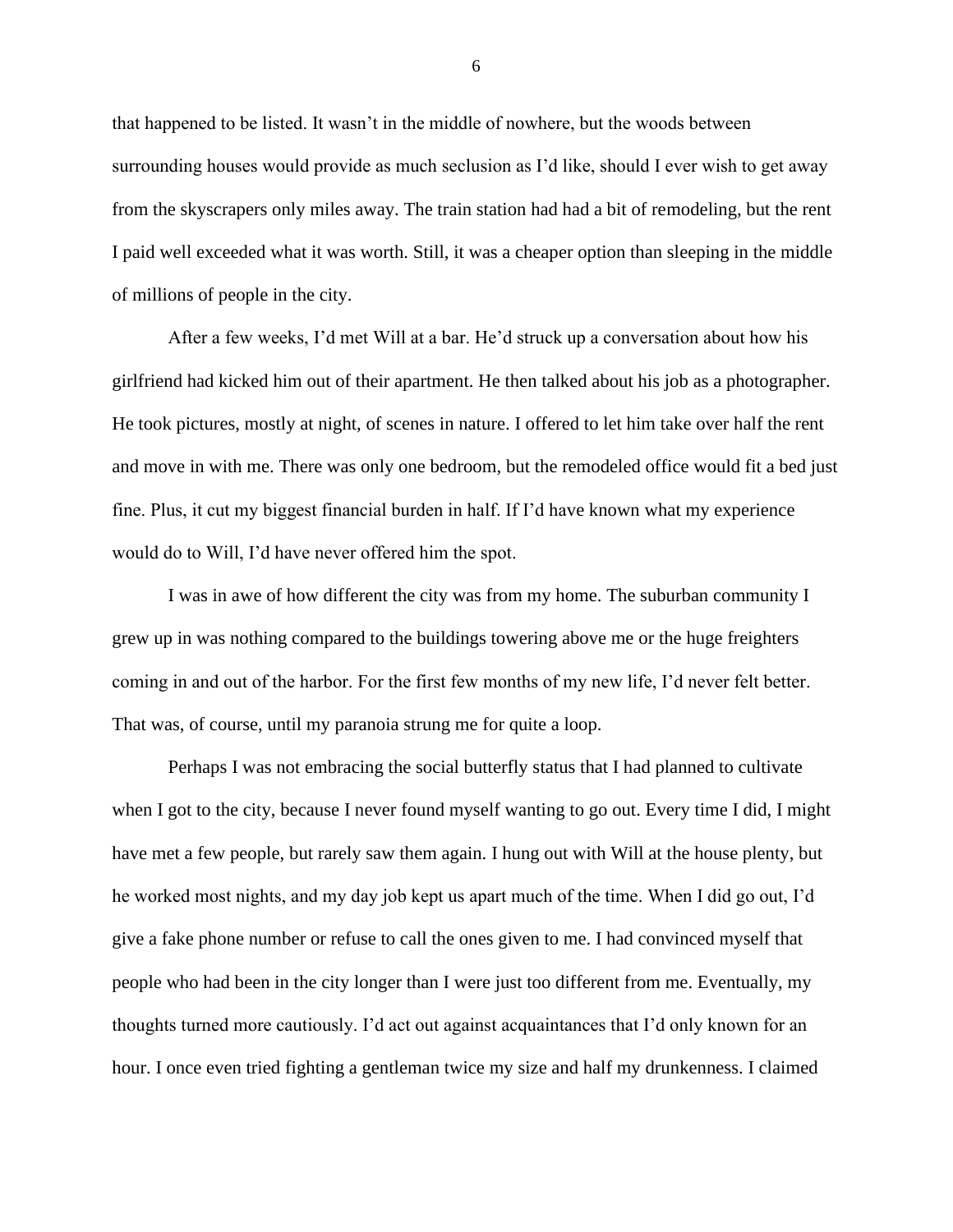that he looked at me oddly. Over time, I completely stopped going out. I saved my travels for going to and from work, grabbing groceries, and occasional runs through the trails around my house.

The trails around my house: from what I now know, the source of my landing at Edgar's. To mix up my runs, I decided to stray from the paths one cloudy evening and enjoy a stroll through nature. I'd never really paid too much attention to the eerie environment around me. The sky resembled a dark greyish green from clouds weighted with water. I descended the steps of my train station house as the sun was on its way to sleep. I kept to the trails for about a mile, later noticing that a fork in the road was split by old train tracks I'd never actually seen around my house. I decided to follow the tracks for a bit. The surrounding trees prevented any light except from glimpses of the city far off through minute gaps in the leaves. Oddly, the green sky remained as the sun set, so I could still see quite well around me. I began feeling suspicious, like someone was watching me through the trees, but I continued my walk, trying to keep my mind off of it.

The first thing I noticed was the smell. The pleasant aroma of wet leaves around me progressively thickened, bringing back an old memory I'd forgotten I had of building cabins out of twigs in my backyard as a child. For a moment, I could have sworn I saw little groups of twigs bunched together only a few yards off the path. In the blink of an eye, the vision had disappeared. Immediately, the stench grew stronger, one nostril taking in the dark, dripping mud and the other filling up with the splintery reminder of rotting wood. My spine shook as the new setting overtook me. I tried to calm myself, but my confusion ramped up. My vision became hazy. I felt that it was real; that I was having some type of episode, but at the time, I had no idea of my present psychosis.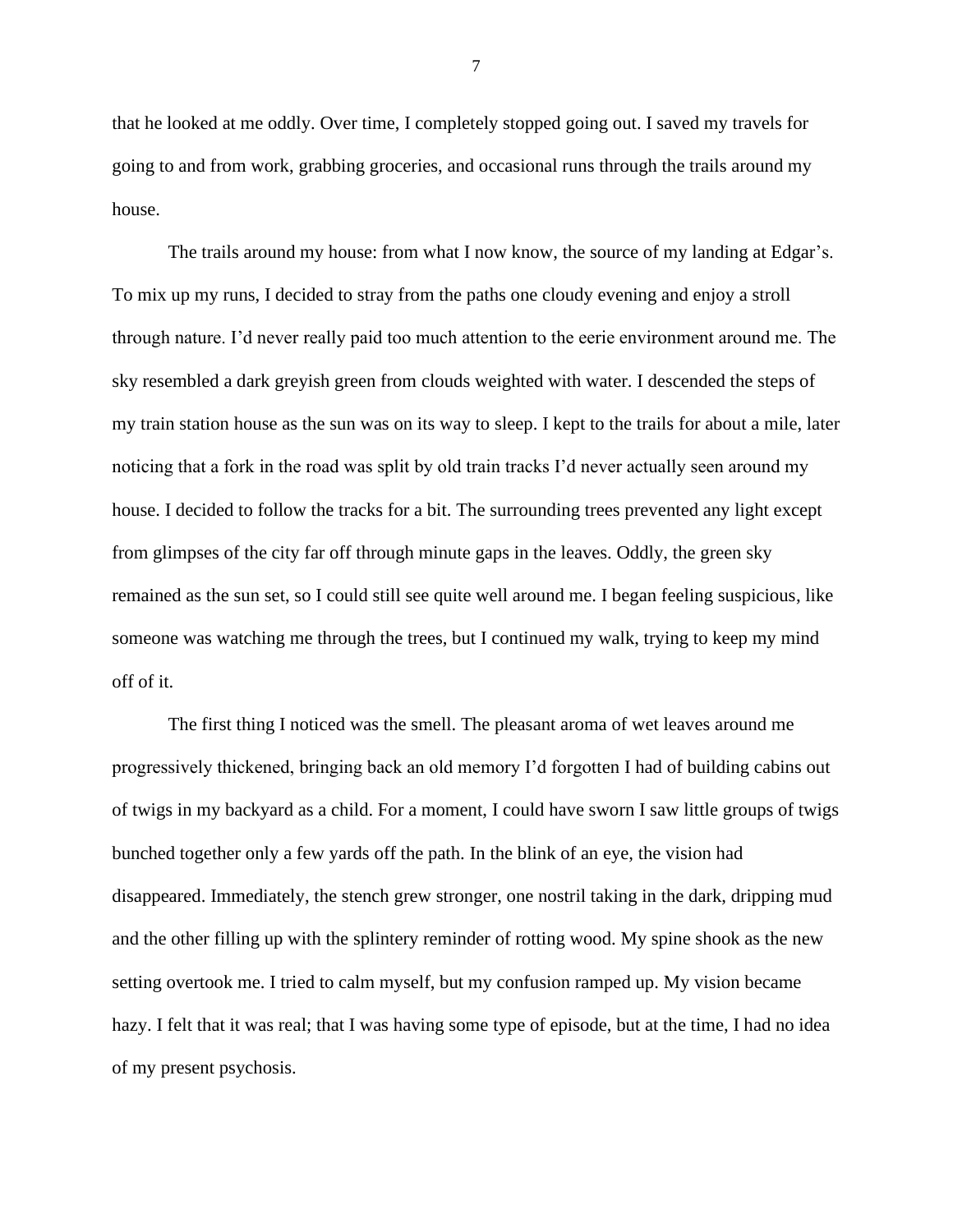All of a sudden, a sensation circled, both within me and rustling though the trees. I craned my neck to the right, and my curiosity morphed into fear. I saw something standing among the trees. It couldn't have been more than ten feet away, but I sensed an odd distance. It took the shape of a human, but its body was a void, much too dark to resemble an animate being. The color was not black; it just seemed empty. My head began ringing, so the noise I heard was muffled.

"Lenny," a menacing voice spoke from the shadow.

Terrified and frozen, I could do nothing but return the gaze of the orange eyes that opened and fixed on me. The stare was almost enticing, beckoning me to maintain contact. I eventually found the strength to turn away and continued as fast as I could, walking down the tracks like I hadn't seen anything. Before then, I hadn't experienced the feeling that someone – or something – was following me.

I quickened my pace, and after a few minutes, came to a narrow clearing in the woods. The path couldn't have been more than three feet wide, and the trees above it hunched over so that when my legs turned to the left, I had to bend forward and lower my head to continue on. The ground below me was soaked with rainwater. I could hardly see my shoes. Every step I took resulted in more mud flowing into my socks. I marched through the sludge, slowly feeling a hypnotic buzz permeate my body. It was calming yet terrifying. I felt high on laughing gas, like I was about to have my tooth pulled. My mind was clear, but my body was independent from myself.

The state of my body preoccupied me so heavily that I didn't notice the figure reappear. My eyes focused back in front of me, revealing the shadow I had seen before. This time, I wasn't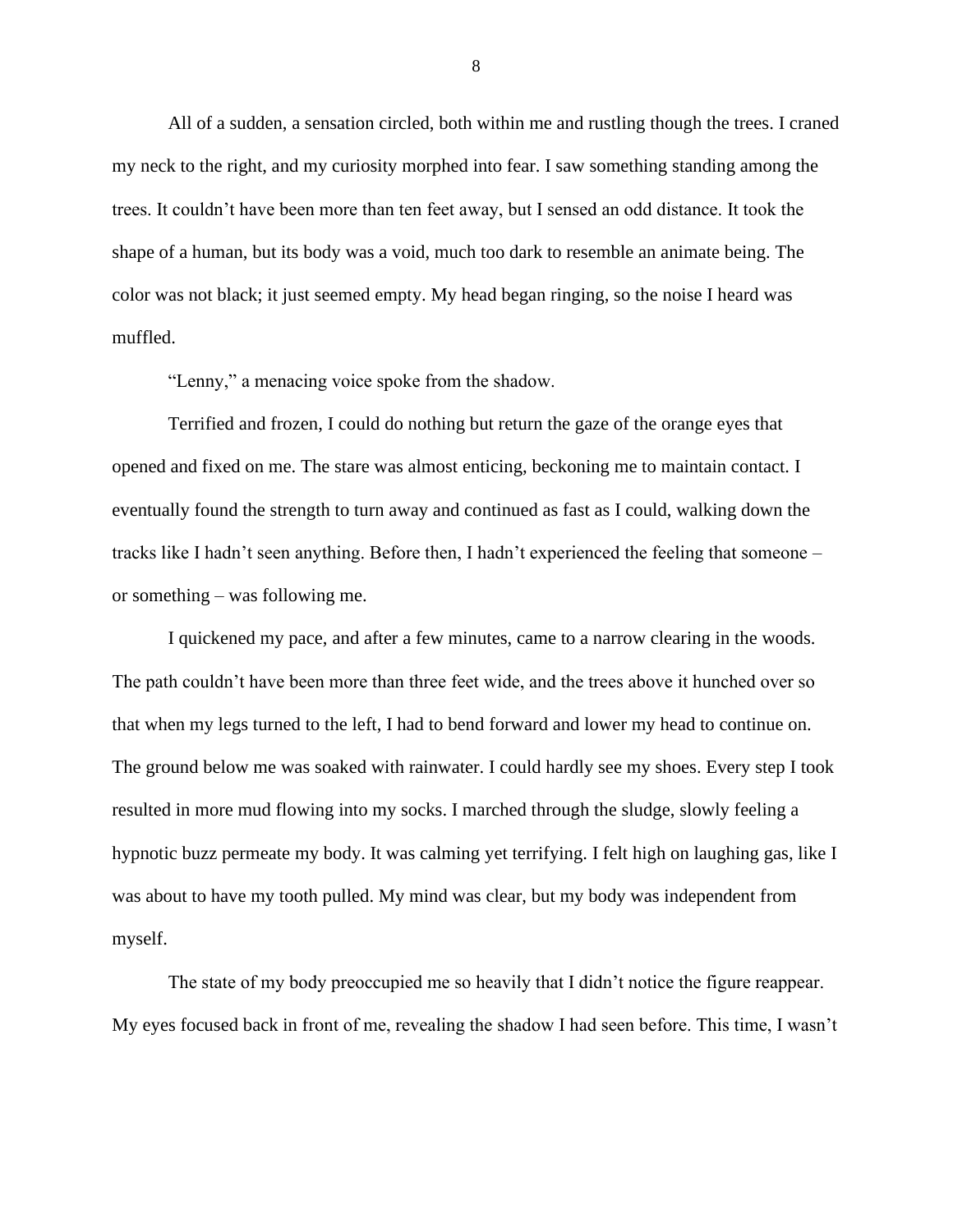startled. I was ready to defeat the shadow. I lunged at it, but the mud kept one leg sucked into the earth.

"What the hell are you doing, Lenny?" a voice spoke from the shadow.

Will flicked on his flashlight and illuminated his own face.

"It's only me, buddy. Just trying to get a few pictures outside with my new night-vision filter. Geez, I figured you were at a bar or something. Why are you so far away from the house, and at this late at night? It's nearly midnight!"

When I snapped out of it, my head was groggy. I hadn't realized that Will was the one speaking to me. He'd trailed behind me as I quickly crept away from him the first time. What's more, I had no clue how I'd been strolling the woods for so long.

Will spoke again, "You okay, buddy? You drunk?"

"No, no," I said, "I'm just a bit out of it. I'm sorry. I didn't realize how late it was, and you spooked me back there."

"Well, alright," Will said. "Wanna head back?"

"Uh, yeah," I responded, still a bit out of sorts.

When we got back home, Will poured a glass of whiskey and motioned towards me.

"Nah, I'm alright," I said, "but thank you."

"Here," Will said, handing me a stack of pictures, "check these out. I finally got them printed. These are the ones I'm submitting to the contest."

I took hold of the photos, looking through the series of trees lit by the moonlight. When I reached one of the last ones, Will stopped me.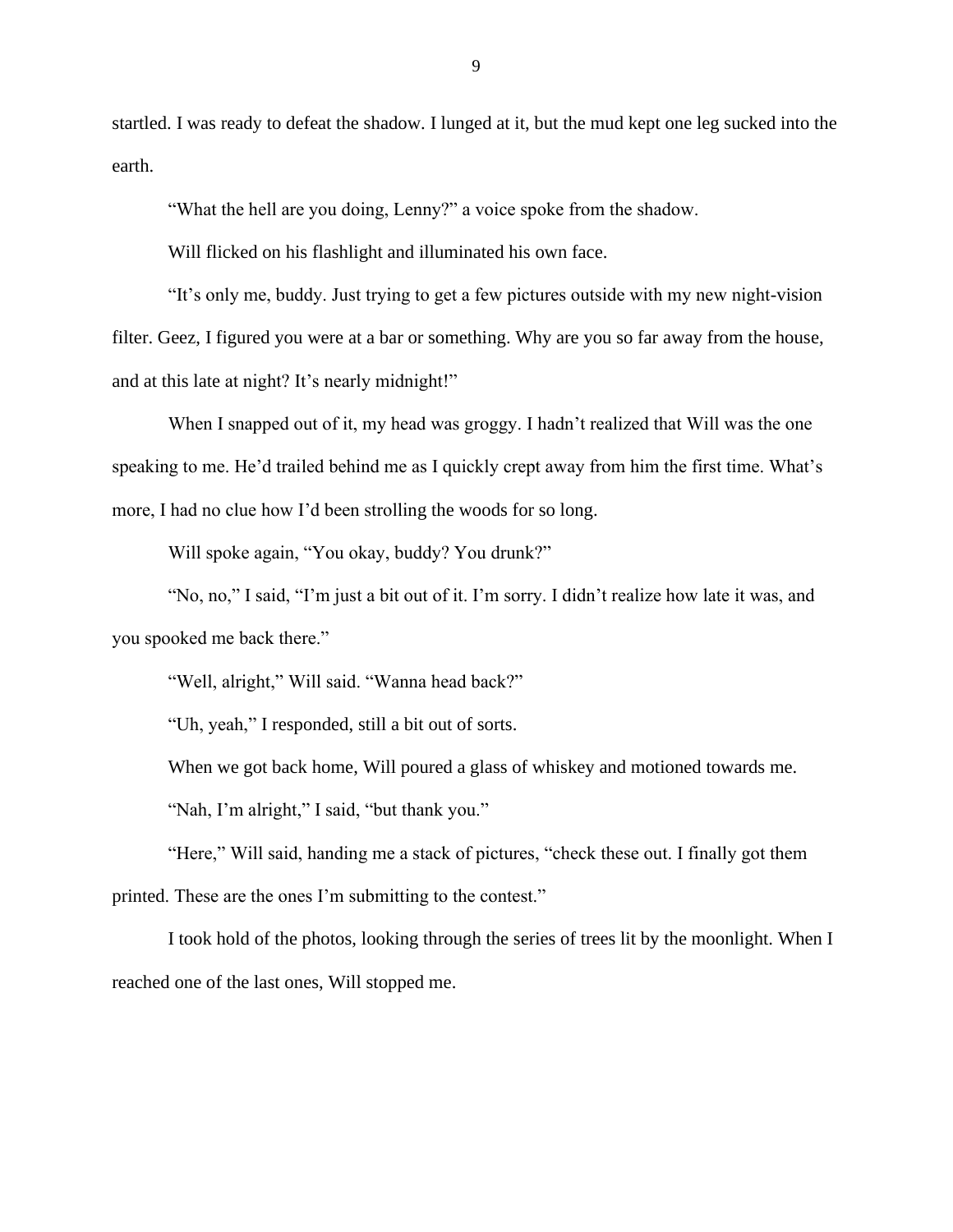"That one's my favorite," he said. "Saw that fella while I was out and asked him to pose for the picture. He did it real nice, don't you think? Gave me a real good angle, like he was one of the trees."

I observed the picture closer. The man stood as twisted as any of the branches in the photo. Suddenly, the feeling from the woods came over me again. My body went numb as the man's body began twitching. The trees around him remained motionless, but he wouldn't sit still. In the photograph, only the man's profile could be seen. A downward pointing nose, wisps of gray facial hair, and a brown fedora. My eyes focused on the trembling body. And then, the face turned towards me, smiling malevolently. I threw the picture like a frisbee onto the floor.

"Woah! Lenny?" asked Will, "I need to keep these in good condition or I can't use them for the contest! What was that for?"

There was a tightness in my body, my muscles paralyzed, and all I could do was stare blankly while Will awaited my answer.

Will examined the picture to make sure it was alright.

"Well? Are you gonna –" Will stopped abruptly as he noticed my frozen body. He grabbed my arms and shook me back and forth.

"Lenny? What's the matter? Can you hear me?"

I could hear him, but I couldn't *do* anything about it. My body remained as stiff as a post and a soft, rattling hum rose in the front of my head. The same buzzing from the woods came over me. For a moment, I thought I heard a faint whisper emanating from the humming in my ears. Whatever was causing this made me think something was still wrong. I convinced myself that Will was doing something to me.

"Lenny, should I call a doctor? Can you hear me? I'll call a doctor."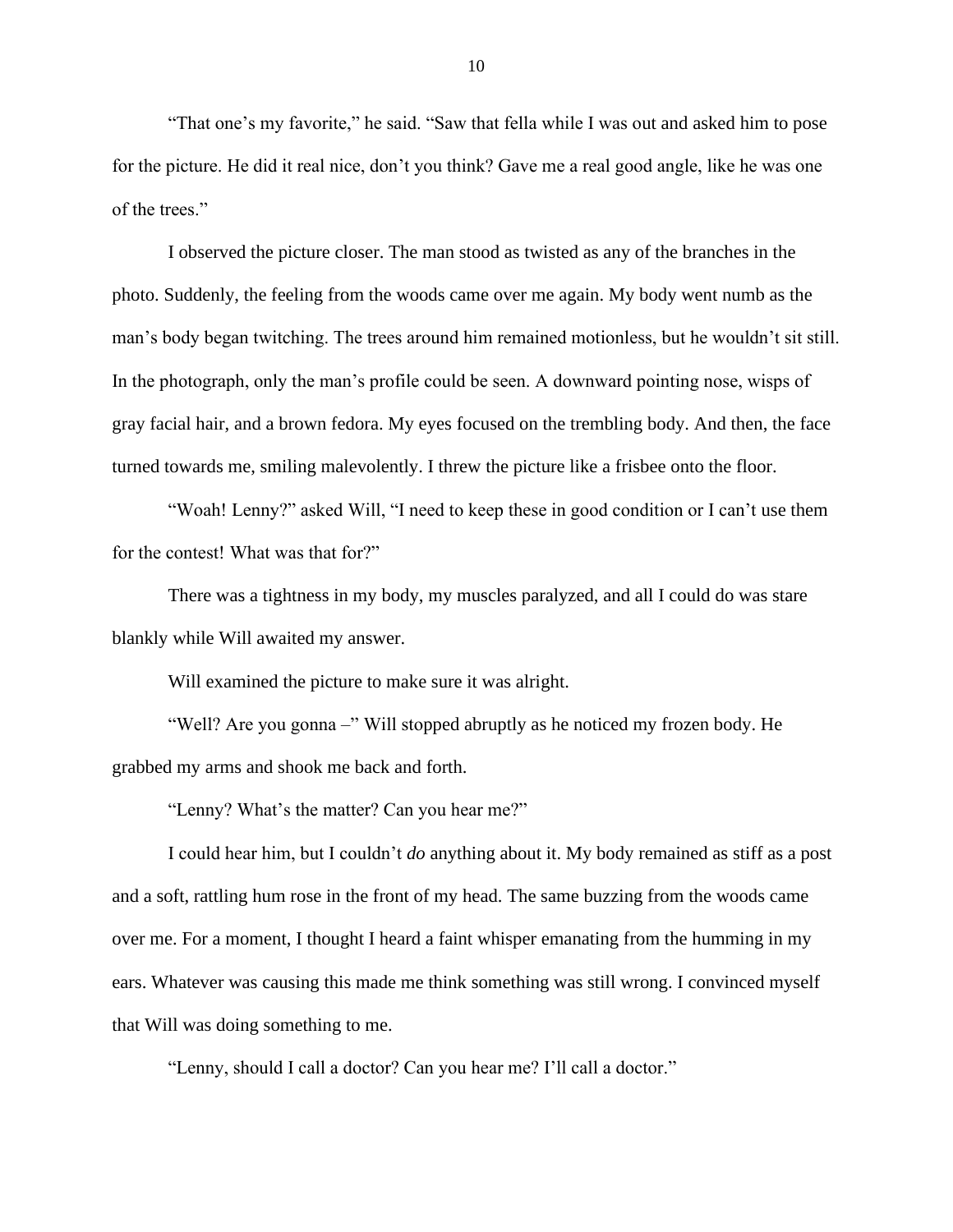The wave swept over me, and I jumped to my feet.

"No!" I screamed, "What are you doing to me?"

I grabbed Will by the neck and slammed him against the wall.

"What are you doing to me? Why were you following me in the woods? Tell me!"

"Lenny!" Will quaked with fear, "Lenny, let me go. I'm not doing anything to you. You froze. I didn't know what I was supposed to do. Please, Lenny. Please let me go."

I stood staring at my enclosed hand choking Will. I didn't have a fraction of an idea about what was going on, and trying to convince Will that I did would be useless. I released my grip from his neck, walked over to the couch, and sunk into the cushions.

Will kept his ground.

"What the hell is going on, Lenny?"

I wasn't sure if I should be completely honest with him.

"I have no idea. One moment, I'm in complete control. The next, my mind's telling me you're coming for me. I really don't understand it. I'm freaking out. Since this evening, I've been having these visions... or hallucinations, or... I don't know, Will. I can't explain it."

Will observed me, still appearing too scared to come closer.

"Well," he said, "try to. I don't know, maybe it'll help calm you down."

I understood he was trying to help, but I felt he wouldn't trust what I would say. Nonetheless, word vomit spewed from my mouth.

"I guess… It's like… I'm having these thoughts that convince me people and things are out to get me. For the past few weeks, it hasn't been anything serious, but it's the main reason I stopped going out. Every time I met someone new, something in my head told me I needed to stop them from some plan they had for me. But it's more complicated than that. I've known you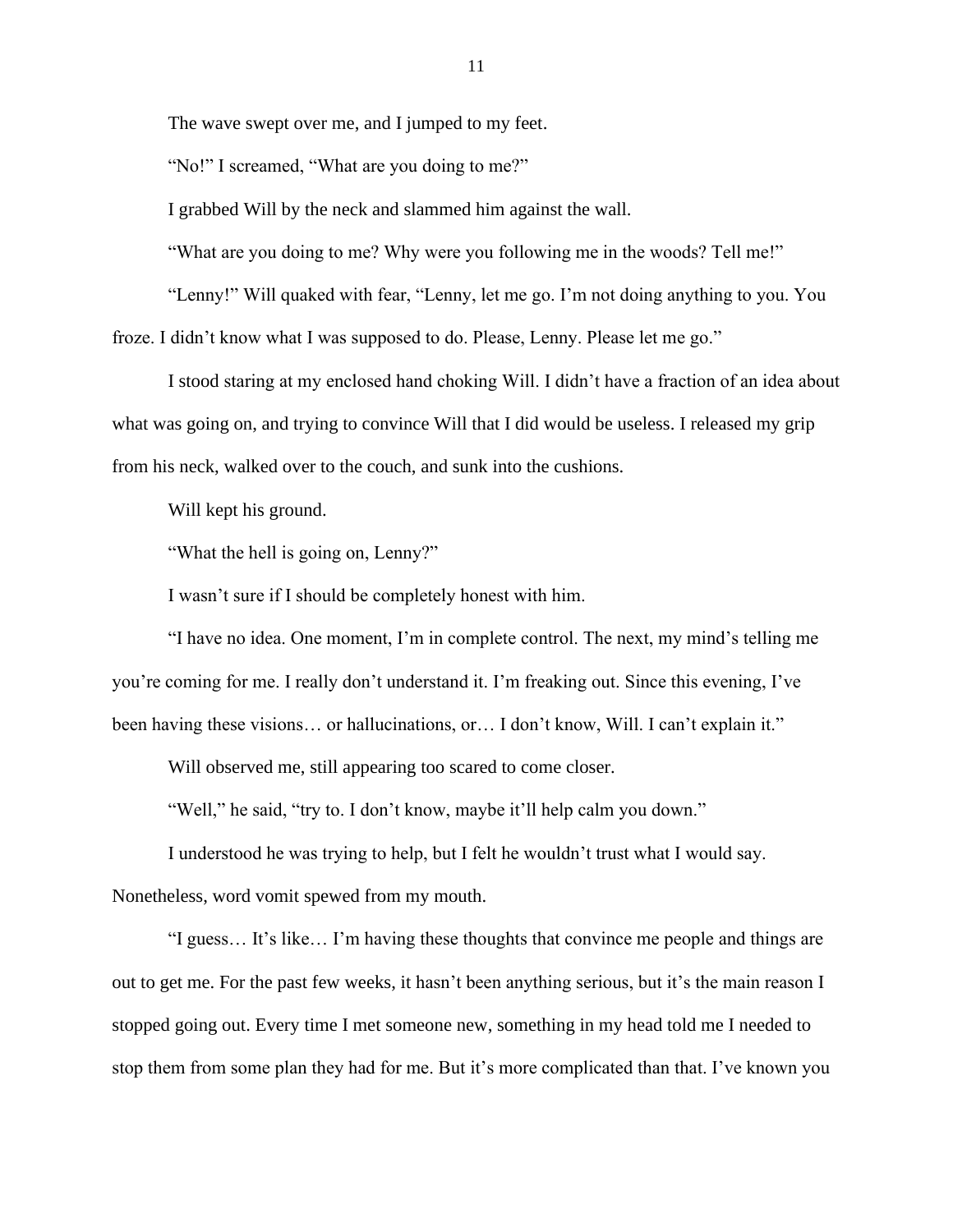for long enough to believe you'd never hurt me, but tonight, I felt vicious. I wanted to attack you. I wanted to stop you from whatever my head told me you were going to do to me. And I'm not sure why, but I liked it. I liked the idea of getting my anger out."

Will nodded encouragingly as I spoke, but my last revelation drained the blood from his face.

"Look," I said, "I'm fine right now. I'm not going to hurt you. I'm not sure what starts making my head spin, but I think as long as I stay mellowed out and relax the rest of the night, I should be fine."

Will didn't look convinced and refused to answer.

"Tell you what. How about I just go in my room and lock the door? That way we're split from each other for the night."

"Your door locks from the inside, Lenny," Will said in a monotone lull.

"You could push a chair against it from the outside."

"Lenny, I think you need a doctor."

My stomach turned at the realization that Will wanted nothing to do with me. I thought it best to keep him as reassured as possible.

"Okay, I'll go to the doctor tomorrow. I promise. But I can't go there right now; it's too

late. If you don't want to be here, maybe you could go to a hotel for the night. I'll pay for it."

"I'm working tonight, Lenny."

"Listen, Will, I don't know what else to say. I know you're uncomfortable, but I'm just as confused as you."

Will proceeded to accept the offer of securing my door from the outside. I fell asleep nearly instantly.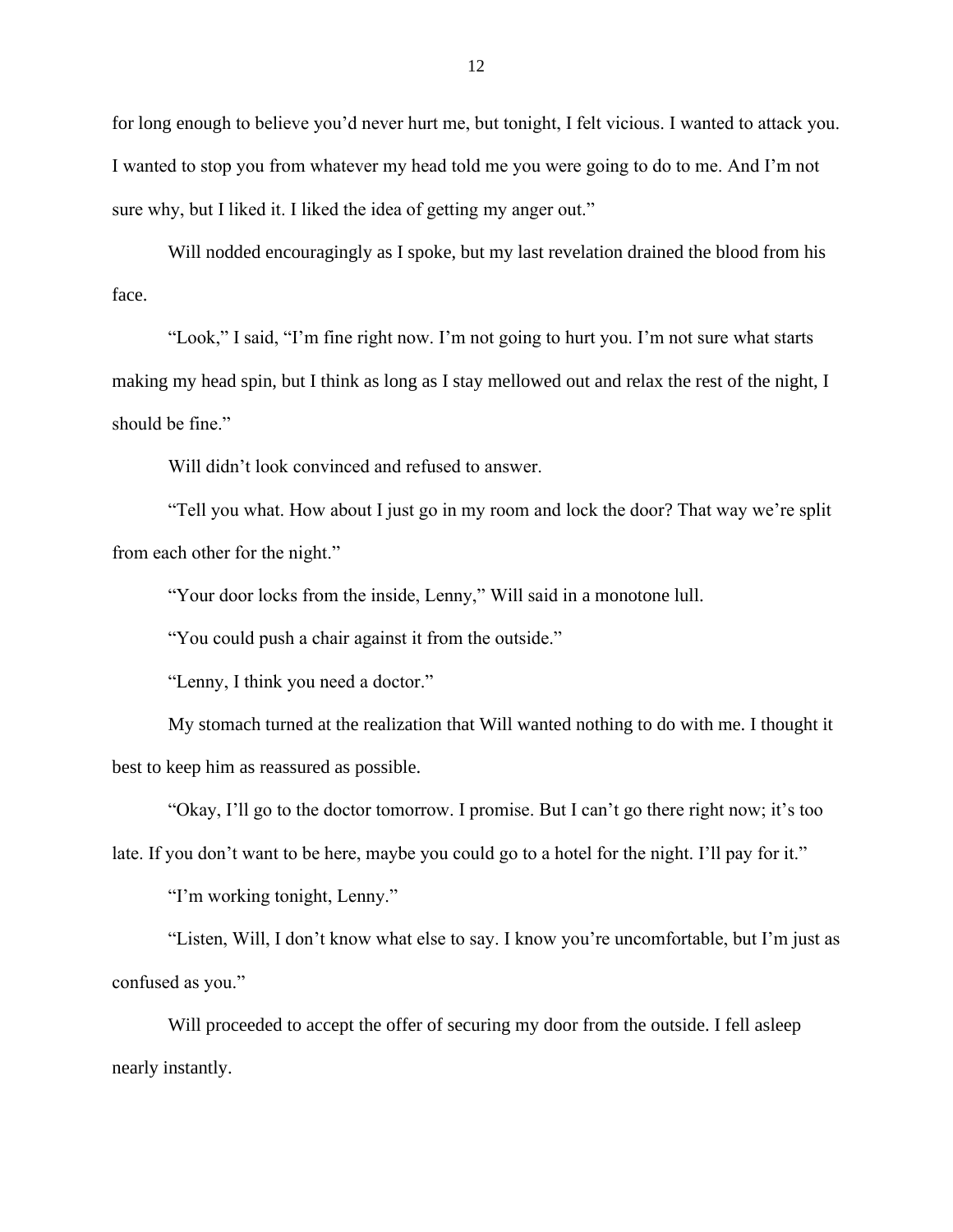"And you said you've been feeling this way for a few weeks now?" the doctor asked the next morning.

"Yes," I said, "but last night was the first time something so severe has happened."

I was so scared at that point that I hardly even remember what the doctor looked like. He asked me a series of questions, telling me he thought I had some sort of psychosis and that he'd like to run some tests. I felt like a monster. In all my life, nothing had flustered me so much as myself in that state. I feared that I'd hurt myself. More importantly, I was terrified at the idea of hurting Will. My head was not in the right place during the entire examination; the physical test, the screenings, and the psychiatric exam all flew by as my thoughts raced in my mind. I wondered what was wrong with me, assuming the worst. Will had probably already begun packing his things back at the house. Surely he'd want nothing more to do with me. What if I lashed out at work? There were definitely much safer areas for me to have an episode than around a bunch of construction equipment.

"Leonard? Can you hear me?" the doctor asked.

"Yes. I'm sorry, you were saying?"

"It's called Persecutory Delusional Disorder. The results from your tests make it highly likely you're experiencing developed stages of the psychosis. For now, I can write you a prescription, set an appointment schedule for every two weeks, and advise you to consider a therapist."

"So, what, I can still live my life regularly?"

"Well, in a sense, yes, but things will be different. The medication can spike or crash your energy levels and mood, but if you don't take it, there's a much higher chance of you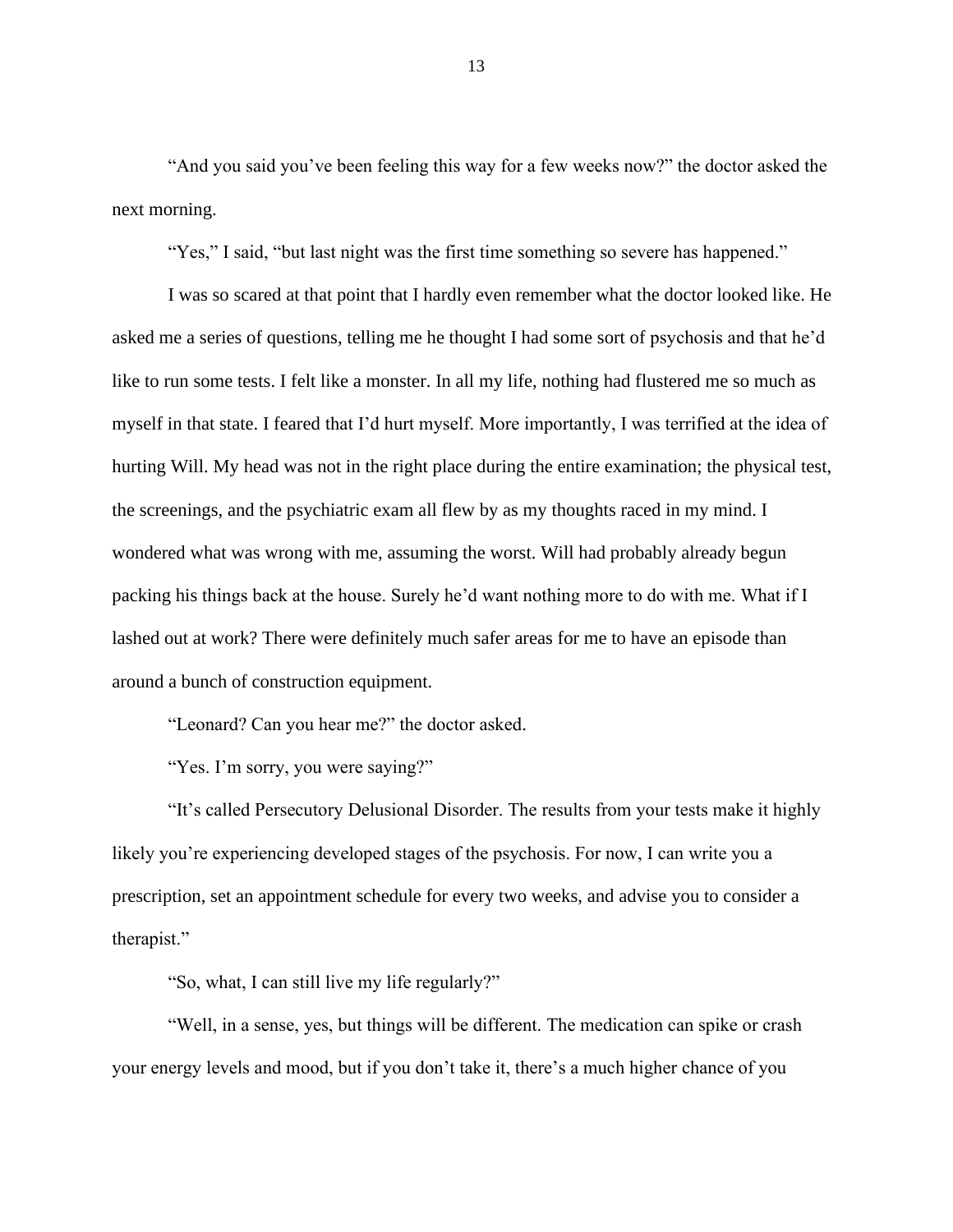slipping into routine delusions. See, Leonard, it's likely that some type of stress is disrupting the neurobiology of the brain. There's this stuff called grey matter that  $-\mathbf{v}$ 

That was all I remembered from the appointment. I stopped by the pharmacy on the way home, picked up two pill bottles, and, taking one capsule from the first and two from the second, swallowed them without a liquid to supplement the clot of medicine. On my drive home, I worried whether the medication would work or not. I began feeling nauseous as I neared my house. Seeing Will's car parked in front of the train station eased my tensions a bit.

It was probably nearly two in the afternoon, and Will had just woken up. He sat at the kitchen table looking at his pictures with a cup of coffee in his hand. When I walked in, he placed the cup perfectly onto the brown ring on the table. He didn't look at me. He continued observing the photographs.

"How'd it go?"

Instead of finding the words to explain to him the possibility of my hallucinatory vengeance against him, I handed him the papers explaining my condition that the doctor had given me.

"Listen, Will, if you want to move out, I'm more than happy to help you. I can –"

"Lenny, it's alright. At least now there's a reason for why you're acting this way. Maybe me being around could be good for you. I could help keep you grounded."

I didn't very much appreciate Will blowing off last night's events as if they were harmless. What's more was his insistence on not moving out. I wondered what caused him to act so calmly. Just the night before, he stared at me with the eyes of a cloudy sky. Now, it seemed like he wanted to be around me. Before my thoughts could take me any further, he had stood up and placed his arm on my shoulder. I winced slightly but met his eyes.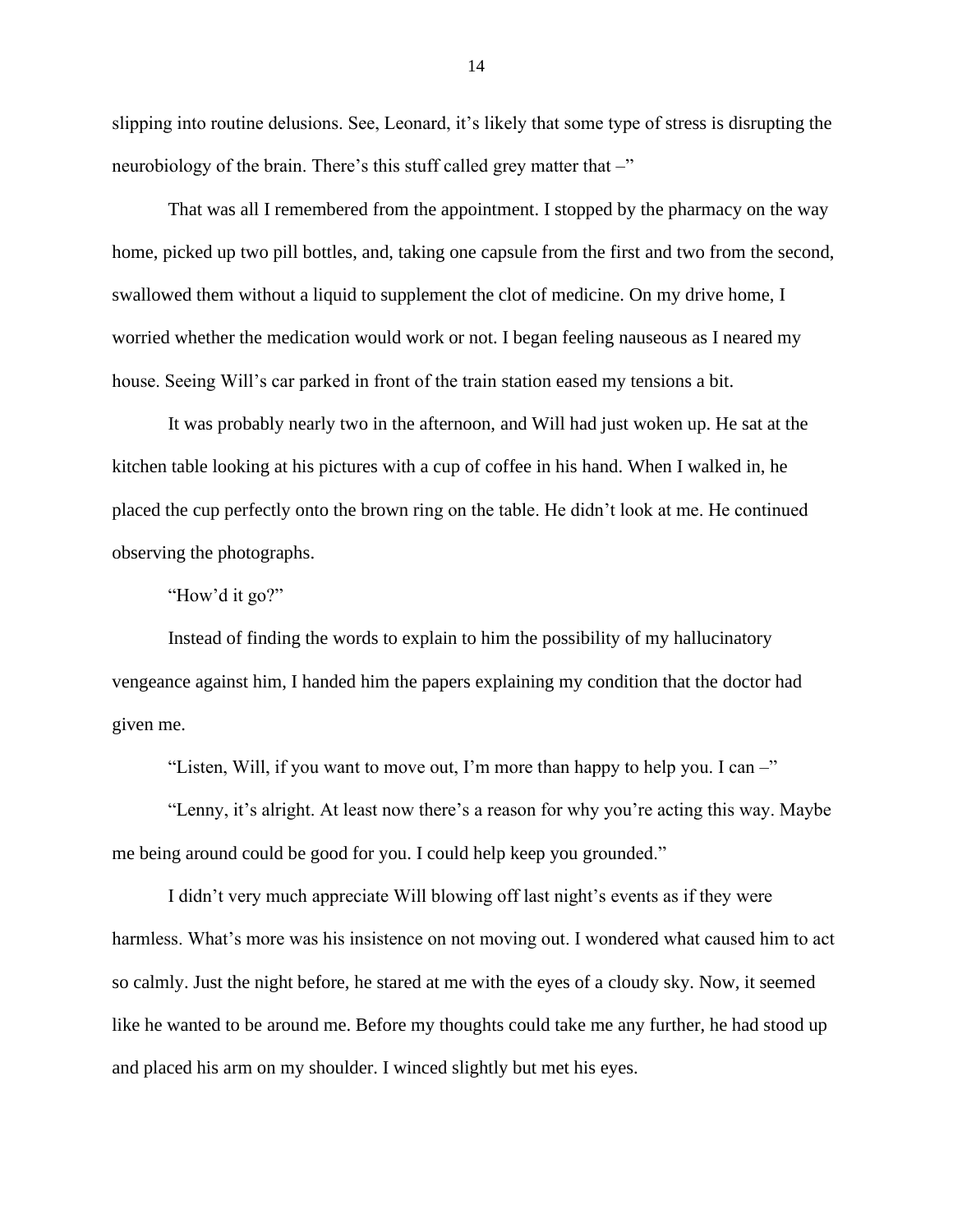"Lenny, you're no different to me. You've just got to make sure you're taking your medicine. From what those papers say, that's essential. I'll be just fine. I promise."

I continued questioning his siding with me so quickly. What was it that he might know that I may not? Perhaps he was planning something. As soon as such outlandish thoughts appeared in my head, I remembered what the doctor had told me. I must try my best to ignore the idea that people were out to get me. I remained calm and went to my room to shower.

After settling into the mood swings brought on by my medicine and having quite cordial meetings with my doctor and new therapist, the next few weeks were nothing out of the ordinary. Work was as grueling as usual, but it provided a great outlet for me to release any stress and anxiety that might have kept me up some nights.

One night, I had gotten home from work a bit later than usual, and I hadn't yet taken my second round of medication for the day. Coincidentally, Will had yet to venture into the outskirts of the city to take his pictures. He sat on the couch with a bowl of cereal, stirring it slowly.

"How was work?" he asked, without looking up.

"Decent. How come you haven't started?"

"Trying to mix together some ideas."

Why hadn't he just told me his ideas? I had grown used to blocking out feelings that people – especially Will – were plotting against me, but something didn't seem right. He wouldn't look at me.

"You alright?" I asked.

He looked up, still stirring his cereal.

"Yeah, fine. Why?"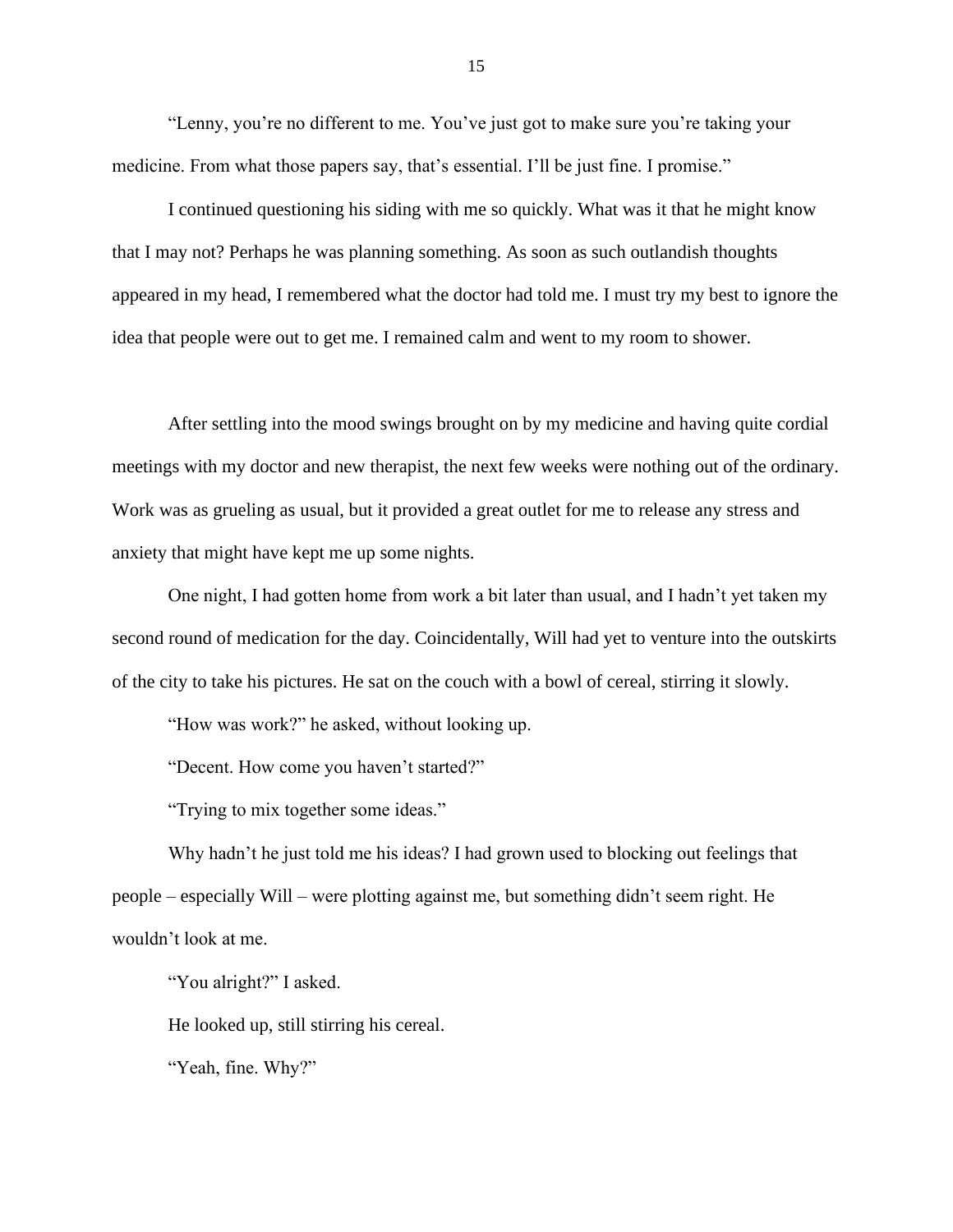"Dunno… just seem quiet."

"I'm sorry. It's just the work stuff. You know my pictures didn't win the contest. Now I'm struggling to find more magazines and buyers. I've been going insane trying to find different options."

That was all it took for the accusations to boil. Will never struggled to find buyers. His work was great. My suspicion grew. I told myself that I knew what he was getting at. He made up an excuse for having no inspiration. He thought he'd be able to convince me to volunteer to pose outside in some of his pictures. He'd been acting so weird lately, and I felt that he'd been formulating a plan for some time. He'd used people as the central image before; there was no doubt he wanted his freak-of-nature roommate to mock as he snapped photographs for his portfolio. His photos were always eerie. He wanted a living horror to illuminate the darkness surrounding his nighttime portraits. I could feel a pang of anger rising in my stomach.

Trying to suppress the emotions in my head, I left the room without saying anything else. I went to my bedroom, locked the door, and buried my head under a pillow. I wanted to scream. I wanted to attack Will. I was tired of holding myself back. I wondered why I had been trying so hard to prevent myself from giving attention to my gut feelings. Sure, a doctor had told me my thoughts could deceive me, but he had no idea what it felt like. Me forcing myself to hold back my instincts was like an itch I couldn't scratch. I'd spend hours glued to a chair, not allowing myself to even think about forming a plot against who I'd convinced myself was the enemy. Will avoided me. He didn't have to work nights; he chose to. It was probably a way for him to do whatever it is he did behind my back.

I uncovered my head from the pillow, turned, and stared at my door. If I just stood up and turned that handle, perhaps I could end this madness. The golden knob glistened from the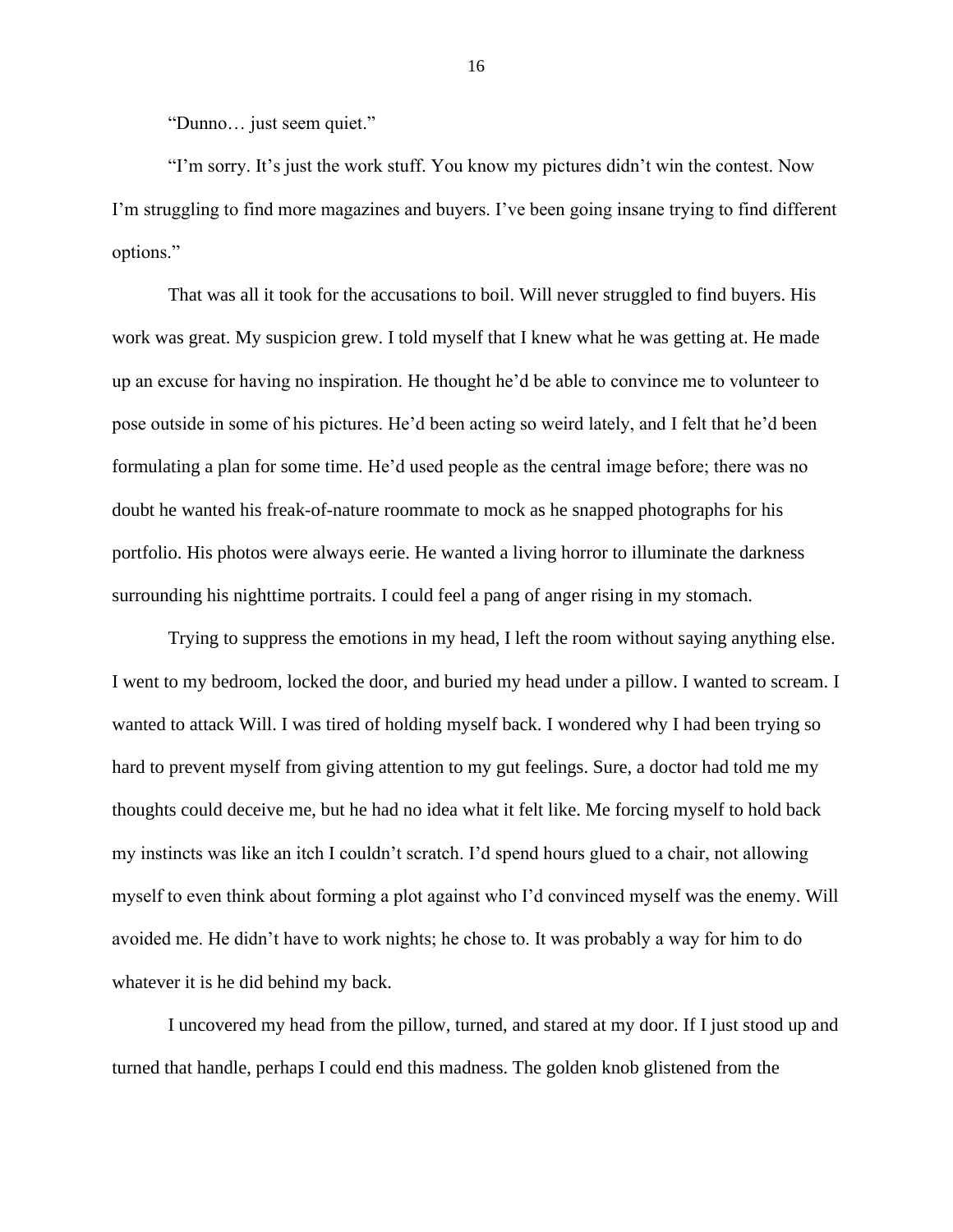moonlight shooting through my window. Its finely finished edges seduced me to come towards it. With one twist, I could face Will. I could catch him off guard, and he'd have no shot trying to stop me. I lifted myself from the bed, walked across my room, and grazed the surface of the knob. Its cold touch sent goosebumps through my wrist, only heightening the numbness in my body. Perhaps following my instincts was only natural. I felt that I deserved the sweet release of the pressure holding me back. The medicine was only keeping me from being myself. If I was a monster, so be it. But would I be able to free myself at Will's expense? The question haunted me.

I tightened my grip on the knob, turning it as gently as I could. Peeking through the crack in the doorway, I saw that Will had remained on the couch. He was toying with his camera, probably making sure it was ready to go before he ventured into the night. It wouldn't matter. I wouldn't let him go out tonight. I couldn't. I was sure I was the only thing on his mind. He might have even been pretending to work on his camera, knowing I was watching from afar. When I'd look away, he'd continue his plot against me.

I acted fast. I ran out of my room and lunged over the back of the couch, tackling Will to the floor. It was his time to pay, not mine. The camera smashed on impact, sending bits and pieces flying across the room.

"Lenny! What are you doi –"

I punched him in the face before he could get a sentence out. And then, I continued hitting him; any free opening I could find. I bashed my fists against his ribcage; I ripped a hole in his sweatpants; I clawed at his struggling figure as he lay under the weight of my body, helpless. With one more hit to the side of his head, he whimpered.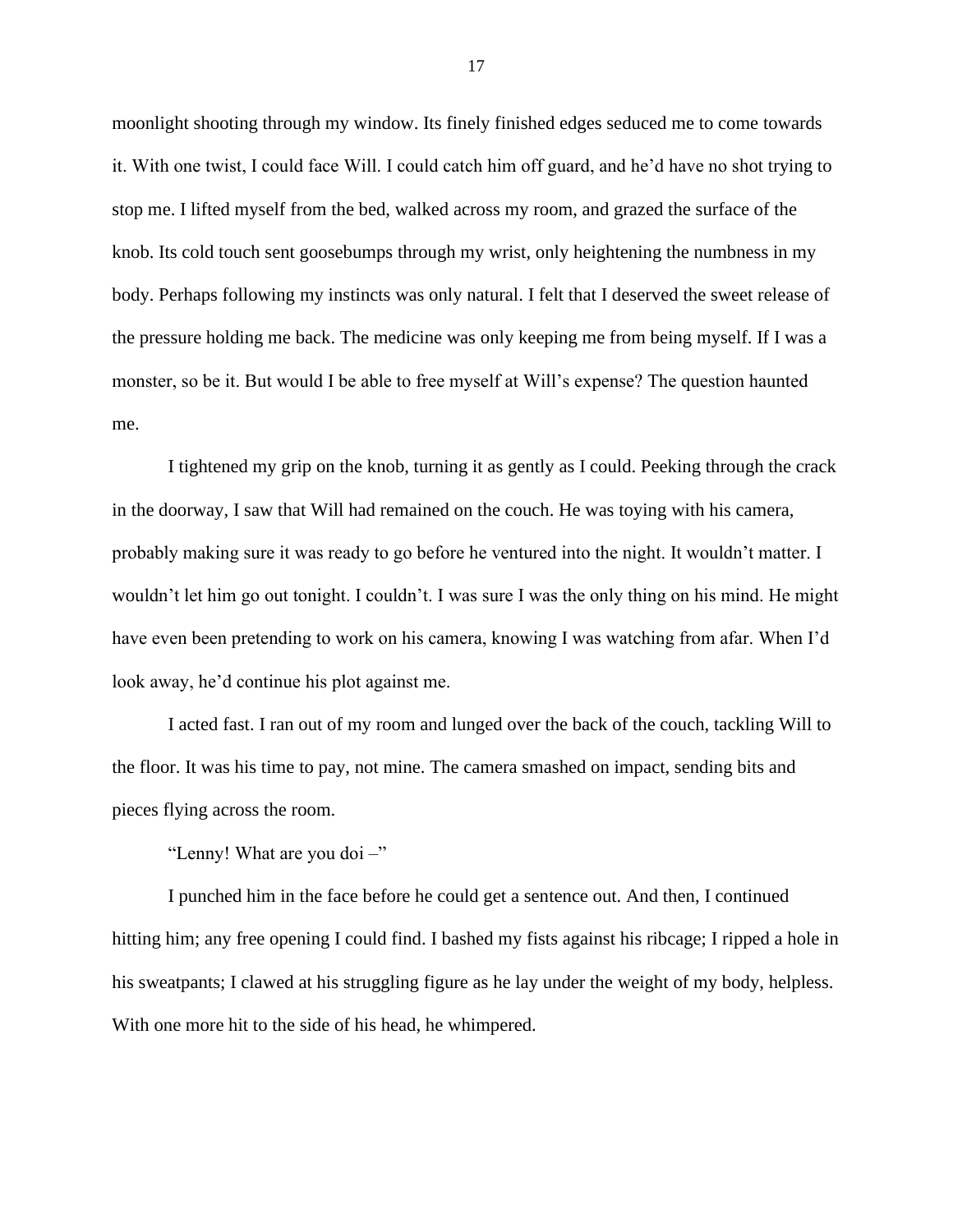I thought about how else I could get my revenge. Helping myself up, I ran to the office that he had made his bedroom. I grabbed every picture I could find – pinned to the walls, spread on the bed, stacked in neat piles – and tore them into the smallest pieces I was able. He wouldn't have any evidence against me now. He'd never be able to continue his plan.

I ventured back to the living room as Will tried lifting himself up.

"Let me show you what I've done!" I said. "You've been keeping things from me, Will. That much I know. Come, look what I've done!"

I grabbed his arm and dragged him into his room, letting go and allowing him to fall to his knees.

"Look! You can't hurt me now! Ha-ha! I've won! I've actually won!"

Will took in the sight around him. Hundreds of pictures, a decade's worth of work, all gone down the drain. His eyes widened in horror. He cried; he wept. He probably would have screamed to the heavens had he had the strength.

"What have you done? Leonard? Lenny? What… What have you done? I – Lenny?"

Still on his knees, Will's watery eyes stared into my soul. The numbness in my body remained. I glared back, fixing my mouth into a smile.

"I've won."

I went to the kitchen and poured a glass of water. I felt better than I ever had before. No medication could give me the comfort I felt in that moment. I took Will's previous seat on the couch. He peeked out from his room.

"Clean your room, Will! There's a fucking mess all over it! Ha-ha!"

Will shut his door gently.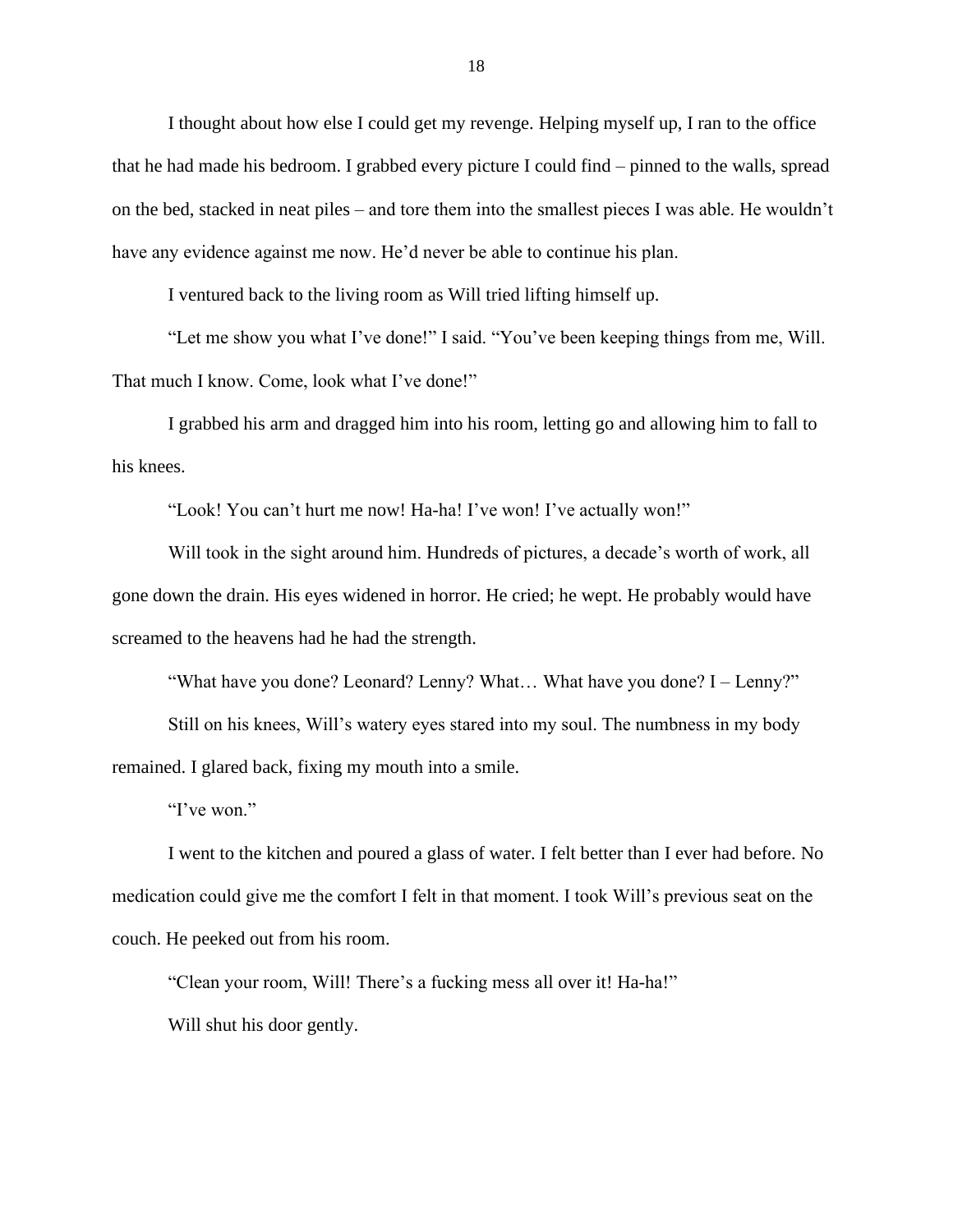I remained seated on the couch, basking in the glorious feeling of accomplishment. It couldn't have been more than ten minutes before I heard a pounding on the door.

"This is the police! Open the door!"

The numbness left my body. I stood up as fast as I could, ran to the door, and turned the knob.

"Get on the ground!"

The yells from the officers drowned out my apologies. What had I done? I'd ruined Will's career. I'd ruined Will. I'd let the feeling overcome me. And what was in store for me? I couldn't decide if the temporary bliss was worth the daggers of pain I felt in my stomach.

The officers lifted me up, escorting me out of the house and into the back of their car. "Will!" I pleaded, "Will, I'm sorry! I didn't know! I didn't have control! Will, please!" I had no idea I wouldn't see Will again. I had no idea my twisting my bedroom knob

would lead to him closing his on me forever.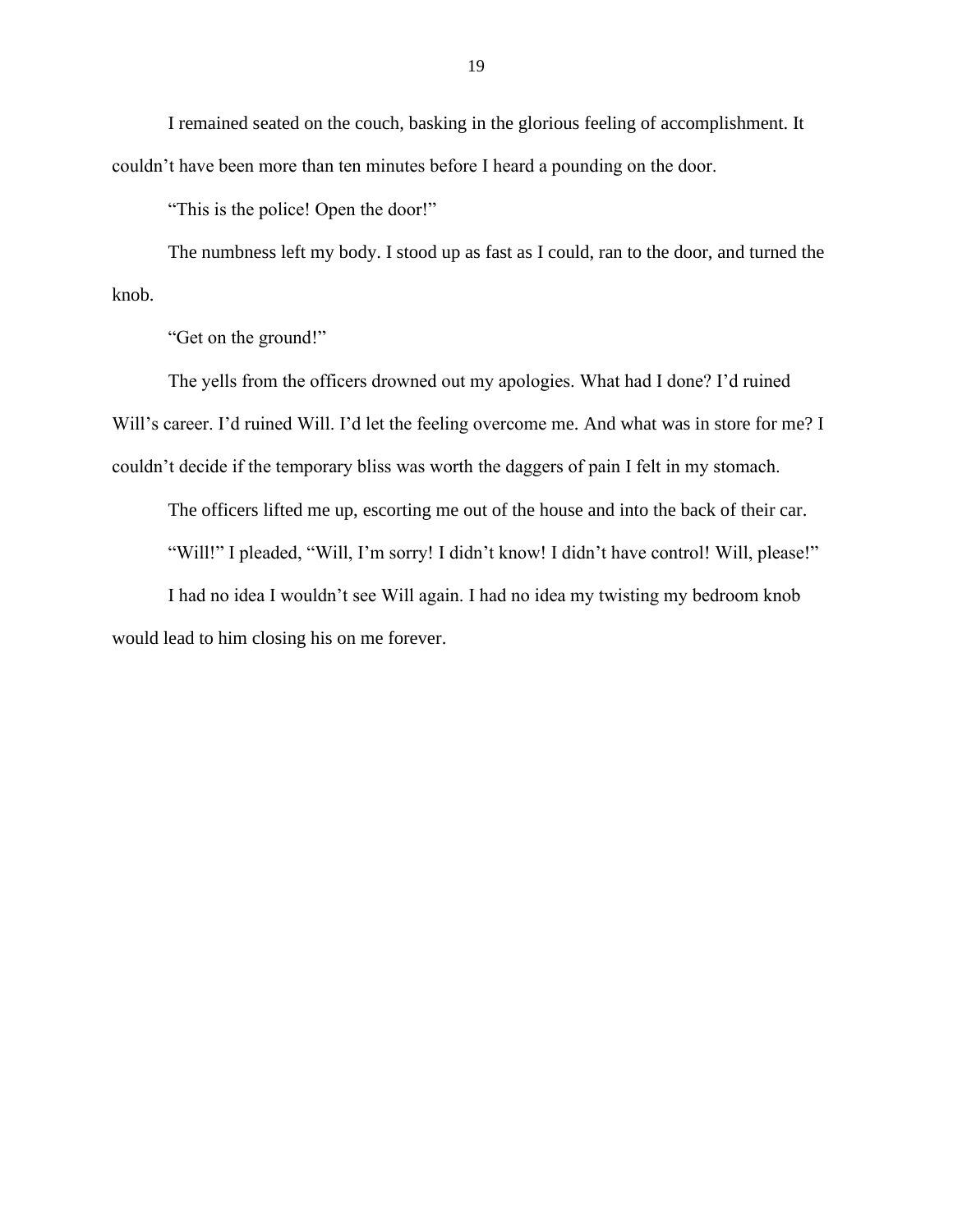### "Eagerly Awaited" Reflection

<span id="page-20-0"></span>In "Eagerly Awaited," I aimed to write a story that reflects aspects of "Tell Tale Heart" but in a more modern depiction. Although Edgar Allen Poe may not be labelled as the creator of the horror genre, he is certainly credited with some of the most early popular work of the genre. Since his writing is so well-known, I thought it fitting to use tropes from his writing as the first rough time-period for my stories.

I did include noticeable changes from the inspiration for "Eagerly Awaited," however. For instance, much of my revision with Professor Viswanathan involved the question of whether Leonard should be read as reliable or unreliable. In changing the story to have Leonard retelling the events leading to his landing at Edgar Tale's Institution, I tried giving Leonard more legitimacy than I had previously done. As with much of the writing in all of my stories, another main focus revolved around the logic within. I wrote more clearly, taking out unnecessary details and simplifying my language. I believe that one of my biggest improvements in writing has been learning to get the point across rather than relying on ambiguity that only makes a story confusing.

It was also interesting to include research in my writing. Learning about Persecutory Delusional Disorder and utilizing it in my writing felt more valuable than simply stating that Leonard had an unconfirmed disorder. Drawing from my own minor struggles with mental health, I wanted to portray the reality of related issues. Admittedly, having not experienced Persecutory Delusional Disorder challenged me to include it without seeming unsympathetic, but I decided it was better to do research and add a realistic disorder than to avoid facing the decision by refraining from labelling it.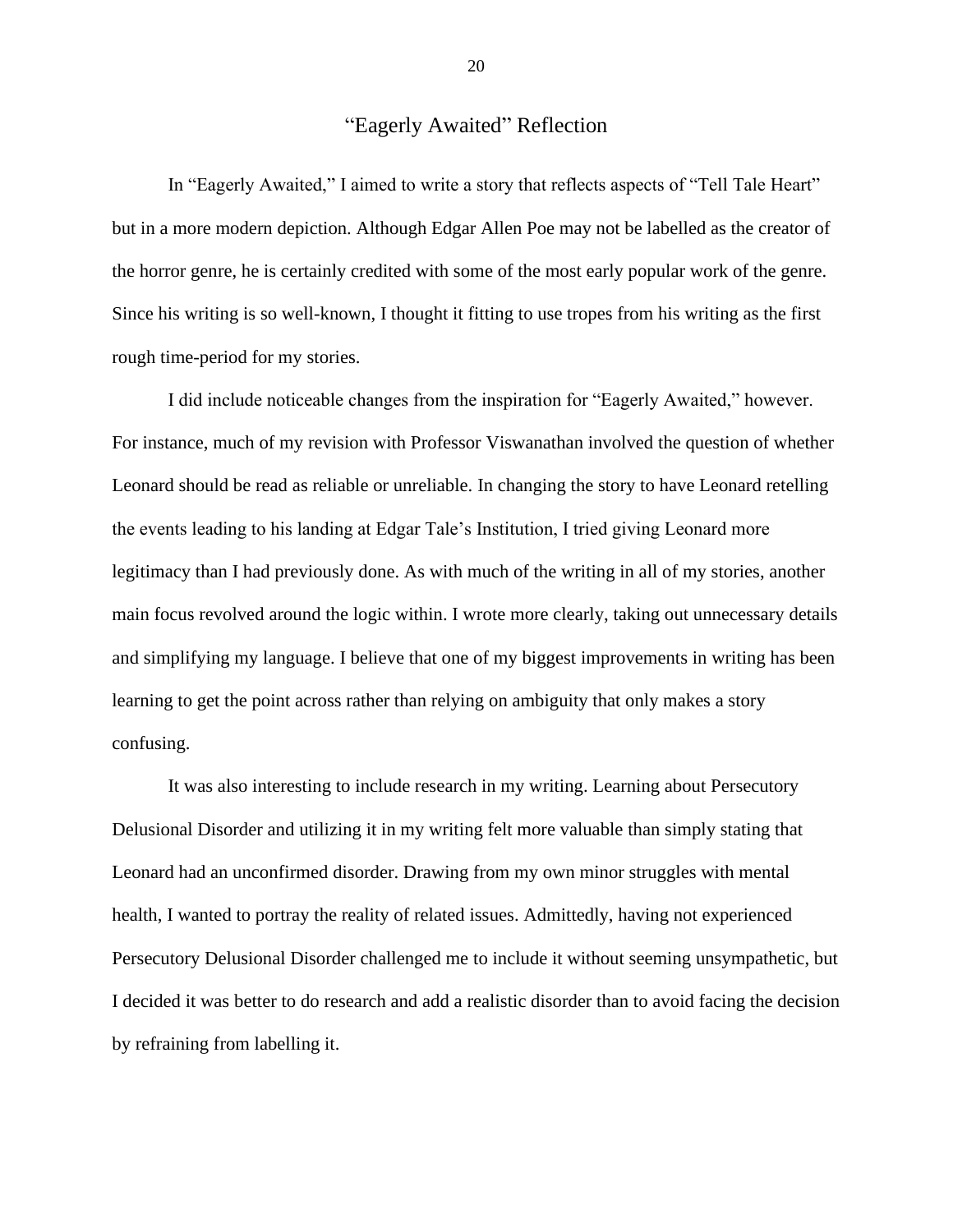#### The Inescapable

<span id="page-21-0"></span>Handcuffed in orange garb with the other prisoners, Simon was fearful of where he was being taken. In most cases, relocation was either very good or very bad. He could have been going to meet a potential parole officer, but he knew better than that. There were rumors that the bus was headed to the east coast for its next shipment of Cosmo Prison inmates.

The malignance running through Cosmo earned it a spot in the States' most dangerous prisons list. Its reputation ran rampant through just about every cell in the country. Inmates joked about their eventual landing on the island, while others told of the stories they'd heard. Someone's brother tried escaping, but water monsters tore his boat to shreds. Others' friends died of fear before making it to the prison. Simon had even heard a story of the guards not even knowing their own names.

The government had nothing to do with the prison. It was listed as an independent nation, which was evidence enough that such an island housed a powerful leader. Separated from civility on all sides, it was its own world. Another difference between Cosmo and other places was that no one knew who ran the place. Sure, there was a Warden, but who held the true power? All those employed by Cosmo Prison apparently served not a human, but an essence. Whether someone believed in a higher power or not didn't matter when they faced the entity that was Cosmo Prison. Of course, why else would it be named as such? The place had the notoriety of an established universal power, albeit centralized to a mere island. Prisoners jokingly gave Cosmo its own slogan: It is what it is because that's the way it is.

Simon looked around the bus and observed the new faces. Some took a moment to introduce themselves on the ride. A man called Tank sat towards the front, attempting to make conversation with the officer driving the bus. Tank, ironically, stood about five feet flat with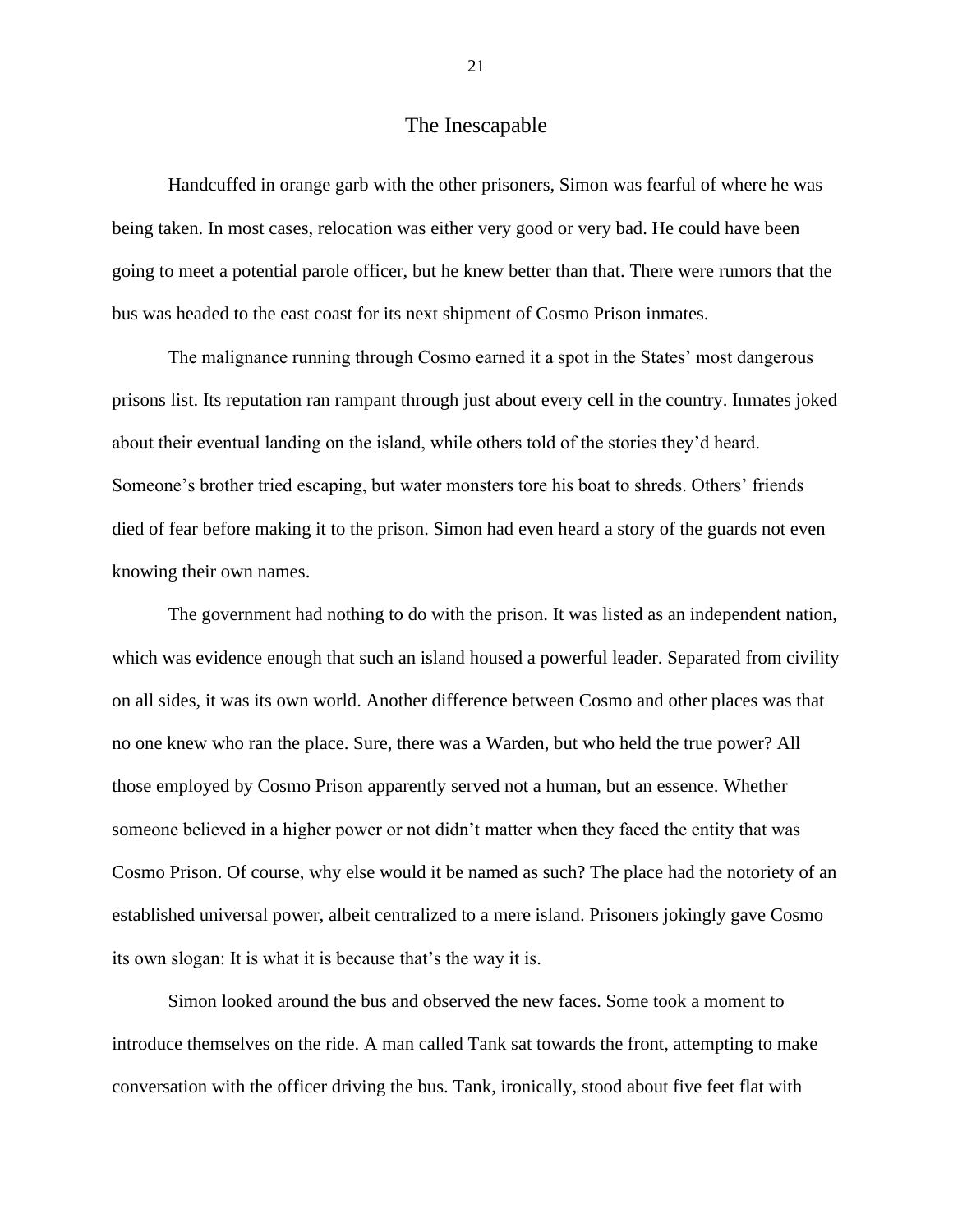bones for limbs. A few rows back was Denny, an inner-city kid just as scrawny as Tank. Next to Denny was Sal, a real rough-and-tumble kind of guy, from the looks of it.

And then there was Felix. Simon's ex-confidante sat right in front of him, staring at the trees passing by, stuck in his own world. Simon admired Felix. That's why he'd gone to lengths to work with him. They got on nicely, and their days of robbing banks eventually turned to much more. Caught in the middle of one of the most vicious heists to date in history, there'd been enough bloodshed among the two of them that neither could be the least bit surprised about their landing at Cosmo Prison. Cosmo housed prisoners labeled too violent even for the federal government. Judging by the fact that Simon and Felix's robbing, money laundering, and getting rid of anyone in their way created the largest mob in the city, they were the epitome of Cosmo inmates.

Simon was muscular, with bronzed skin and jet-black hair. Felix was scrawny and pale with dirty blonde locks hanging past his shoulders. Their looks were not the only factor that made them polar opposites. Simon believed Felix's temper and lust for violence is what led to their being found out by the FBI, while Felix argued that Simon's perfectionism landed them in their first jail cell. In any case, the two criminals found themselves with a one-way ticket to what would likely be their last home.

Simon did truly appreciate the time he'd spent with Felix, but he'd never tell Felix how much he missed even their short talks throughout the day. He couldn't. If Cosmo held true to its reputation, both Simon and Felix would have to uphold the status they'd earned. Although, all Cosmo inmates were the best of the best in their respective ventures; it's not that Simon and Felix would be praised, but signs of their friendship could cause problems in any prison.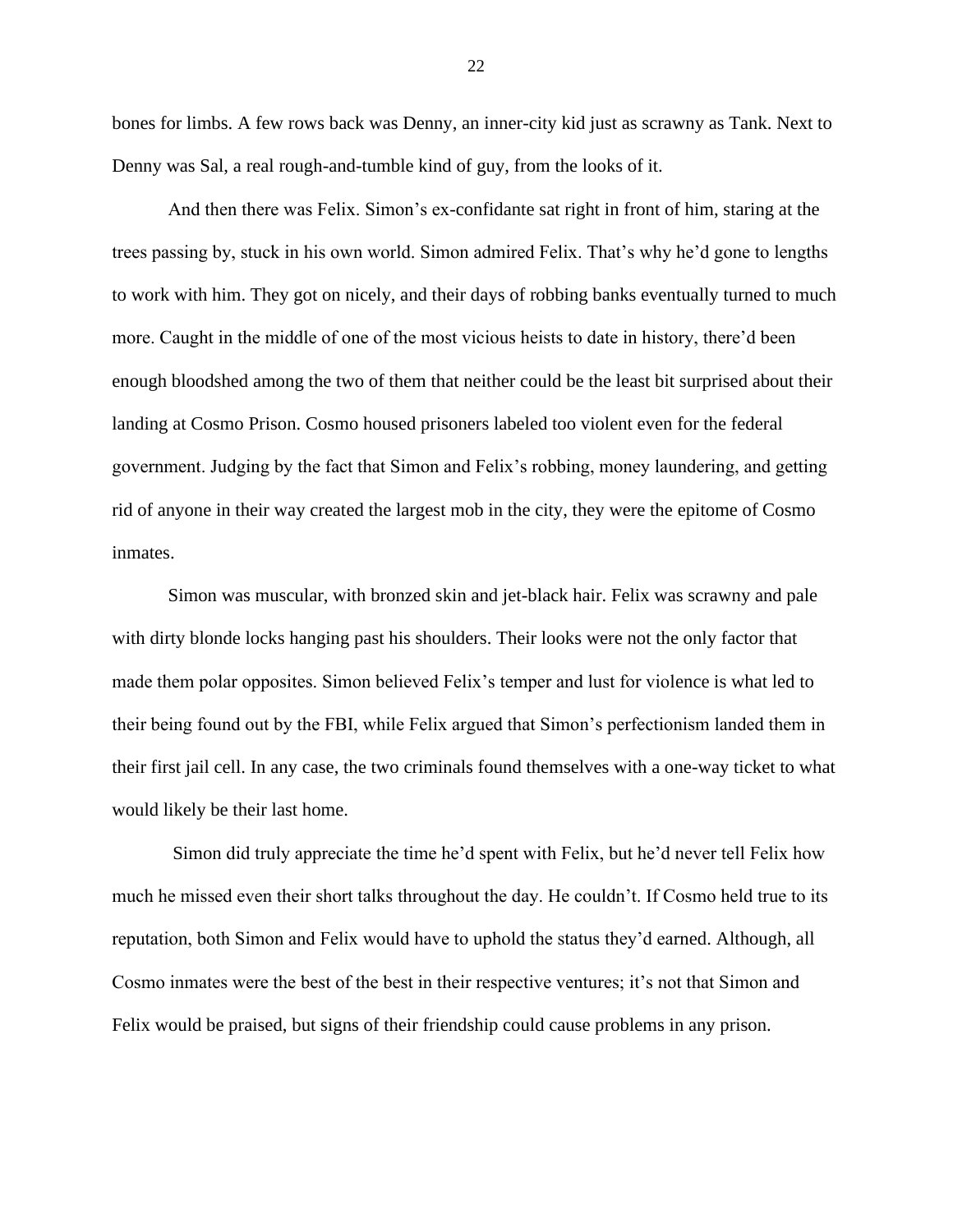Felix seemed to have noticed Simon's gazing at his profile, because he shot a glance through the crack between the chair and the window. Simon playfully thrust his knee into the back of Felix's chair.

"How you holding up?" Simon whispered.

"I'm alright, Si. You?"

"Hanging in there."

"You think they're taking us to Cosmo, Si?"

"I don't know, but I'm not sure where else we'd be going."

"Say, I wonder what it's like over there."

Simon didn't want to think about what it was like over there.

"Yeah, I'm not sure, Felix."

"Lord knows what kind of trouble the Cosmo guys have gotten into. Couldn't be much worse than us, right? Wait till I step foot through those doors," Felix joked.

"Hey," Simon said, "you remember what we talked about? May not be the best idea to team up right away."

"I hear you. I agree. Say, what do you think it's like in there?"

Simon look towards the front of the bus and said, "I think we're about to find out."

The bus pulled to a screeching halt in front of an abandoned yacht club. The sign at the entrance to the parking lot hung by one nail and read "COSMO PRISON PORT". Weeds hugging the fence suggested a lack of a groundskeeper, and the miles of highway stretching either way confirmed the absence of any other local residents. The bus revved up and pulled into the parking lot. As the front end swung right, Simon glanced through the windshield. From his seat on the bus, he could make out a hulking shadow through the fog. It couldn't have been more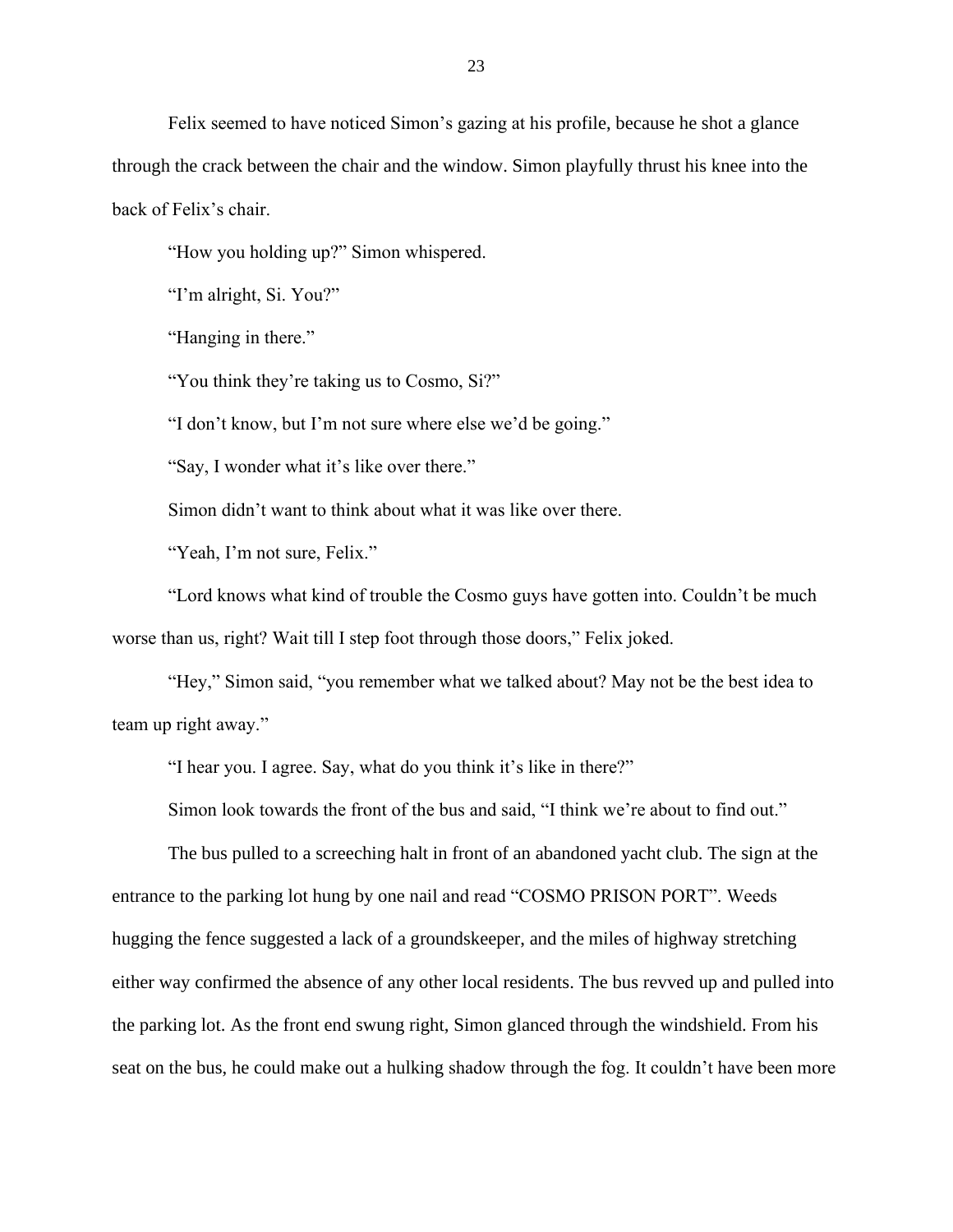than a mile away, but at the same time, Simon had no idea how big the prison was. It could've been one hundred miles away and he would have believed it. It appeared mountainous.

"Gee, you see that across the water, Si?"

"Yeah, looks pretty scary. Hey, Felix, when we get out there, don't talk. I'm sure the guards are a bit moodier than the ones back home."

"You think so? Well, we'll see about that."

"Felix, I'm serious. No bullshit."

The largest fault in Simon and Felix's relationship was Felix's attitude. Be it talking back to guards from behind his cell to disagreeing about a hideout spot, Felix loved instigation. Simon thought so far as to say Felix couldn't live without the drama he caused. He was afraid Felix's typical behavior would be ill-received at Cosmo Prison.

While much of Felix's emotions supposedly resulted in botched plans during his and Simon's crime-committing days, that part of his personality was one of the things that Simon enjoyed most about Felix. Their differing opinions and the separate dynamics that each functioned with allowed them to step outside of themselves from time to time. Whether it involved approaching heists a different way or simply spending hours together talking about basic life aspects, Simon and Felix had grown a strong bond. Simon felt comfort knowing that, although he might be on his way to Cosmo Prison, at least Felix would be by his side. They might not be able to maintain the connection they once had, but knowing he was near was reassurance enough.

As the bus neared a dock leading to the covered marina, two hooded guards with rifles stood at either end of the dock's walkway, motioning for the bus to pull forward. After another stop, the guards approached the bus, opened the doors, and waited for the armed men who rode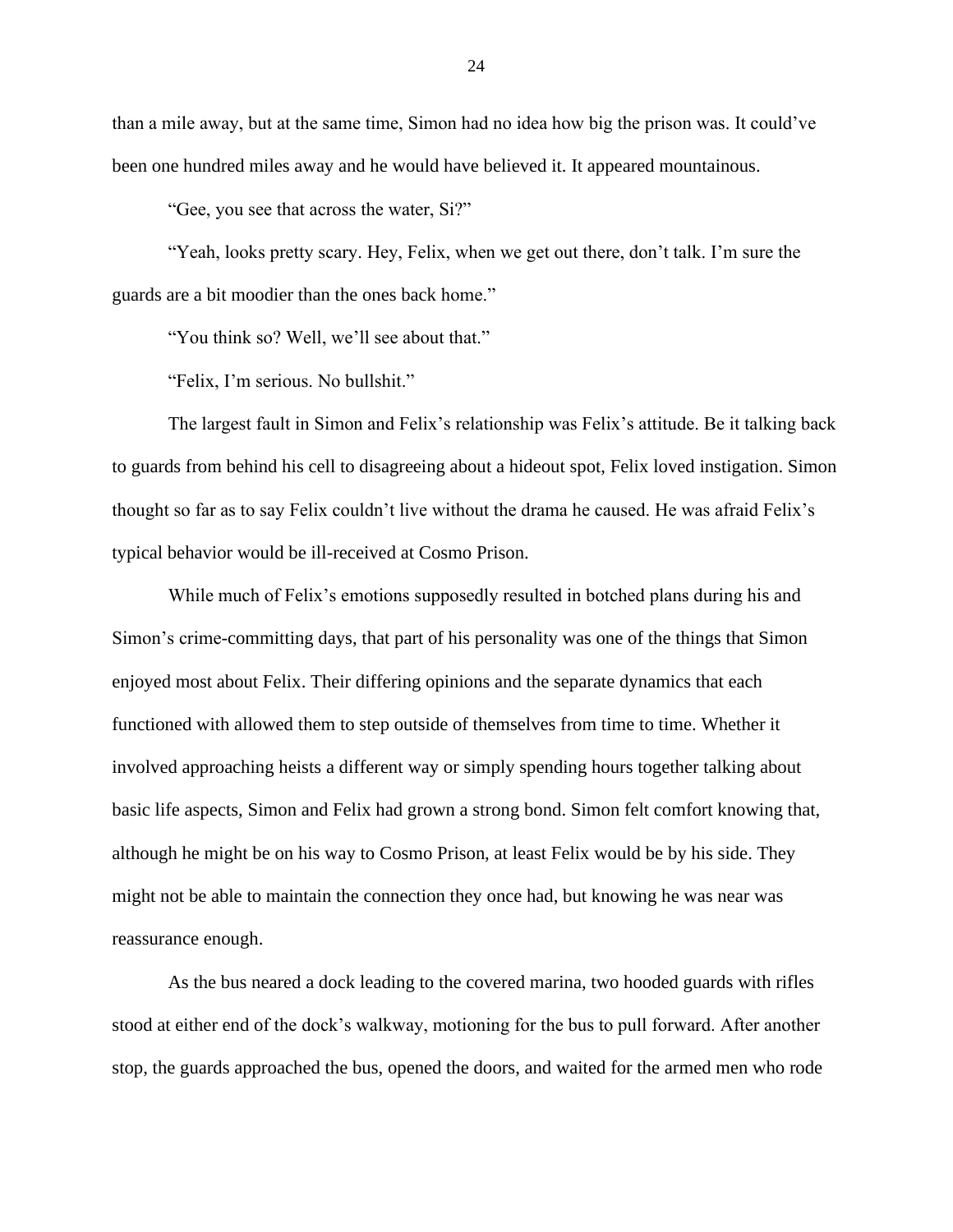with the prisoners to step off. Once all was clear, the front man hopped up the steps and into the bus. The high-pitched voice was muffled from the cloak stretching over his face.

"All of you, in a line! If I hear so much as a goddamn cough from any of you, you can bet your ass there'll be hell to pay. You! You hear me?"

Simon couldn't hide his smile as the pig squealed. He immediately lost the grin, straightened up, and gazed into face of the guard. The hood prevented him from seeing fully, but the guard's nose protruded, casting a shadow above his stubble-ridden mouth.

"I'm not gonna deal with a single troublemaker. You hear me? Get your ass in line before I get it there for you! Move!"

Simon was quick to jump into line, less out of fear of the guard and more to avoid breathing in any more of the smell. The man's odor was one that Simon was all too familiar with. It was musky; sweat, coffee, cigarettes, or a mix of the three. The dampness that had filled his nostrils when being yelled at by the guard sent fear through him. Simon couldn't quite put his finger on why the smell struck him so dramatically, but his stomach turned a bit as the guard stepped away.

Simon was moving forward but froze when Felix spoke in front of him.

"Gee, you must not like your job if you won't show your face, sir. How about giving us a peek?"

The only acknowledgement from the guard was his elbow crushing Felix in the nose. Felix flailed, falling into the seat closest to him.

"Goddamn, you've got some fire in you!" Felix rallied back.

Now, the guard's attention was called further. He towered over Felix's body and whispered so Simon could just barely hear what he said.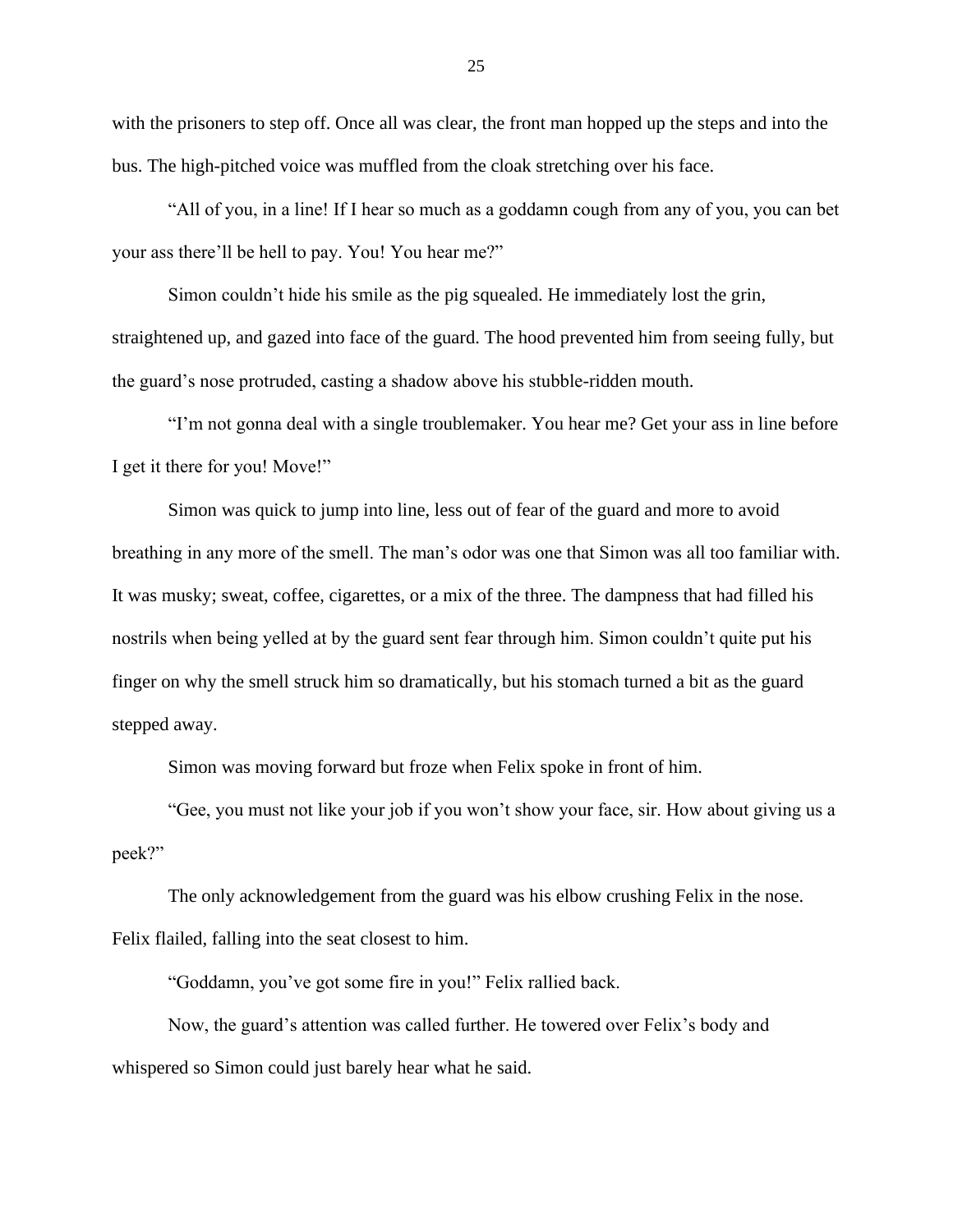"I can't wait to see you dissolve, boy."

He pulled Felix to his feet and shoved him back in line.

As they emptied out of the bus and walked along the wooden dock, Simon could feel the hairs on the back of his neck raise up as goosebumps lined his shoulders and arms. Every brush from the prison suit sent more shivers across his skin. It was the afternoon, and clouds covered the sky, but the sun penetrated from behind. Sweat streams singed his hair as he tried to shake off the chills spiraling from his neck to his buttocks.

"Psst. Simon!" Felix turned, his nose already swelling.

"Shut up, Felix. These guys mean business."

"I'm serious, Simon," said Felix, keeping his mouth pointed downward as if that would make the guards unable to hear them.

"I was just gonna say, if this is the last we see of each other, it really was something else,

huh? We had quite a time together. Good luck in there."

"Now's not the time, Felix. We'll still see each other inside."

"Well damn, Simon. A little 'good luck' doesn't hurt. C'mon pal, we've had quite the run. Won't you miss me?"

Simon didn't want to imagine the pain of being reprimanded by a guard.

"Cut it out, Felix."

Simon wanted to stop in his tracks, embrace Felix, and tell him how mutual the feeling really was, but that's not what prisoners do. Plus, he had other things on his mind. He had no idea what the hell Cosmo Prison was like. The guards really seemed to be into the whole mystery gig. Other than the one commanding them how to move, the others – who apparently emerged from the foggy marina – stood silent with the guns pointed interchangeably at the prisoners'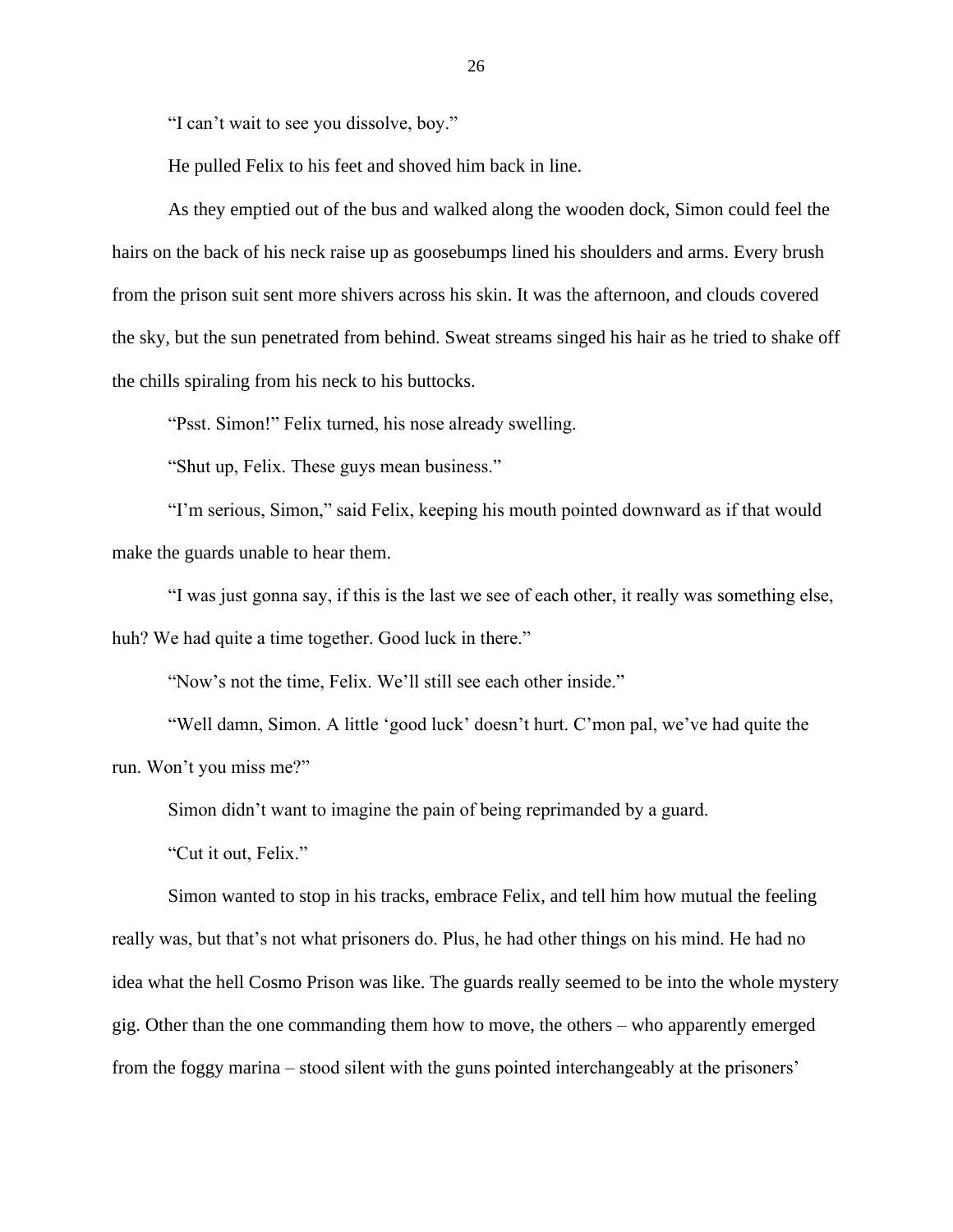heads. Simon had also begun feeling the result of his shoes having holes worn in them. The wooden dock they trudged along was splintered with broken pieces waiting to lodge themselves into the soft foot of whoever they could find. And it was not just unpleasant; there were blisters forming on Simon's feet.

As long as Felix stopped shooting words into his head, Simon might be able to bask in his last few moments of freedom. Even at the old prison, they had a decent amount of free time. It struck him forcefully: knowing he would not be able to feel the heat of concrete tomorrow, wishing he could continue spending time with Felix, using his last bit of energy to strain his eyes in order to take in every possible detail he could.

"Pick it up, boys! We don't got all day, ya hear? We don't get there by sunset, all of you are gonna be hurtin' before you can realize it."

This voice came from a different guard than the first. Simon was towards the back of the line, so he couldn't clearly pick out who was speaking. The front of the line was rounding the corner of the entrance to the marina.

"Look like a buncha nobodies. Poor excuses for citizens if I've ever seen any."

Simon couldn't understand why they all covered their faces. It was quite odd. He assumed there'd be a fair share of aspects he wouldn't understand about the infamous Cosmo Prison.

"Get yourselves moving! C'mon!"

Another entirely new voice. They had entered the marina, and a selection of militarygrade, open-roofed boats lined the dock's perpendicular wooden beams. With the roof over their head, it was not bright enough to see how many guards were around. Felix seemed to be thinking the same thing.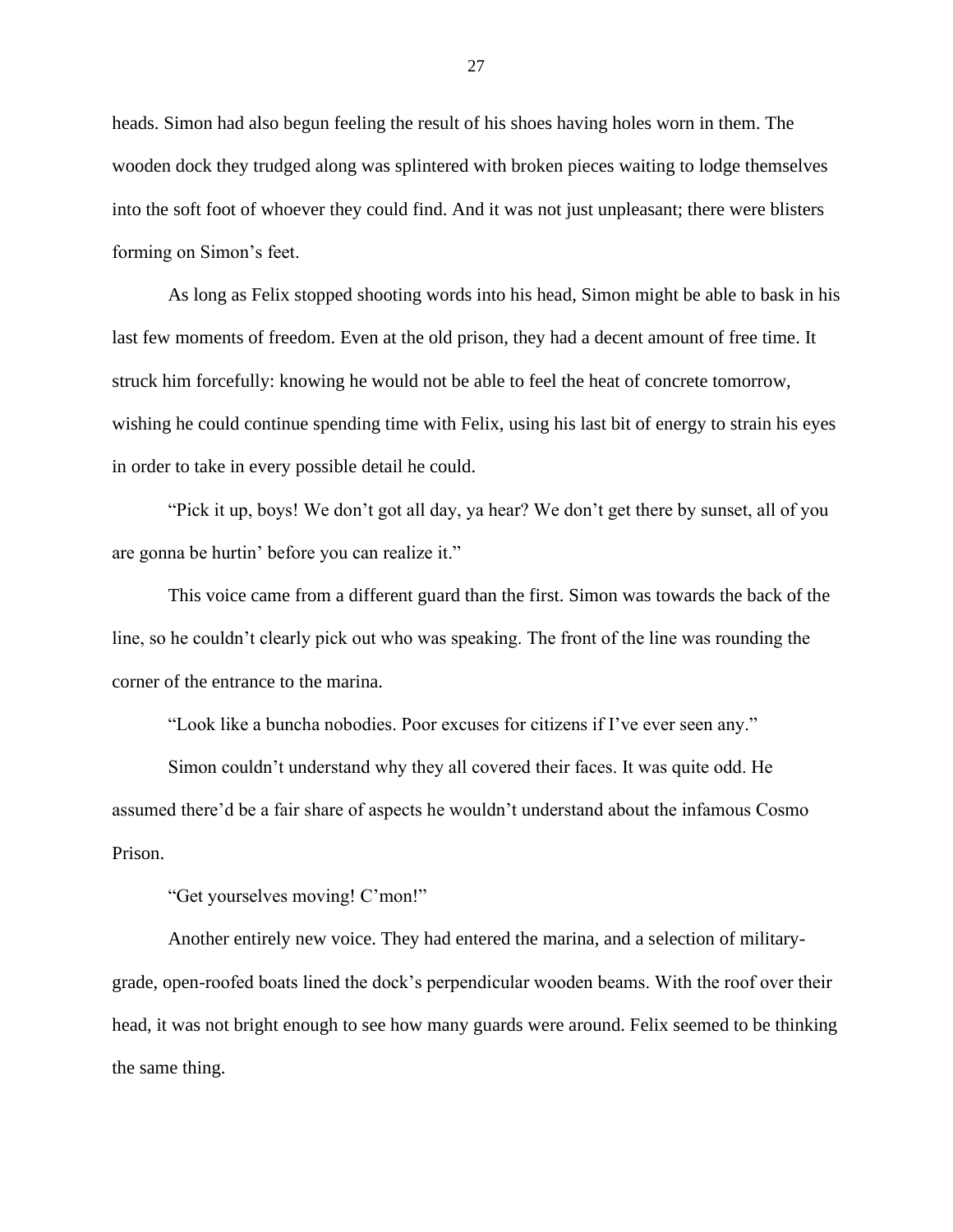"Geez, how many officers y'all got in here?" Felix whispered, but his voice echoed through the tin sheets.

"That's a fuckin'-nuff, Felix," Simon barked under his breath. "Don't make a scene."

"Yeah, yeah, you've said your piece, Si. Piss off already."

In an attempt to explain his stance on talking, Simon skipped forward and dug his heel into the back of Felix's knee. The officers were talking amongst themselves and so did not hear the hopeless screech that shot out of Felix's mouth.

Sounding like tears were about to spring from his eyes, Felix said, "You're just as worthless as me and all the other fellas in this line, Si."

After a few feet, Simon collided with Felix's back. The procession of prisoners was now at a standstill. In the water to their right sat a boat covered in steel, which resembled one of the Higgins boats that tore through the water near the beaches of Normandy.

"Into the boat! Hurry up! The castle's waiting for its guests of honor," an officer jeered at the boarding inmates.

The back ramp had been lowered and set on the dock, allowing for a wobbling path into the boat. When it was Simon's turn to hop in, he looked down, examining the grated silver path that would lead him to his next cell. The streaks in the metal reminded him of how he used to draw on the walls of his previous cells. That had been his only way to stay occupied. He wondered what Cosmo had in store for him.

"Hey, dummy!" a voice yelled in Simon's ear, "Unless you'd rather swim to the island, quit lookin' at the daggum ground! Move your ass!"

Simon could hardly pick out each word that sent wet air yet again into his ear drum. It had started raining, and even the sprinkled drops hitting the tin roof made it difficult to hear. He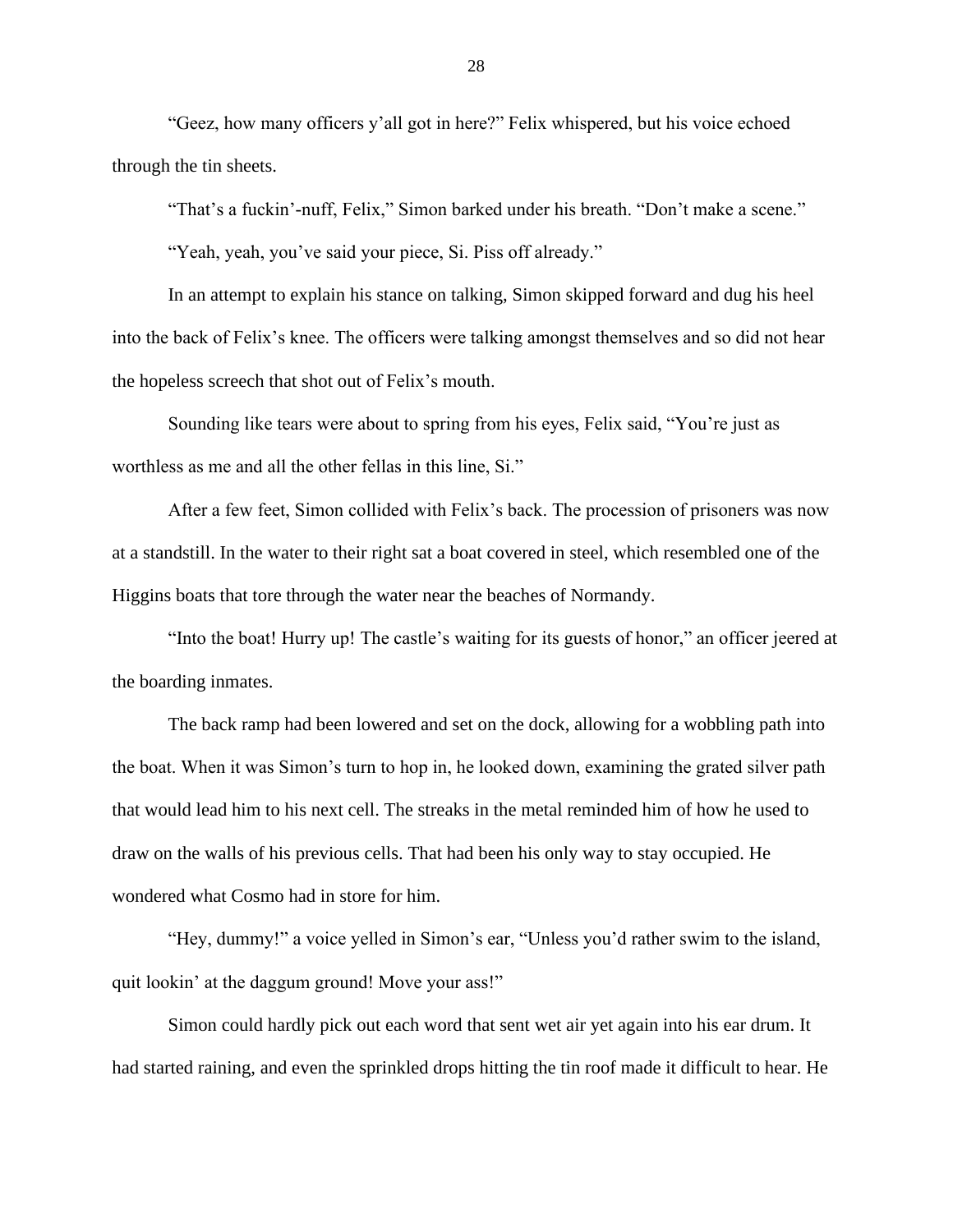stepped into the steel encasement, and as the last of the prisoners packed the boat like sardines, he was squished in the center.

One guard stepped in at the end of the line, switched the lever to close the ramp, and shouted towards the front, "All in! Commence instructions!"

Now, another new voice. This guard was dressed a bit differently than the others. His hood was red, along with a red sash from his shoulder to the opposite hip.

"Alright boys, heads to the front! I'm The Warden. If you haven't guessed by now, you gentlemen will be spending the rest of your days on that island over there. Now, with this rain starting up, the water is going to be rough. It's four miles to the boat slip at the prison. It's not going to be a straight shot. Keep your head low, and God save you if any of you try disrupting this journey. Myself, the guard to my right, and the one behind you are all armed and ready to subdue any said disruptions. We can shoot and we will shoot."

He spun in his seat, started the boats engine, and over the chugging of gas and the bullets of rain, yelled back, "Fall out!"

The boat roared to life. As it proceeded, Simon watched the tin roof shorten. After just a few feet, he was already drenched. He looked at the other prisoners. They stood unmoving, with heads down.

Simon saw that Felix's head was bobbing unusually. The elbow must have knocked him hard. The rain seemed to engulf him; not merely passing over his skin but seeping into his pores.

The rain was not especially cold, and he found it quite unusual. Even with the overcast, the weather had been particularly mild during the walk to the boat. He imagined himself showering in his old home; keeping the water mildly hot to stay comfortable, even after having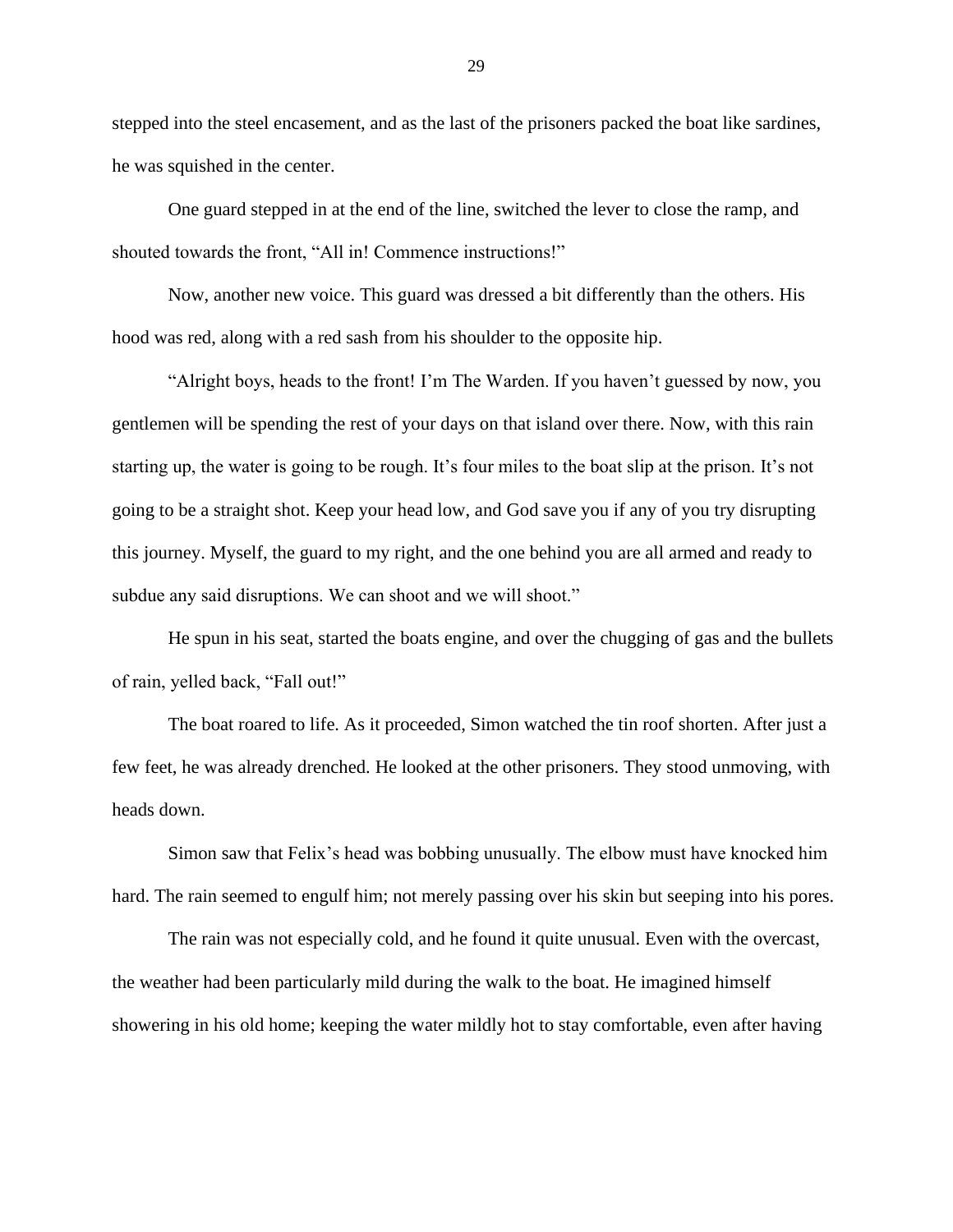come inside from a blistering day. He was reminded of days spent at hideouts with Felix, hunting their dinner in the woods and keeping their fires from drawing attention.

The thought escaped him when the thud of a prisoner falling to his knees echoed over the rain.

"Heads forward, gentlemen! Ought not to be worried about the man next to you!" the guard in the back bellowed through the rain and the roaring of the boat motor.

Before The Warden took his turn to shout, Simon could have sworn he noticed fleshcolored drops falling from the lowered inmate's face.

"See, here at Cosmo Prison!" reading The Warden's lips through the rain was impossible, so Simon honed his ears intently. " – we've got a reputation to uphold! The long and the short of it is that some of you boys just may not have what it takes! If you're not Cosmo-worthy, we'll know before too long!

"Take this man, for instance! In, well, I'd say here in about sixty seconds, you'll get what I mean! He doesn't meet the standards of Cosmo Prison! No need to worry, though; we'll put him to good use!"

The Warden glanced towards the prisoner who had keeled over. He jumped down from the front of the boat, retrieved a bottle from his coat pocket, and held it under the prisoner so that drops from his skin fell into the bottle. The Warden fastened the lid on the bottle and tossed it into the water. Simon couldn't see clearly, but he could have sworn something came to the surface and grabbed the bottle.

Simon and the other prisoners looked at each other in utter confusion. The moment was disrupted by the screech coming from the melting pile of a prisoner. The man's knees had turned into a puddle, and he was waist-deep in himself. The screams ran through the boat. Simon saw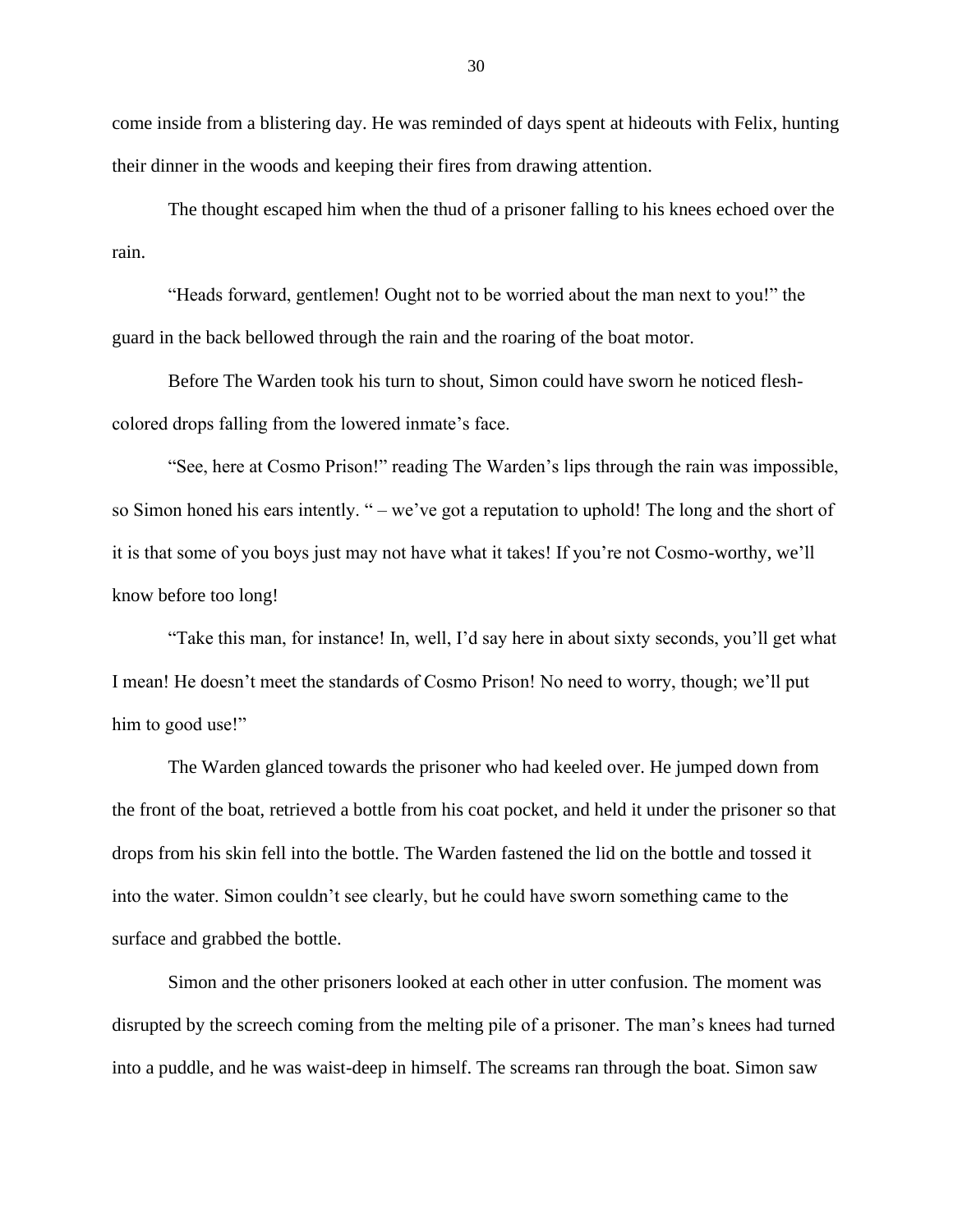that the floor of the boat underneath the disintegrating prisoner was green. It wasn't paint that made it this way; it resembled emerald flames from a campfire. The bottom of the boat was melting him.

The Warden's next words haunted Simon.

"You're not within United States' jurisdiction, boys! Cosmo decides your fate!"

"What's going on?" Tank yelled through the storm of noises.

"Keep to yourself, gentleman!" a guard insisted, "No point in trying to save others! Eyes forward!"

The prisoners ignored the command, frantic with despair. Simon noticed Felix's frame beginning to collapse. His feet had begun spreading over the boat, which had begun taking on the same color around Felix as the prisoner before. Simon realized it may not have been the cause of the melting; it looked like it marked certain prisoners. Green circles began appearing underneath a few more victims.

Simon lunged forward to hold Felix up. Some prisoners tried climbing the walls of the boat, but most stood in place, yelling, crying; praying to survive the hell they had gotten themselves into. Felix's ribcage seeped through Simon's fingers as Felix let out a few whimpers. He didn't scream like the others. It was as if he was trying to fight through it.

Simon put his mouth to Felix's ear.

"You gotta stay with me, Felix. Come on, snap out of it. Don't let it happen. Please, Felix. Please. Come on, now."

"It's okay, Si," muttered Felix.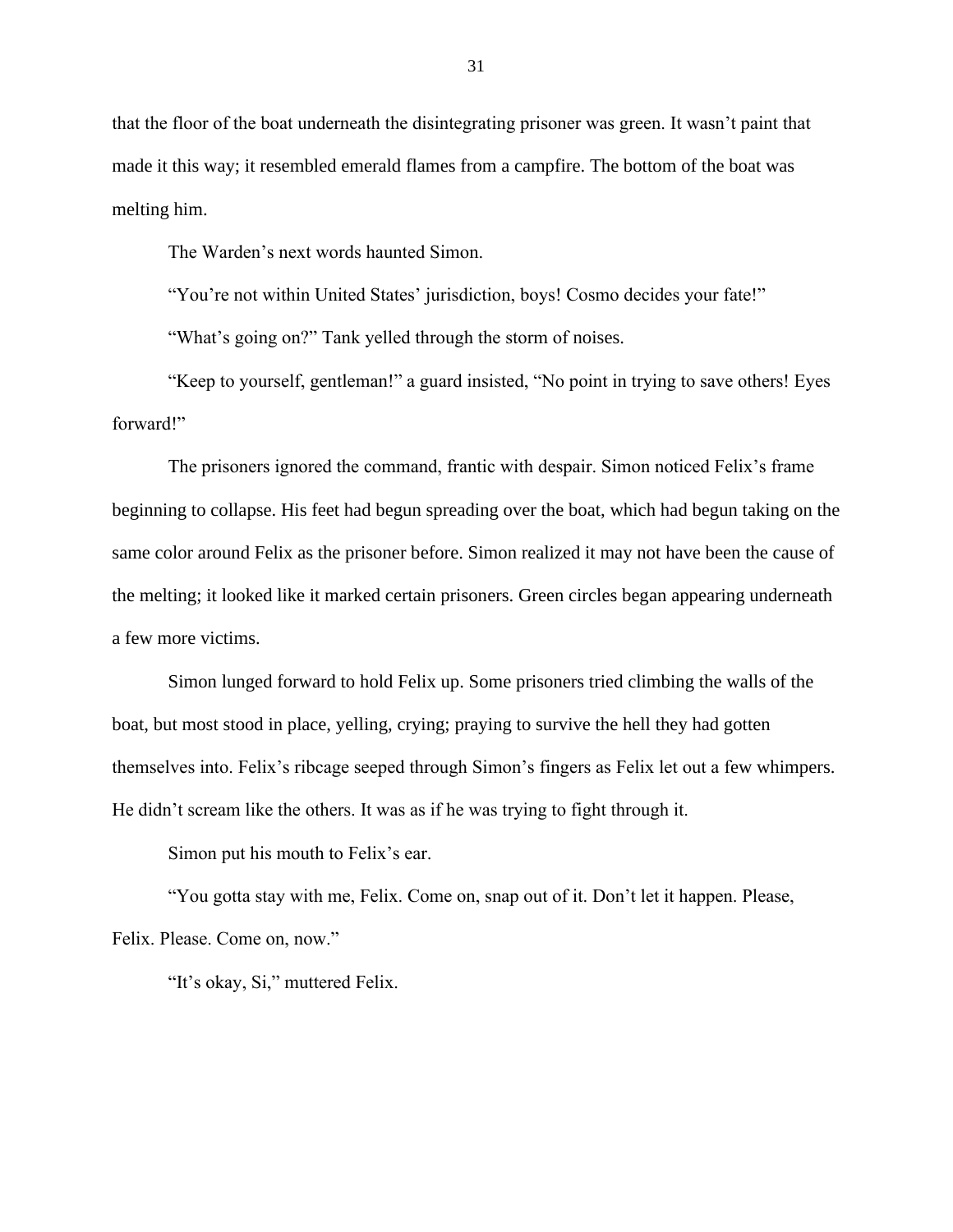Tears streamed down Simon's face. He was losing his partner. He was terrified of this place. Felix was more than Simon's co-criminal: more than any brother or best friend. Felix was all Simon had left.

"You still with us there, goofy? You hear me? You gettin' seasick? We've got another one!" a guard jeered in Felix's direction.

"What the fuck is wrong with you all?" Simon yelled back.

"Not us!" answered The Warden, "Cosmo!"

"Felix! No!" Simon struggled with facing the reality that Felix was slipping from his grasp. Felix's body sunk closer to the boat's floor, his blonde locks liquifying against his pale skin and melted orange jumpsuit until the downpour spread him across the floor.

One of the guards shouldered Simon out of the way, gathering a sample from the puddle of Felix with another bottle.

Simon faced the guard and grabbed his arm. He reached for the bottle in the guard's hand. The two wrestled for control of Felix's remains.

"Get the fuck off me, scum!" yelled the guard, reaching for a handgun on his waist.

He squirmed out of Simon's grip, stood up, and aimed the barrel at Simon's eyes.

"You don't go against the Cosmo."

As the guard cocked the gun, two prisoners fighting for a chance to jump over the boat knocked him to the side. The gun fell to the floor, lost under the scrambling feet.

Simon hoisted himself up, took the bottle from the guard, and threw the guard to the ground. Now that he had it, he had not a clue what he'd do with it. Before he could make the decision, a blue, scaly hand reach over the outside of the boat. It grabbed the edge of the wall,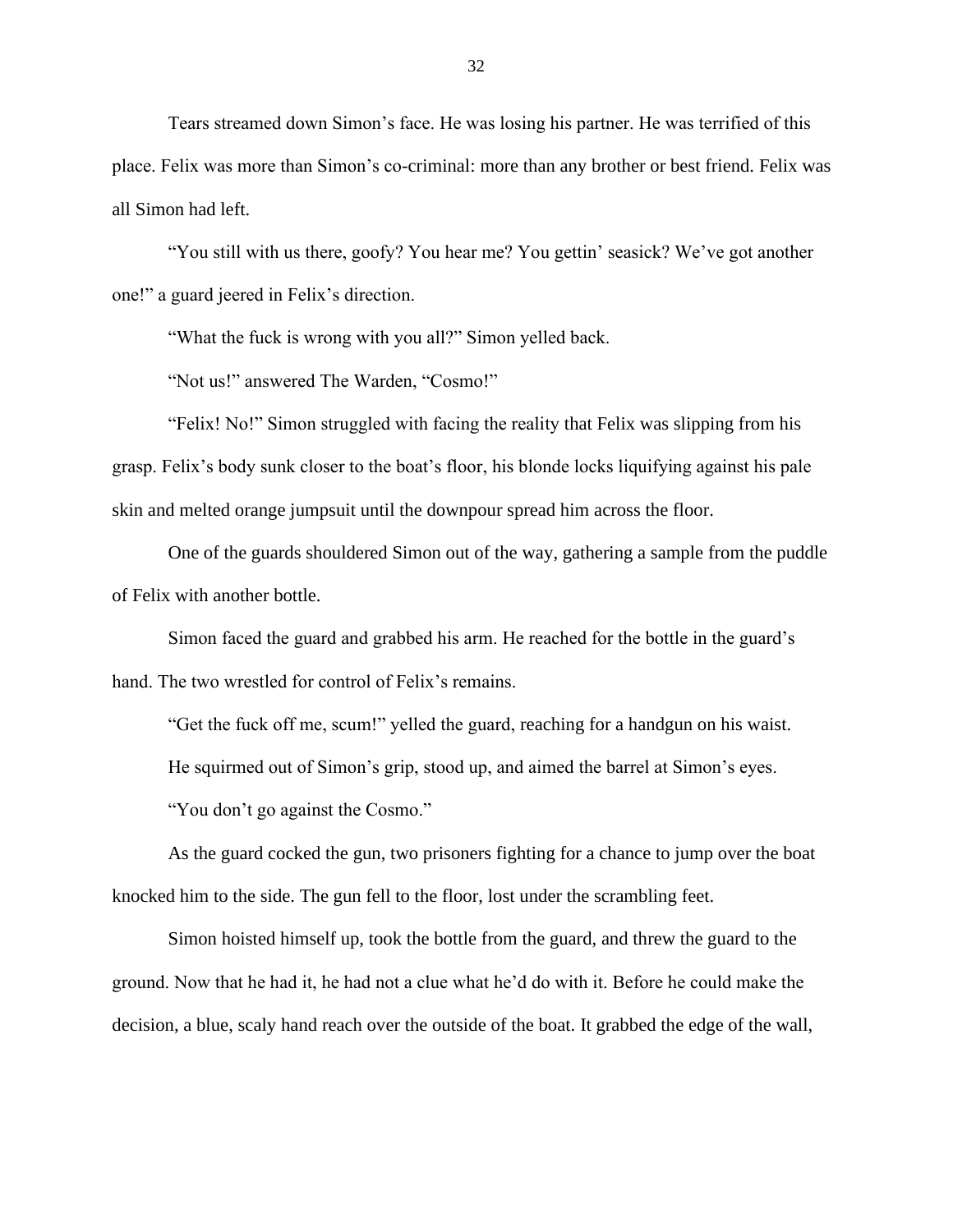hoisting up the most breathtaking yet menacing head. The creature's sky-blue, shiny, serpent-like face was laden with gold embroidery.

Simon was awestruck. The sea monster stretched and fastened its grip around Simon's wrist. With its other hand, it stole the bottle of Felix. It stared at Simon intently before diving into the water. Simon looked around, but the only other person who seemed to have noticed was the guard, who wasn't even slightly surprised.

The guard got to his feet, and brushing past Simon, said again, "You don't go against the Cosmo."

The guard grabbed another bottle out of his pocket and rushed away.

Both steaming tears and raindrops coated Simon's face as he glanced one more time at Felix's puddle. The rain had washed most of him away. Simon's anger turned to mourning. He knew surviving Cosmo Prison would be tough enough, but without Felix – he didn't want to imagine the prison without Felix. He looked to the sky and prayed that whatever power reigned over the island would take him next.

The screams of two more victims mixed with the heavy rain beating the stainless steel were drowned out in Simon's thoughts. Whatever this place was, there was no telling what life would be like in Cosmo Prison. He'd lost all hope that he could keep himself together. He wondered why they would be collecting the remains of those that had dissolved. The Warden had said something about the weaker links having another purpose.

The boat continued along, piercing cries and all. Simon couldn't fathom what power decided these men's fates. What spirit of these waters chose who was worthy of Cosmo Prison? Was it based off of the crimes they had done? The good they had slipped in every once and a while? Who or what was in control of this mysticism? Why would Felix be chosen unworthy?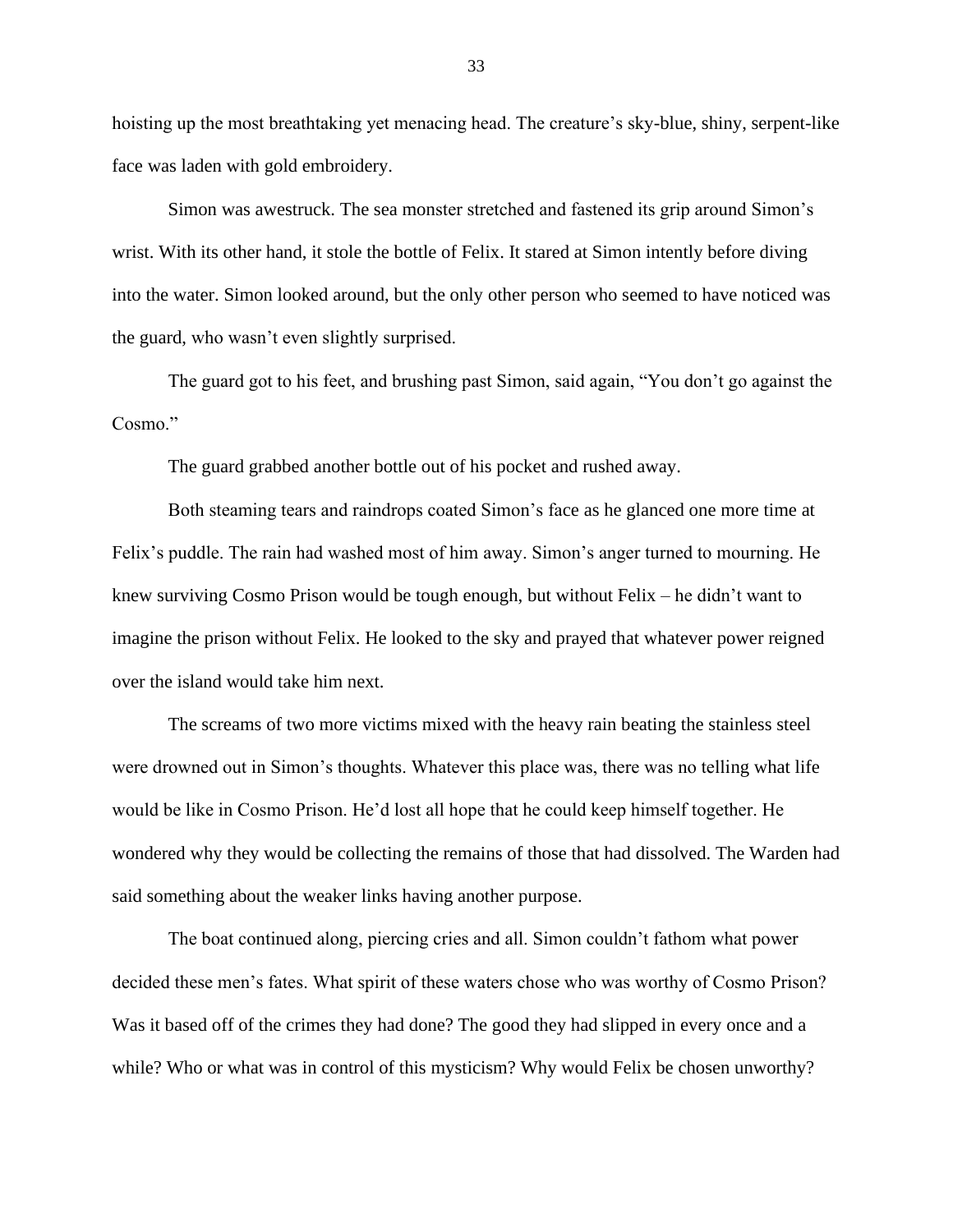What had Simon done correctly – or incorrectly – to make himself any better or worse than Felix? And then, he remembered the slogan labelled by those who had heard of Cosmo Prison. It is what it is because that's the way it is.

He'd heard stories of Cosmo before, but he hadn't believed them. He didn't know how to respond to the flashes of his recent experience twisting through his head. He turned his attention to the prisoners around him. There was not an orange body in the boat that wasn't shaking with fear.

There was not much else to take in concerning the scenery around him. With the amount of water pouring from the sky, there was no telling how near or far the island was. Simon found it too difficult to focus on finding a way out of this mess. Raindrops filled the atmosphere. The water below covered any clear path to follow. The boat prevented escape. Simon felt hopeless; that all of his life had led to this moment was not something he could face. Surely there was a way out of his predicament. But how could he not succumb to the power of Cosmo Prison?

Just then, a fifth prisoner melted to the bottom of the boat. Just over half of the inmates were left. All of the confusion rushed through Simon's body.

He now yelled as frantically as the rest of the inmates. The storm continued thrashing the boat through the water. The prisoners who hadn't melted out of the boat looked like they all wished they had. Some were slipping down the walls after losing their grips on the edge of the boat, others laid huddled on the floor, praying for the end of the journey. The island was now quickly approaching; almost too quickly. The shadow increased in size as the boat tore through waves and pierced falling raindrops.

As the dock came into view, the boat jerked to a stop, sending the standing prisoners on top of the balled bodies beneath.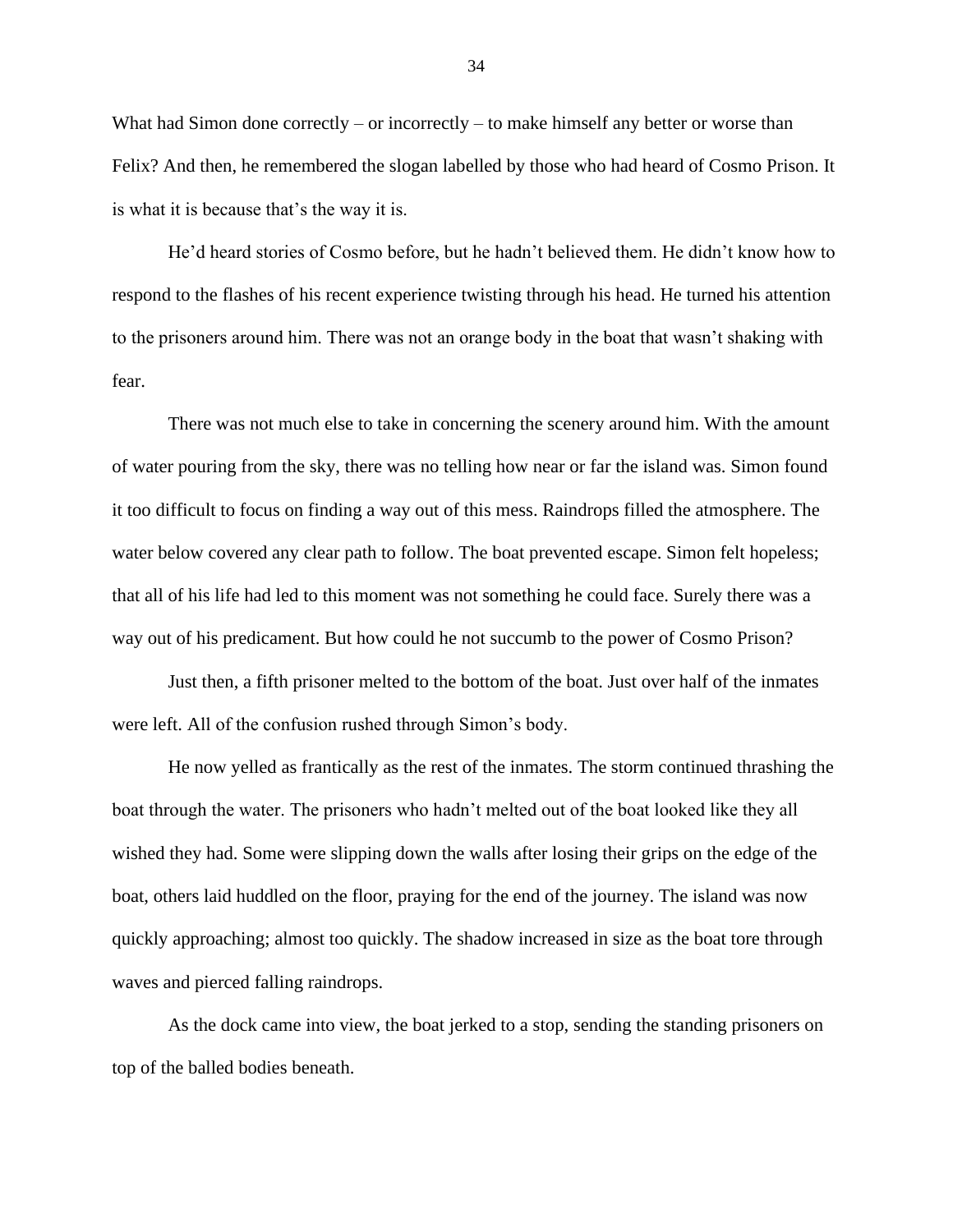"Everybody, up and out!" yelled The Warden.

The two guards grabbed the inmates and forced them to their feet. They stepped off the boat, and Simon locked faces with the hooded guard he had fought. Simon saw him dabbing at blood pooling from his nose. Four new officers walked down the short path from the prison, holding shackles. The prisoners' ankles were locked together, and the procession to their future began.

Simon scanned the horizon of the prison wall and the dirt ground connected to it. He and the prisoners were led into the entrance. After going through a stone foyer, they were taken into a front room. To the left, he saw a dim torch on the wall. Below the torch was a staircase.

At that moment, Simon's confusion peaked. He squinted to ensure he knew what he was seeing. Another guard swept up the stairs. The long blonde hair was odd enough, but as the guard slipped his hood on, the torch illuminated Felix's face.

"Felix!" Simon yelled.

"Eyes forward!"

A guard walking alongside the inmates gave Simon a shove.

Simon tried stopping, but the chains dragging him lessened his abilities. He looked back to see Felix following them into the next room.

They were taken into an enormous front room resembling a mess hall. Guards sat at tables, all facing the newcomers. The brown tables lining the hall sat drilled into an uneven, rock floor. The surrounding walls were smoothed, glistening limestone.

The Warden made his way to the front of the room and began speaking, but Simon did not listen. The guard who had pushed Simon was next to him, and Felix was just on the other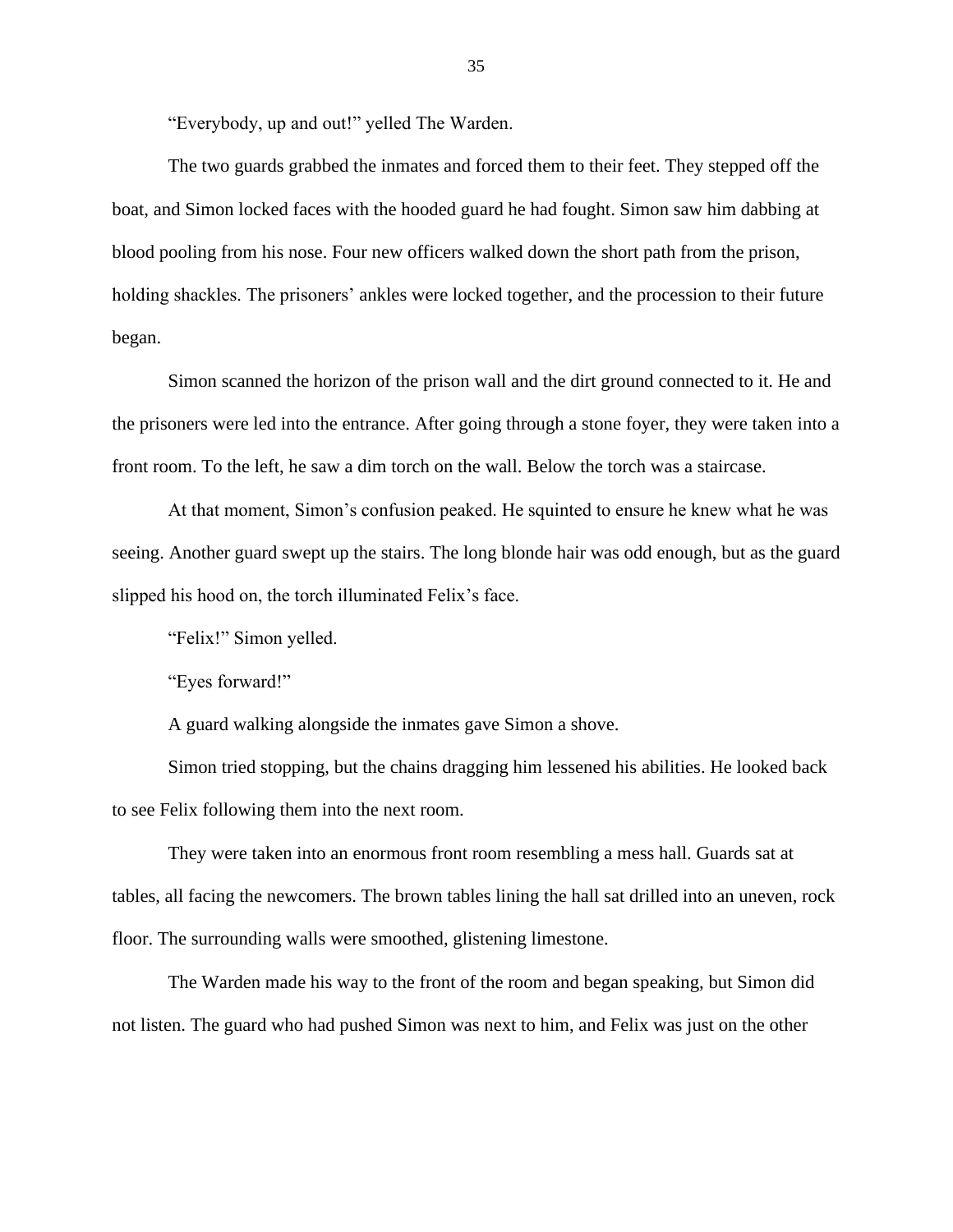side. Simon tried getting the attention of the hooded figure whom he had just watched melt into a boat.

He craned his head behind the guard next to him and whispered, "Felix!"

The nearer guard turned to Simon, saying, "You wanna be taken downstairs? Keep talking and you'll find out just how little you matter here."

Simon figured he had nothing to lose. Now, he shouted.

"I don't give a rats ass what you'll do to me!" then pointing to Felix, "What have you done to him?"

"Can it, scum! The Warden is speaking!"

Actually, The Warden had stopped speaking. Everyone in the room was listening to Simon's argument with the guard.

Simon thrust his hands toward the guard in an attempt to get past him to Felix. His movement jerked prisoners back and forth as the connected chains prevented him from escape. Simon had had enough. He glared into the hood of the guard.

"I will kill you!"

The guard answered, "You're going to die in this prison, boy."

"What have you done to Felix?"

"He's not Felix."

"Fuck you! All of you! What is this place?"

Whether he succumbed to Simon's shouts or wanted to prove his point, the guard

shuffled aside and said, "Fine. You want a word with him? Be my guest!"

The hood that Felix wore turned to Simon, and Felix moved closer.

"Felix? What happened? What have they done?"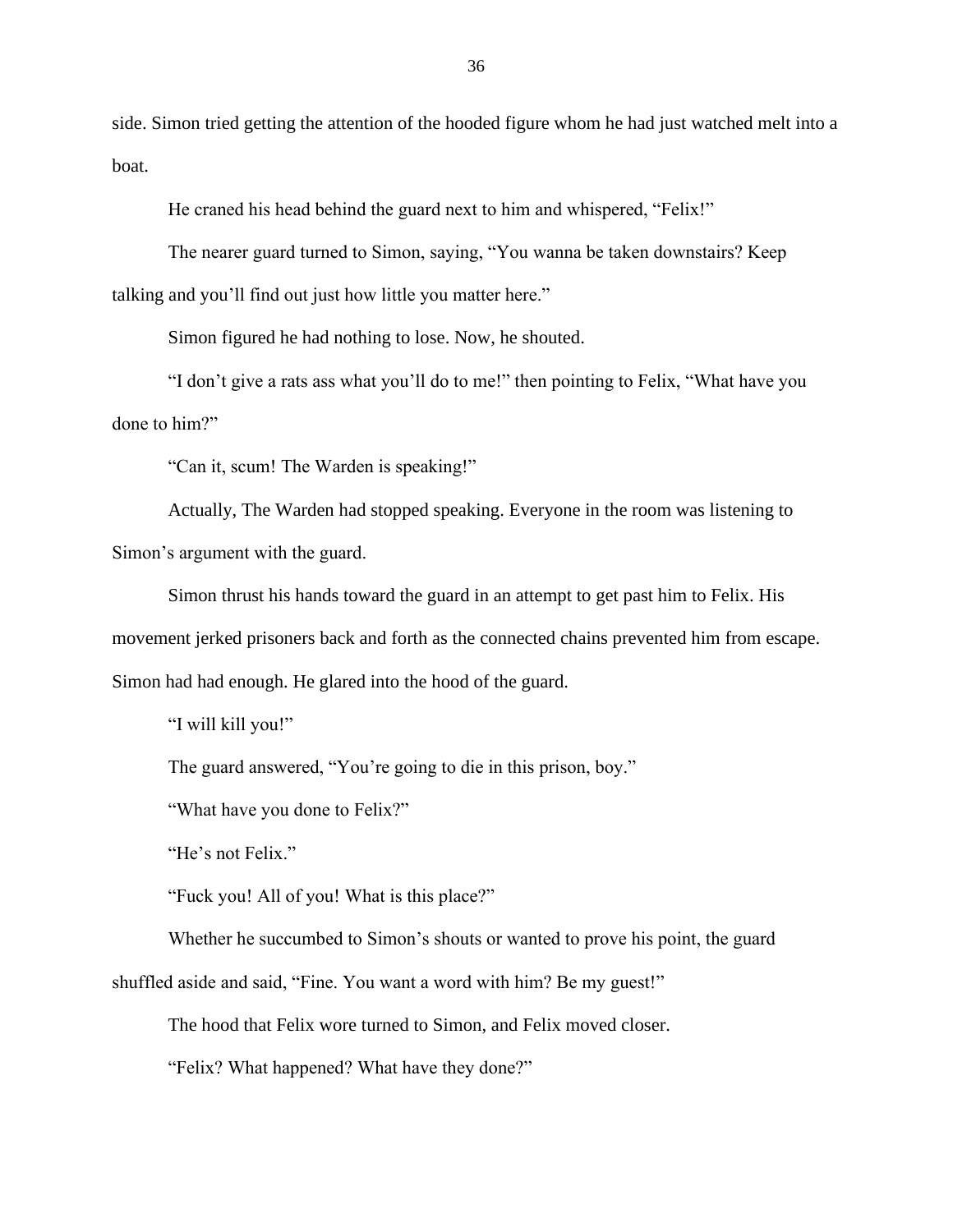A few strands of Felix's blonde hair hung out of the hood. The dim light of the room cast a shadow, but Simon was sure he could make out Felix's features. He was staring into the eyes of his other half: the person he had seen disappear was still here. Felix placed his hands on Simon's shoulders, and Simon tried moving closer. As he leaned forward, Felix's grip tightened. He forced Simon to turn towards the front, aligned with the rest of the prisoners.

Felix grabbed Simon by the neck and said, "Face forward, scum."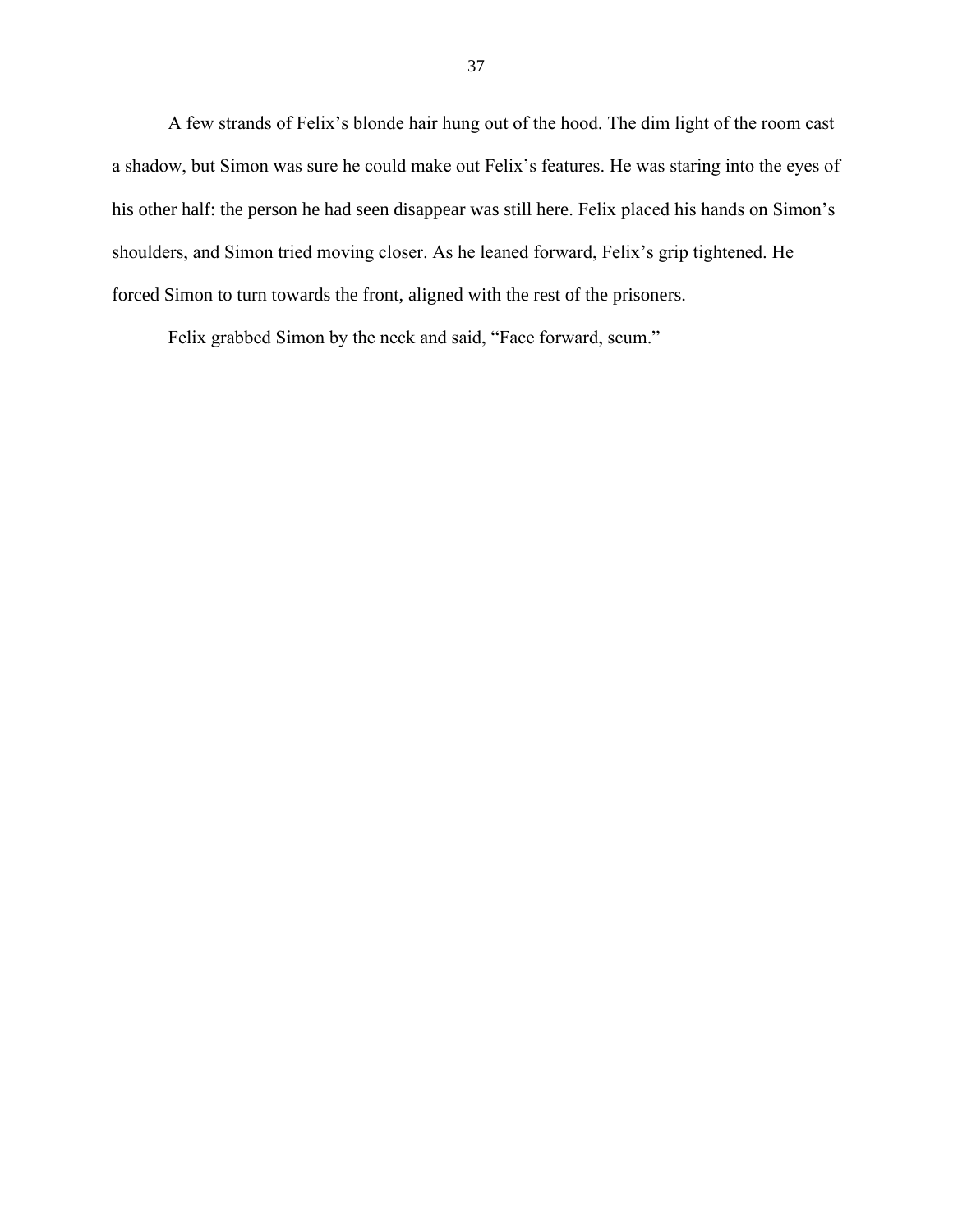## "The Inescapable" Reflection

Writing "The Inescapable" gave me a chance to explore, in part, my minor in Anthropology while learning about a genre I had not previously studied in depth.

My biggest interest in Anthropology is learning to understand societies completely different from mine. After beginning "The Inescapable," I found that I could incorporate that idea – although I would dramatize certain aspects – in my fiction. I sought to create a separate society from the one I am familiar with.

In learning how Lovecraftian writing deals with a fear of the cosmos, it was an interesting experience combining the two ideas. So, by building a world based around the unknown and working with Professor Viswanathan to figure out what "the cosmos" means to me, I created Cosmo Prison's slogan: "It is what it is because that's the way it is." To me, the cosmos is a collection of factors that decides why the world functions a certain way. Cosmo Prison is its own world governed by a mysterious power. Those in charge and those who work at the prison hint that they are aware of the governing body, but even they may not be able to fully explain it.

I chose the Lovecraftian era after learning about evidence that H.P. Lovecraft gathered much of his inspiration from Edgar Allen Poe. As it fit my goal to cover different time periods, I made it the focus of my 20<sup>th</sup> century-style story. In reading H.P. Lovecraft's "Dagon" and "The Call of Cthulhu," I liked the idea even more: centering the story around a setting separate from Simon's known world while he must also face the emotions in his personal life. I also studied portions of HBO's *Lovecraft Country*, which helped me to gain a sense of another setting focused both on the idea of the cosmos and individuals' struggles with their personal lives.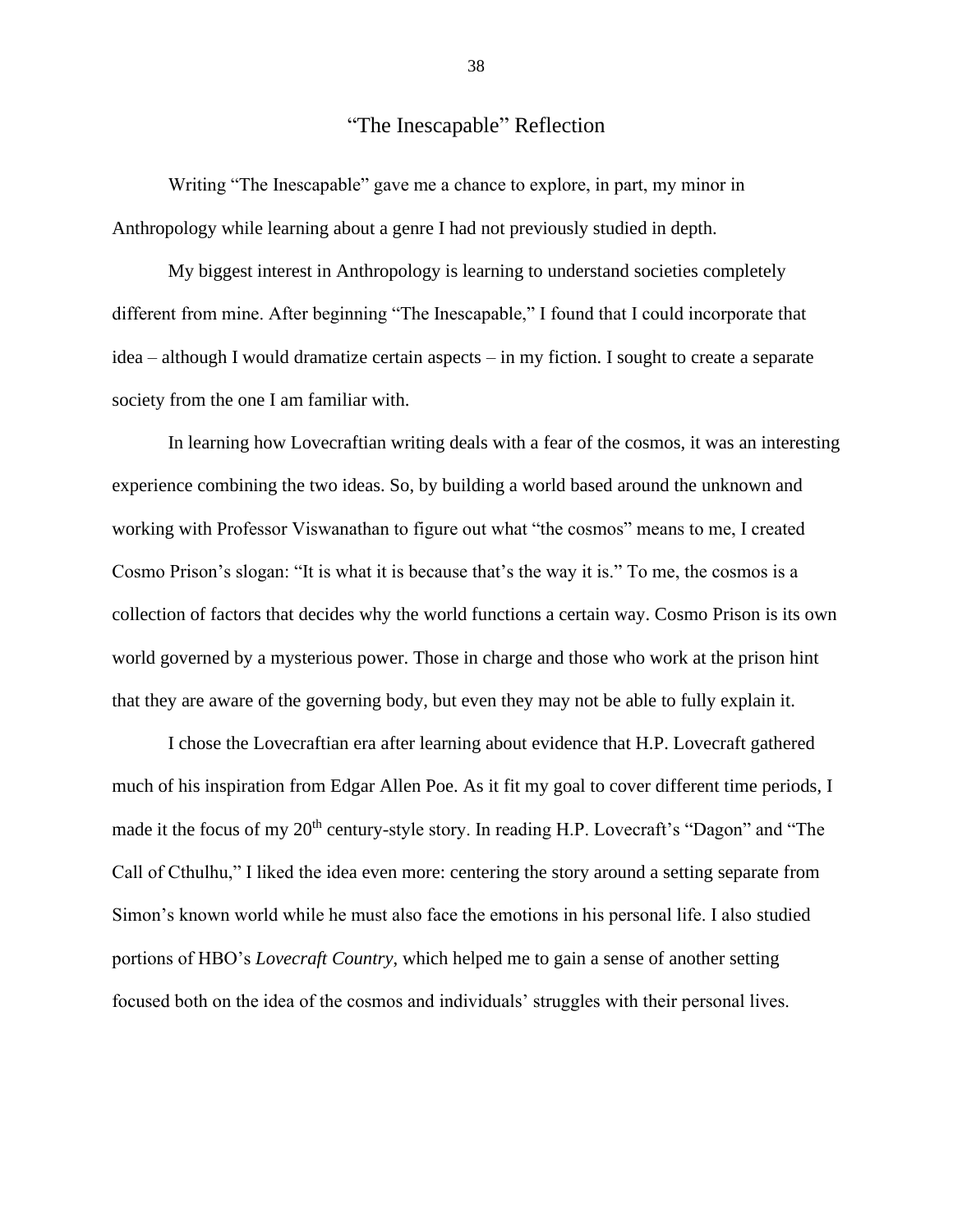## Brother

There was no sun to set in Jackson County, Arkansas on April  $10<sup>th</sup>$  of 1929. Perhaps if there had been, there'd have never been a place for the evil to find its way from underneath. The green sky shot through thick clouds, beckoning the Sneed Tornado. As it struck the grounds of Pleasant Valley in the afternoon, earth's splits, broken trees, and decimated homes only just began to paint the canvas on which much more severe consequences would sign their names. 23 lives lost; 59 others harmed; countless more changed forever. Two children would suffer the extent of The Legend of the Two Devils. Fable or not, there is no denying the torture the two children underwent; and what would come after was no less horrifying.

As the story goes, Father Devil was slowly dying; not in the way that humans die, of course, but his immortality could only keep him so strong. Father Devil's younglings, Brother and Sister, were due for a demonstration of their abilities. Until then, Brother and Sister had been equally malicious, but one would have to outlast the other. Father Devil would decide who was more worthy of taking over control underneath when his power gave way under pressure of time. He decided that at the next chance, his children would go to the earth and each possess a child. Whoever did a better job would be fit to replace him. As the underworld covered the entirety of the earth, they searched far and wide for an opportunity. The Sneed Tornado placed the devilchildren in a most convenient position. It struck the ground 70 miles from Central Arkansas, splitting the earth just enough for the two devils to squeeze through amid the bursting winds. Once the tornado spun away from Sneed, the devils began trying to prove themselves to their father. Much of the destruction had decimated the area, so the devils moved on in search of denser population. They found it in Little Rock. Proving themselves might actually be more difficult with so many people around, they realized, and they crept along the outskirts of the city.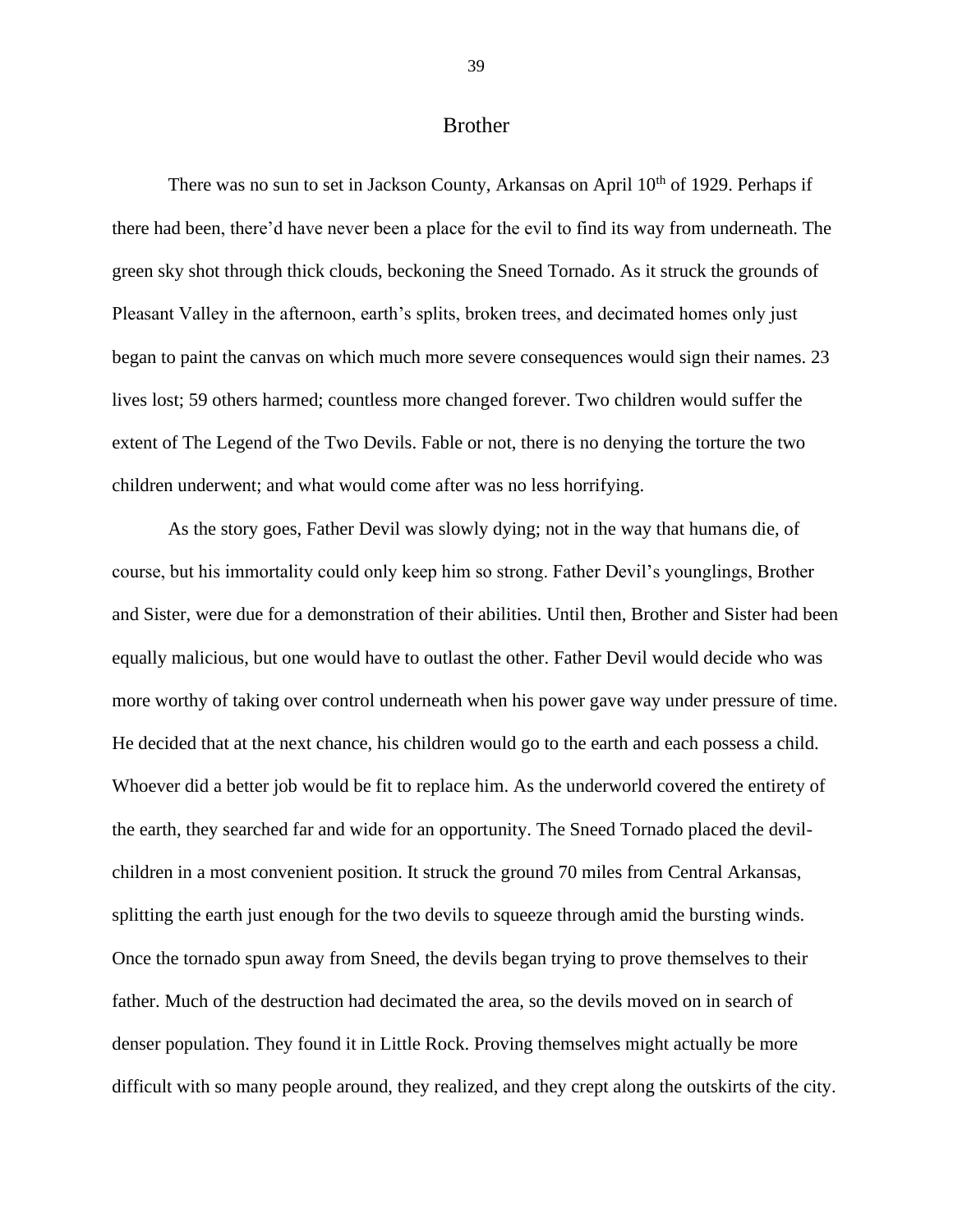The lumber industry had led to scattered houses throughout West Little Rock. The siblings found one of these cottages resting atop a hill, covered by the shadows of Shinall Mountain, smoke issuing from the chimney. They killed the wet nurse then possessed the bodies of the twin children.

When the parents got home from a dinner party, the terror from their facing the wet nurse's torn body was heightened by seeing their children on all fours with their necks twisted so that they stared at their parents upside down. They immediately called the doctor, who had no explanation. After reaching out to St. Andrews Cathedral, a priest stood at their front door. It was possession, he said, and he must perform an exorcism immediately.

It lasted several days. Whether a cause of the devils' presences or not, Little Rock stormed with seemingly no end. Crushing lightning and bellowing thunder only added to the horror inside the cottage. The devils fought with all of their might to show their father who should win his approval of power. On the final morning of the possessions, their abilities were still too close to judge; that is, until the priest tried just one last time to send the demons out of the children. Whether it was a slip-up on Brother's part or the will of God himself, Brother found himself watching the exorcism as a spectator in the room. He had been driven out of the twin boy. Brother then watched as the girl twin's body sunk off of the bed and to the floor. Sister had succeeded. She had proven her strength to her father. She would take over underneath.

The siblings raced back to Sneed and into the entrance to the underworld. Brother was enraged, but there was nothing he could do. Sister began her rule immediately, as Father Devil proudly watched from aside. Brother spent his time taking care of the boringly wretched parts underneath and hating his family. He could only wait to exact his revenge on Father Devil. Brother had lost, and he was sure Sister won fairly, but knowing he'd never reign underneath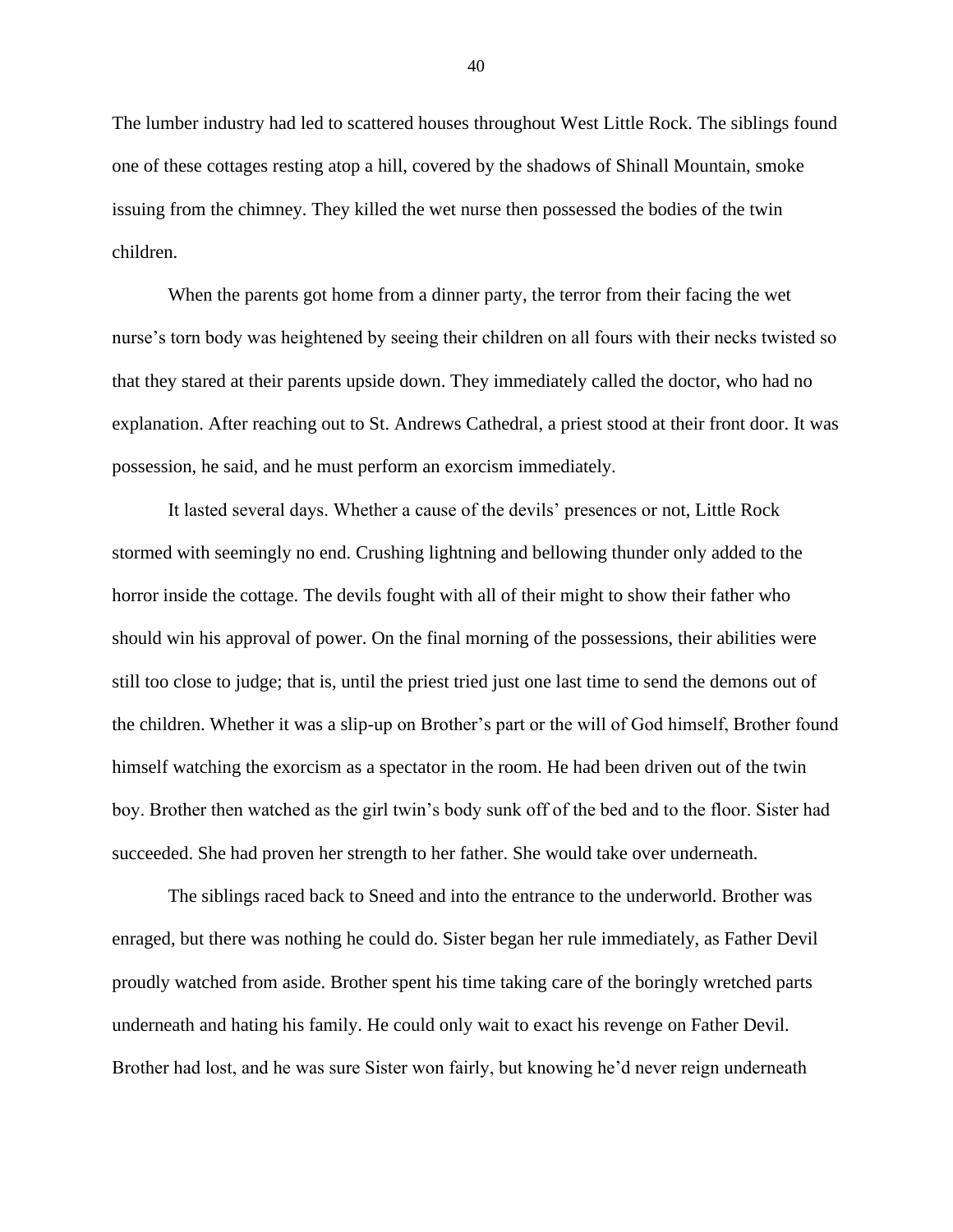burned his soul. He thought perhaps he could try proving himself again, showing Father Devil the mistake he'd made in assigning such a trivial competition to decide a ruler. Whether he'd manifested it, or such a happening was simply by chance, the opportunity to return to Little Rock presented itself in 1999. He'd not likely take over underneath, even with success; Sister had done it the first time. Brother decided the trip would be solely for his benefit. He had nothing to lose. Angering Father Devil would simply be a bonus to his conquest.

The Legend of the Two Devils caused panic throughout Little Rock. Parents kept more careful watch over their children, and police officers and ghost hunters alike kept their eyes peeled for signs of the supposed monsters. Eventually, the reality of the incident seemed to fade away, but The Legend of the Two Devils remained as a staple ghost story to tell around the campfire for years to come.

Minus the tragic plane crash at Adams Field on June 1, the summer had been as typical as ever. Of course, the ten families affected most by the crash had the right to mourn their losses, but throughout town, it took no more than a few weeks for civilians to forget American Airlines Flight 1420. Soon, the kids would be back at school, and the parents would continue working their jobs to pay for next summer's vacation. Everything was just the way it should have been. That is, of course, until dropping temperatures towards the end of the year brought a bit more with them than a crisp, face-reddening breeze.

When Thomas arrived at Shinall Mountain, three of his buddies had already lowered one of their tailgates and cracked open some beers. Their spot was through deep woods on a cliff's edge of a hill that overlooked Chenal Parkway.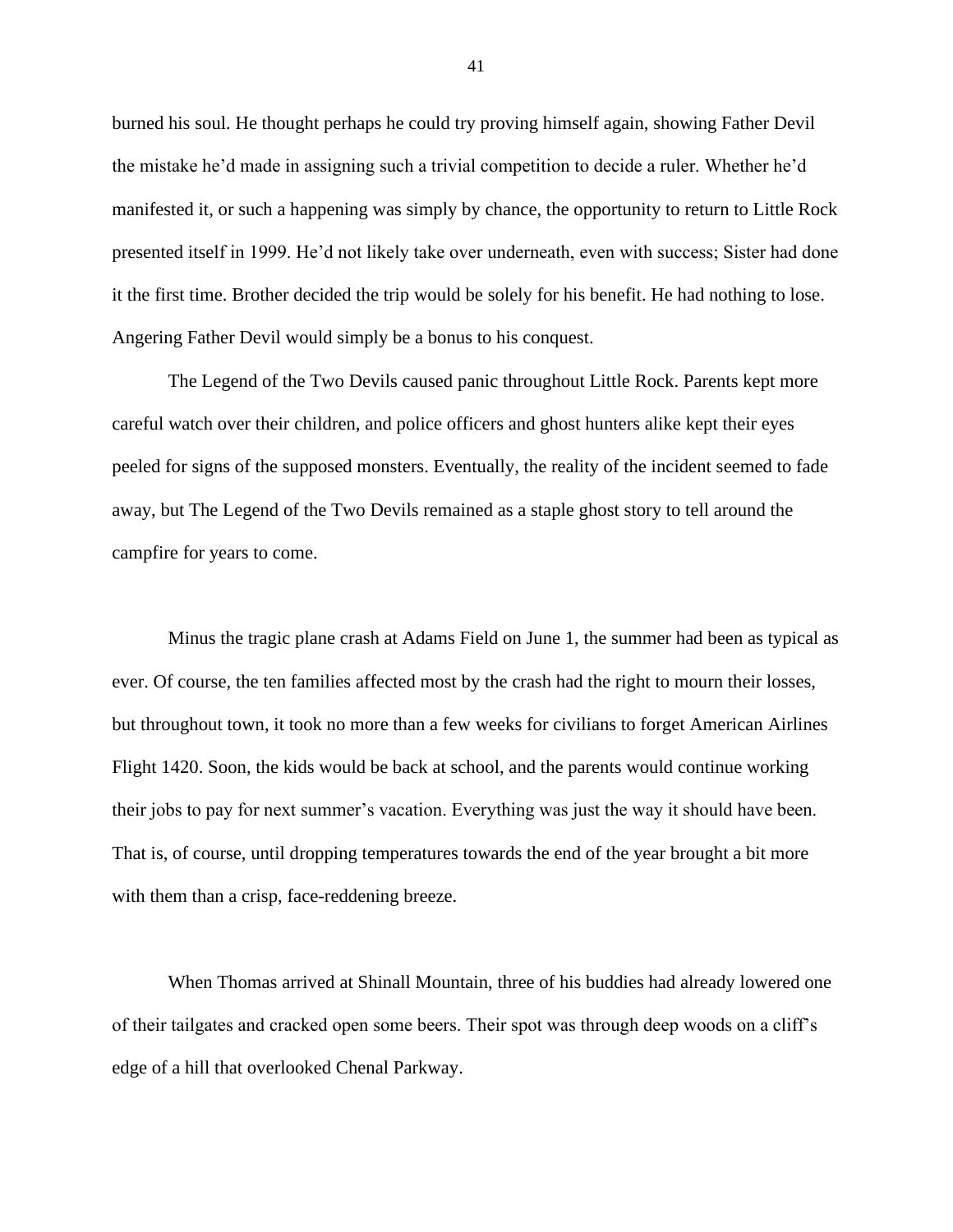Pangs of anger funneled through Thomas's blood as he recounted the argument he'd just had with his parents. After he'd skipped almost every period of his first week's classes, his parents warned that he'd lose his football scholarship. Instead of bringing his keys to his father as he descended the stairs, he lowered his shoulder to shove through the barrier his parents made at the bottom and ran to his truck. He was in with the engine started as his father followed his mom outside, and his rear wheels bounced off the driveway before either of them could reach for the door handle.

Thomas pulled his truck around the old rock fireplace. He hopped out and headed over to the cooler.

From behind the trees, a towering shadow watched. Brother had made his way back to town when the crashing of Flight 1420 had burst a hole in the earth's crust, creating only the smallest crevice for him to squeeze through. It wasn't long before he'd realize he was not close to the area where his face-off with Sister took place. Not one for tracking, it took him weeks to wind his way through the fifteen-mile journey without being seen. He wanted to begin his hunt at the spot right where he'd left. For the last few days, Brother watched as cars drove by, waiting to see if anyone would stop in the woods. That evening, he'd noticed the remains of a rock chimney on a hill. Shortly after, he was excited to realize that he was in the exact spot of his last visit to Little Rock.

"What's up, hotshot?" one of Thomas's friends said, blowing cigarette smoke in Thomas's direction as he leaned into the cooler.

"In need of a beer. My parents are doin' the same shit they always do," said Thomas.

"Starting quarterback is too cool for his parents?" mocked his friend. "Who woulda thought?"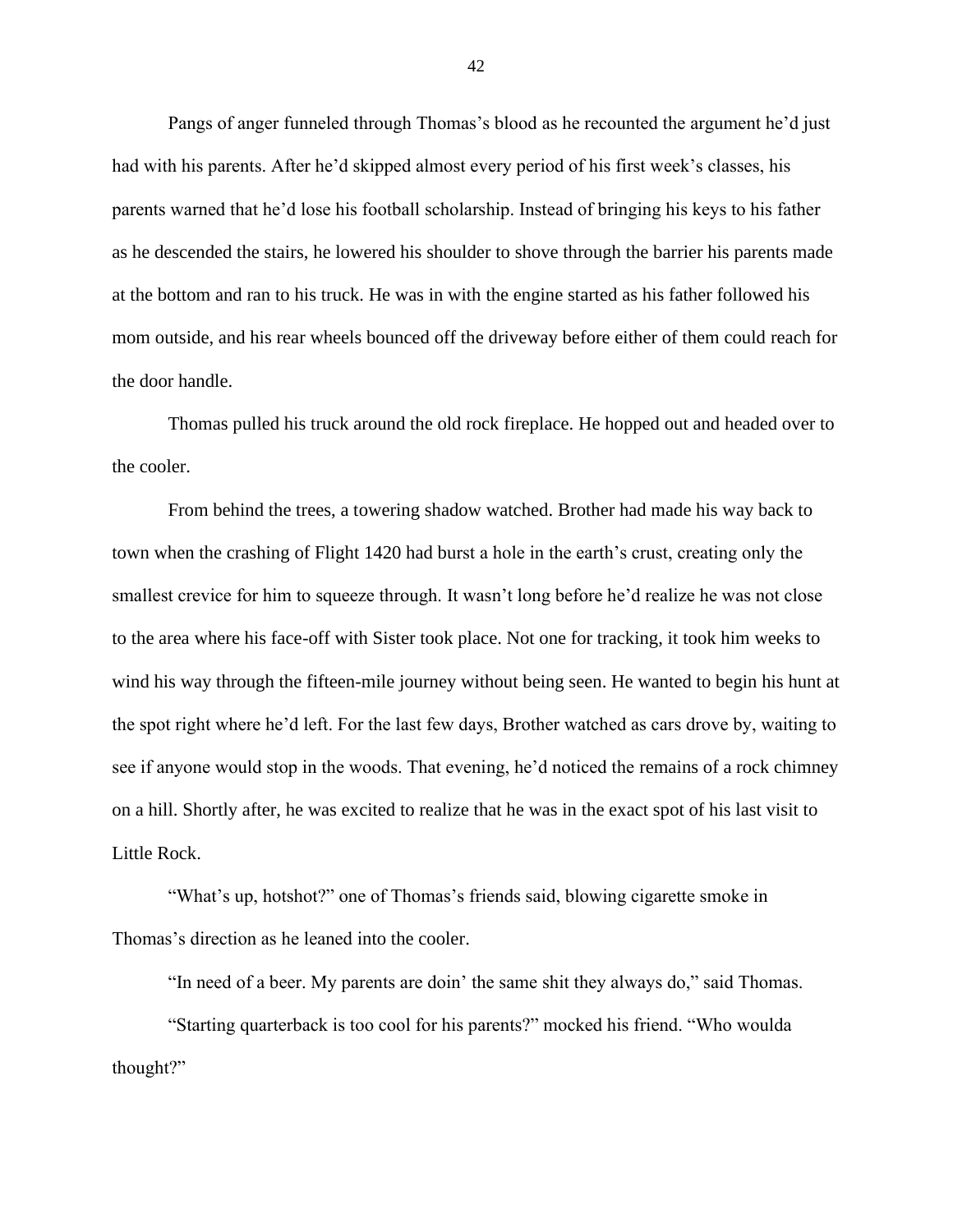"Fuck off, Parker," said Thomas.

Parker had nearly 100 pounds on Thomas. His huge build, black hair, and snake-like eyes were much different from Thomas's narrow shoulders, blazing red hair, and freckled face.

"Relax. Just tryin' to lift the situation, bud. Come on, crack one open and get up here," said Parker.

Thomas joined Parker at the deep end of the truck, sitting on the bed's ridge. His other two friends rotated their butts to face them. They shot the shit for a while, talking about their new classes, having to deal with teachers that don't want to be there just as much as their students, and how the only thing keeping them motivated for the next few weeks would be the lights flashing as they ran onto the field for the first game in September.

Now that Thomas had had a chance to come off the angry high from arguing with his parents, he was happier.

"I just can't stand my parents right now, man. I don't know; maybe I do need to get my shit together."

The weather was pleasantly cool for a mid-August night. Even with his jacket on, he had to resist the urge to shiver when a crisp wind passed through their miniature campsite. He looked down on the orange-lit highway.

As he thought silently, the sudden urge to relieve himself of the six or seven beers he'd drank ran through him, almost letting itself out before Thomas could stop it.

"Gotta take a leak," Thomas mumbled to the others, who had already jumped down from the trailer and were leaning against the truck, gazing up at the stars.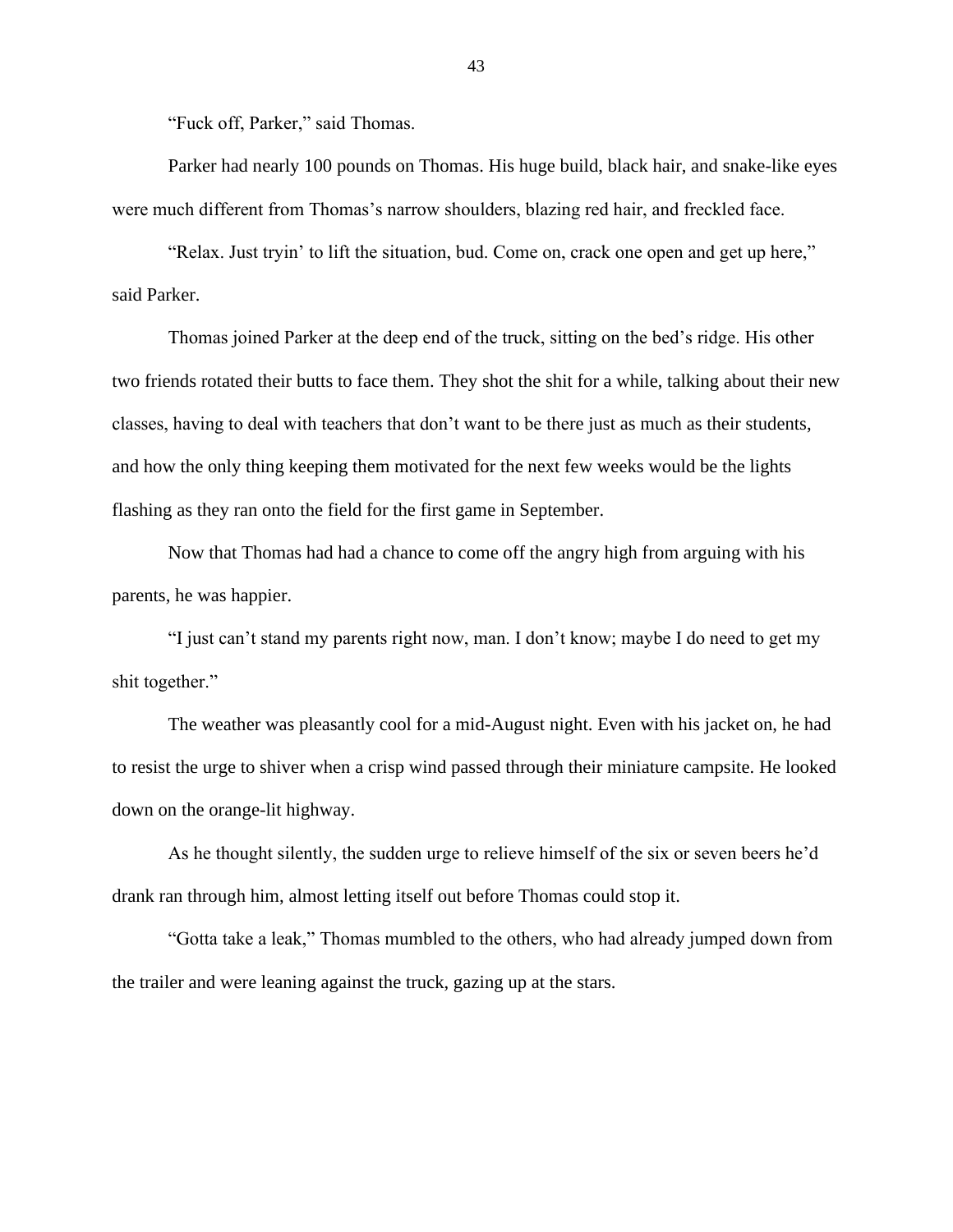Thomas scooted between his friends and the bushes, already unbuckling his jeans. He continued down a small path. The chill of the night paired with the rising alcohol buzz sent Thomas swaying back and forth as he did his business.

Brother crouched atop tree limbs nearby. He was so close that he could smell the alcohol particles drifting through the air from the boy's breath. The child was alone. This was the perfect opportunity to begin his vengeful course. He jumped down from the trunk and crept forward.

As he zipped his pants up and fixed his belt, Thomas felt the temperature drop rapidly. The snap of a twig sent a chill down his spine faster than the cool wind could have. He twisted his head, noticing a shadow breeze by him a few feet away. The trees and bushes surrounding him engulfed the shadow as it scampered off. Thomas was not very easily frightened, and he assumed one of his friends was lurking, waiting to jump out at him when he continued back on the trail.

"Very funny, Parker. Jalen, Jace, y'all can come out now."

Hearing no response, Thomas snuck to the left, away from the trail, planning to playfully tackle one of his buddies from behind. When he peeked through the trees to find the assailant, he froze. The gap in the tree trunks was just wide enough for Thomas to feel the hot breath coming from the two red eyes staring inches from his face. The creature let out a low, threatening snarl. Thomas tried to move. The eyes looking back at him were penetrative. The light cast from the street below began creating the shape of the monster's face. The pointed chin moved up and down as its mouth, full of razor sharp, yellow teeth took in and blew out the deepest of breaths. Its dragon-like skin protruded from the diamond-shaped cheek bones. Above the brows sat stringy wisps of black hair. Further up to its forehead, the skin was dry and cracked. When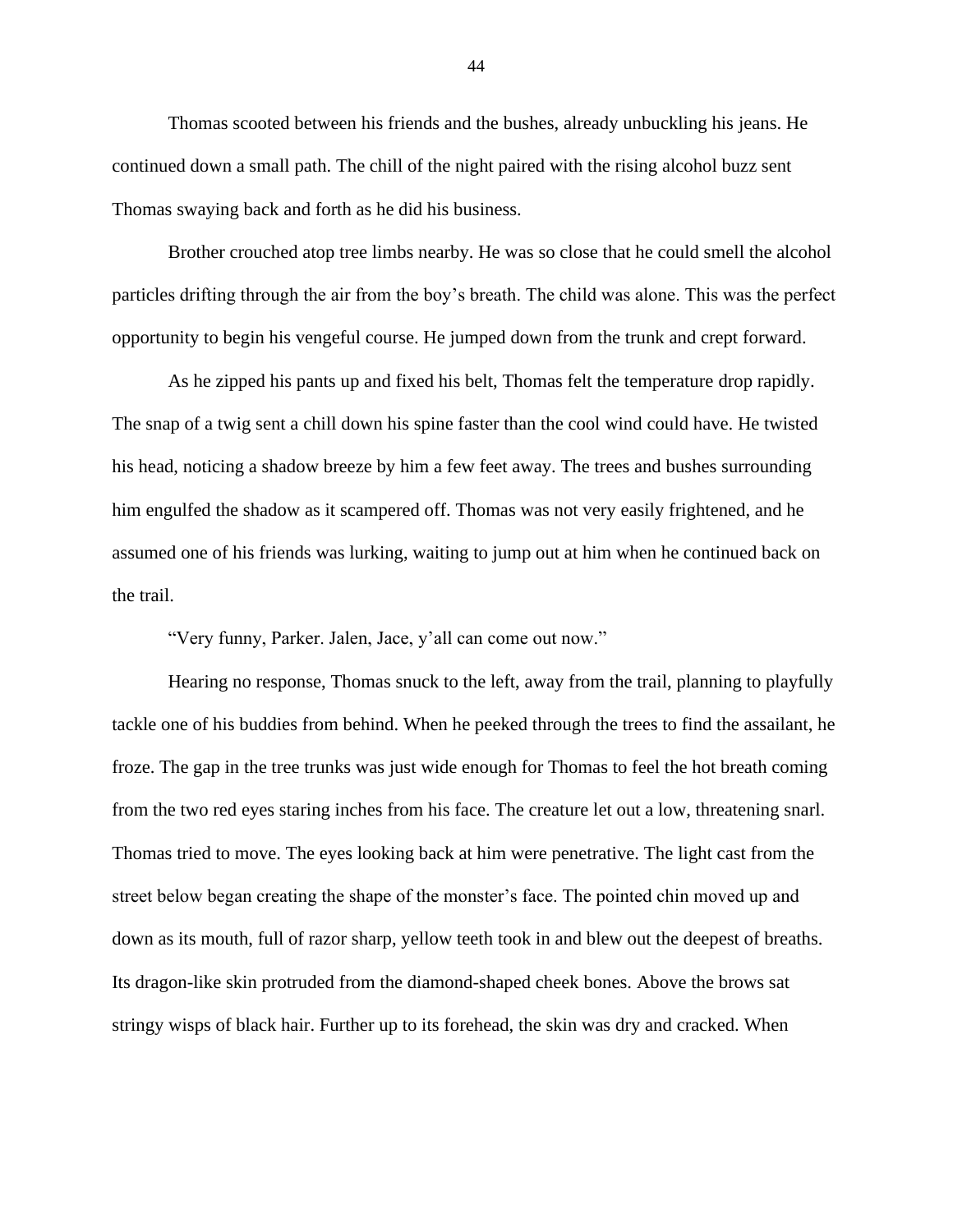looking closer, Thomas noticed two curling horns that seemed to have been shoved into the monster's head.

The beast's lips curved into a smile: "Perfect," he said in a rattling voice.

"What the fuck?"

Thomas's quivering response barely rung his vocal chords. He took a step back and began standing straight. The monster mirrored his movements. As it straightened its legs, its clawed toes dug into the earth. The blood-red, bone-thin legs crunched as the knees became unbent. Its fiery chest stuck out as the monster leaned back and bellowed an agonizing scream. With its head bent and torso turned ever so slightly, Thomas noticed a set of torn, grey wings sticking out like driven stakes from its upper back.

He booked it, turning and running opposite of his friends as fast as he could, branches and thorns cutting his body as he escaped for his life.

"Jalen! Parker!" He thought he might have heard responses from a distance, but it was too late to go back to them.

"Jace! Help!" He kept running. He had not known how deep the woods went because he and his friends had always stuck to the edge of the cliff.

Branch after branch tore through his clothes, and the sunken brush below slowed him by grabbing at his ankles. Thomas heard the beast bounding a few yards behind him.

"Help!" he screamed while he blindly followed the caving trunks of the forest, "Somebody! Help!"

Just as he considered ducking behind the next tree he saw and hoping it would run past him, his right leg caught a tangle of bush on the ground. The pain he felt as his weight twisted his kneecap sideways was unbearable.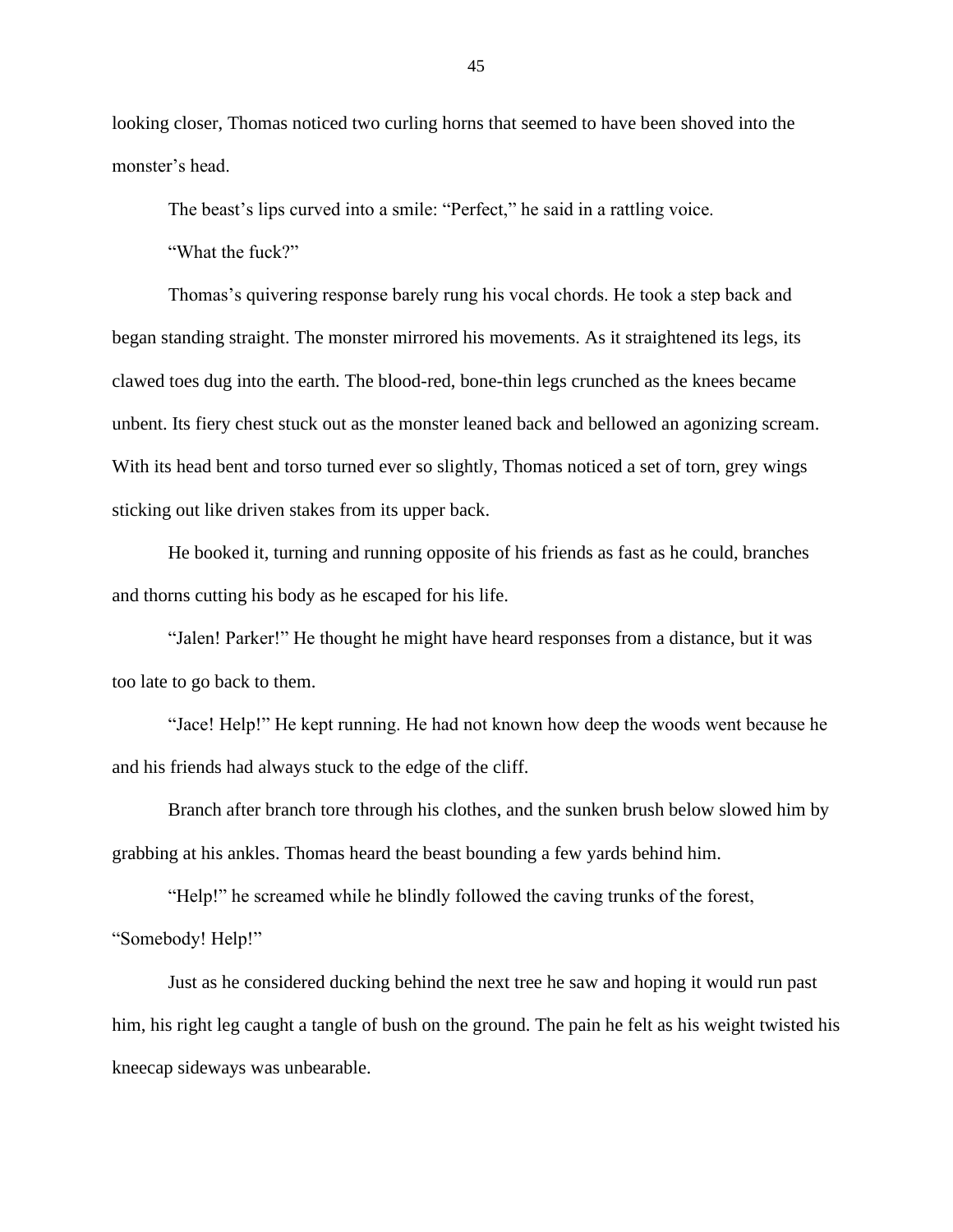Realizing that its prey had stopped, Brother's red shadow slowed its pace. He approached the boy just as he broke the last bits of twig in his entrapment.

The beast's approaching growl pooled from its throat. Thomas's nostrils burned as the scent of hot smoke slipped into his lungs. It lowered itself on all fours, its eyes locked on Thomas. Thomas slid back violently.

It lunged upward, landing on a tree branch at least twenty feet up. It snaked its body around the trunk, and Thomas saw its tail for the first time. As if the teeth weren't deadly enough, the steel rope that swung through the air ended with a daggering point. Thomas's eyes met the red holes, and the creature smiled at him with a wicked malice.

"Welcome to Hell."

It inched its way down the tree trunk like a panther, continuing to antagonize Thomas's crippled figure. When its front claws met the forest's floor, its menacing grunts became louder. It crawled closer, bowing its neck so that its eyes were level with Thomas's. Just as the beast reached for Thomas's throat, two headlights shone onto the predator. It shrieked and bounded into the forest.

Brother sat in a tree for the rest of the night, berating himself for his poor performance. He had not known why he'd fled. Surely he hadn't been scared. They were children. He was reminded of his failure to take over the twin years ago. Father Devil and Sister were likely scoffing at him from below. If no one underneath would acknowledge his power, his only option was to prove it to the humans above.

The boys tried explaining the snarls and other noises they heard as supernatural, but the police brushed it off. Their accounts of the incident sparked a resurgence of the Legend of the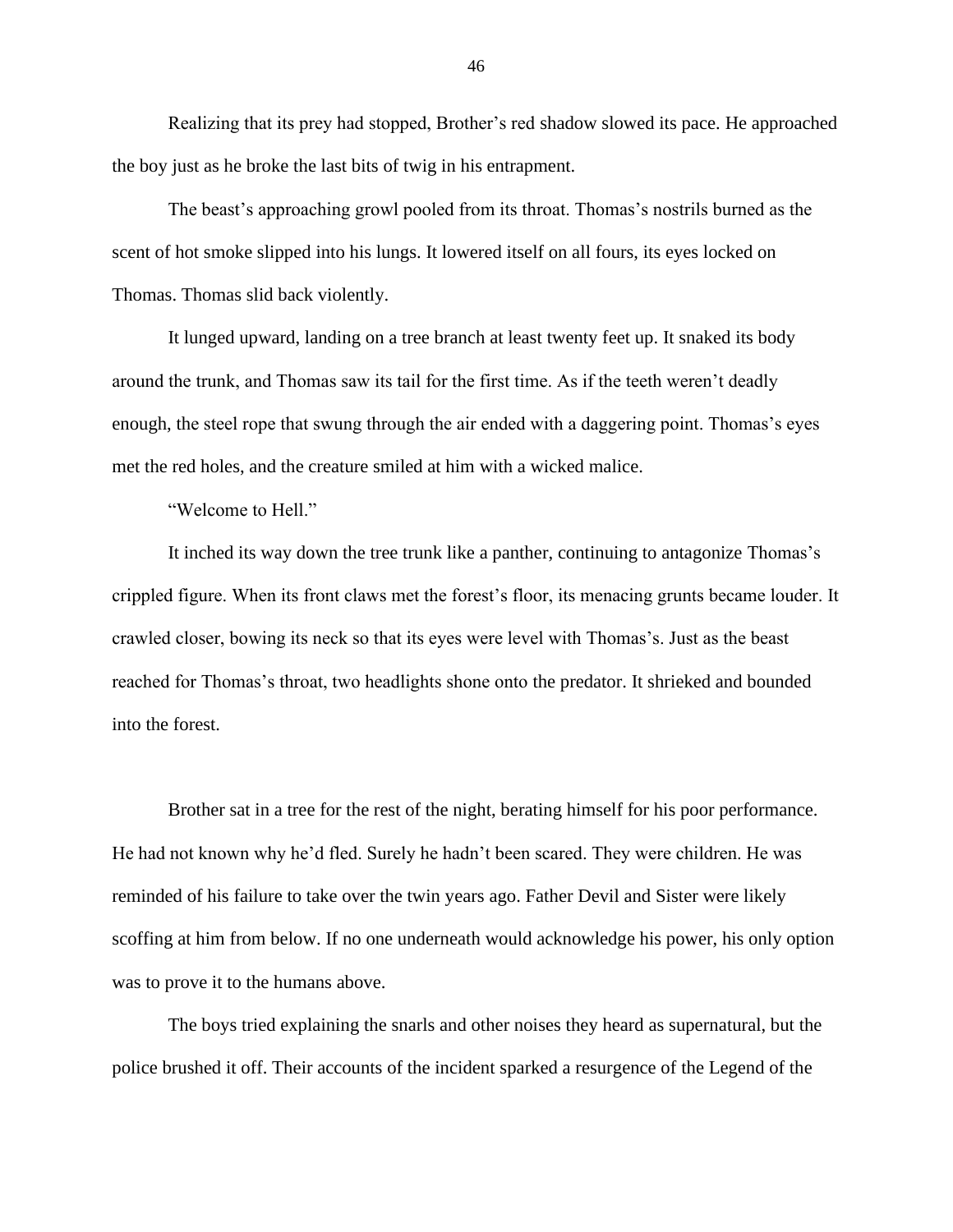Two Devils. Conspiracy theorists ran rampant in hopes of finding the beast that the boys talked about. They even landed a few interviews on the local news, but authorities refused to address the situation more seriously. One thing was for sure, however; something might very well have found its way back to Little Rock.

Damien lived in Ferndale, a rural area just outside the suburban life of West Little Rock. He was similar to many of the other children in his  $1<sup>st</sup>$  grade class: a bright ball of sunshine, full of energy, and, inevitably, obsessed with dinosaurs. Damien and Imani had just gotten home from the Elementary Fall Musical – in which he played the lead – on the night of September 27.

Walking through the front door with the toy from his Happy Meal, Damien turned to his mother.

"Mommy, can I stay up later since I sang so good?" Damien asked, hoping to milk his reward.

"Now, baby," Imani said, "you promised you'd head up and get ready for bed if we stopped at McDonald's, remember?"

"Please?" he asked, his brown eyes swimming with forced tears.

"No, Damien. You have to keep your promises. Just because it's only September doesn't mean Santa isn't watching you," Imani said.

"Okay, I'm going," Damien moped. He crawled up the stairs on all fours. Imani smiled up at him. Passing the dining room, a cool breeze brushed her face. She turned and noticed that the window on the other side of the dining room table was wide open.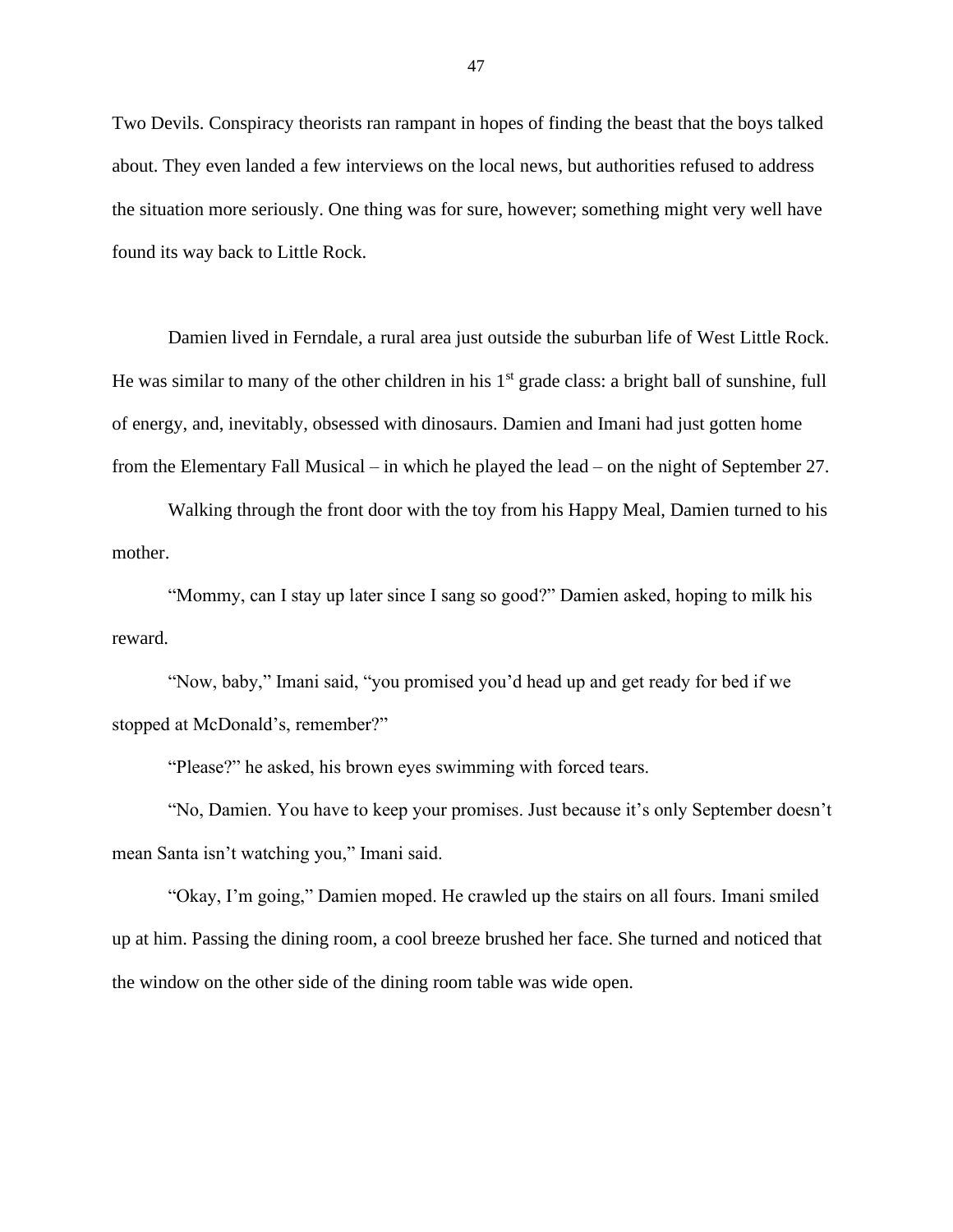"That damned lock. Why won't it stay shut?" After closing the window and pouring a glass of wine, she headed over to the couch to turn on the late-night news. Before sitting down, however, she thought it best to make sure Damien was settling down.

High-pitched roars were coming from his bedroom. Imani walked up the stairs and followed the hall to Damien's room. She slowly pushed the door open.

She found him sitting on his knees in the corner of his room, dressed in his dinosaur pajamas, with a Tyrannosaurus Rex in one hand and a Pterodactyl in the other. Damien jumped when she chimed in.

"Who's winning?" she asked.

"Well," said Damien, "The T-Rex is a lot stronger, but he can't reach the Pterodactyl since it flies."

"Have you washed your face?"

"Yep."

"Gone potty?"

"Yes."

"Brushed your teeth?"

Hesitation.

"Damien," Imani said, "go brush your teeth, and get in bed."

"Alright," said Damien, "Will you wait for me and help me finish the fight?"

"Fine, sweetheart," she said, "But it's gotta be quick. You need to get to sleep."

Damien brushed his teeth for all of fifteen seconds and hustled back to his room. Imani had already picked up the T-Rex because she knew the Pterodactyl was his favorite. After a short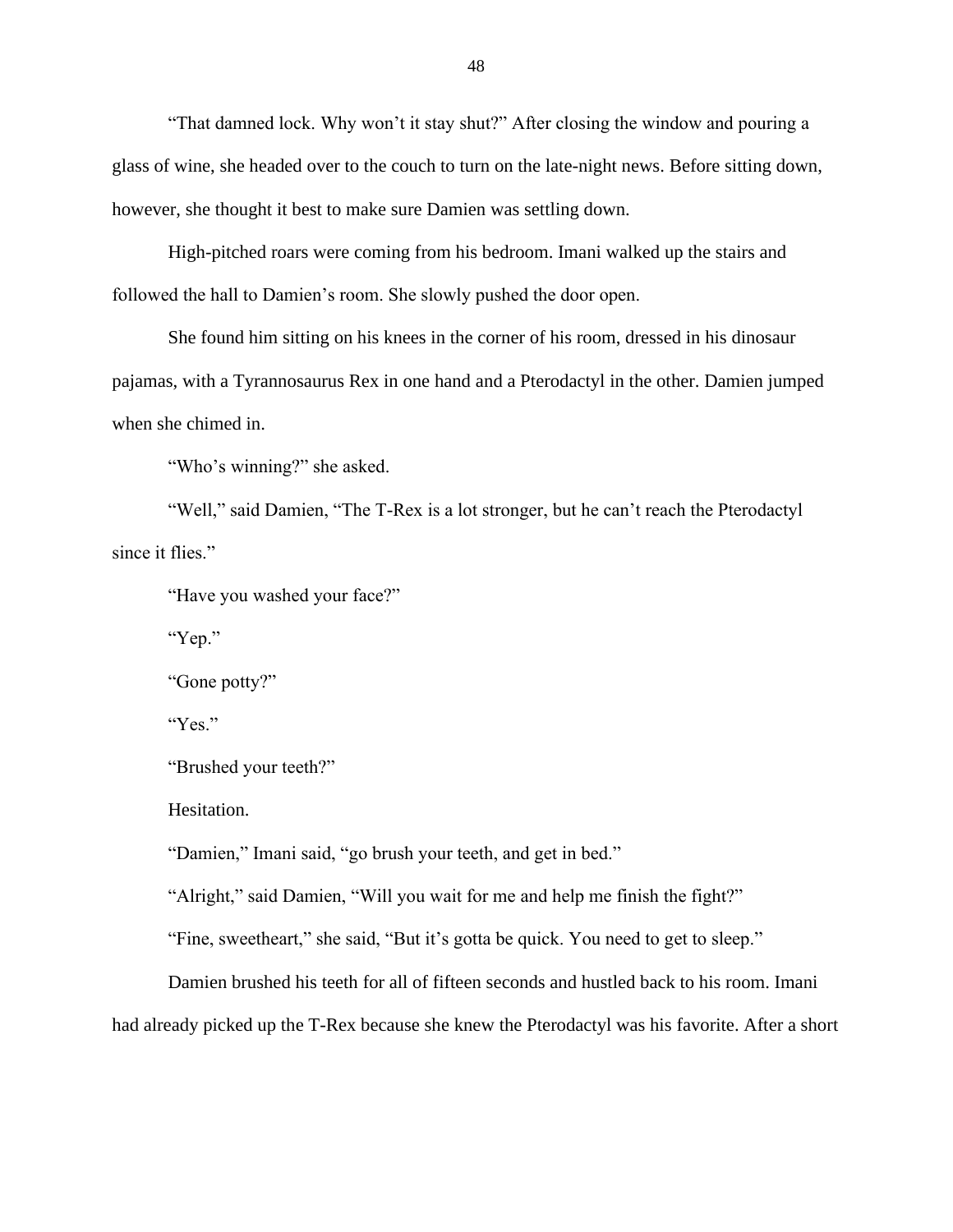while of deciding who should win, the Pterodactyl swooped down and defeated the T-Rex with an air strike.

"He wins again!" Damien shouted happily.

"Alright, honey," said Imani, "into bed."

She put the Pterodactyl next to his head on the pillow, tucked the covers up tight, kissed him on the forehead, and walked to the door. Damien had already closed his eyes. Whether this was out of deceit or true exhaustion, she didn't know. Nevertheless, she chuckled, flipped the switch, and went downstairs.

Brother watched the window from underneath a car in the street as the adult woman leaned down to kiss her son goodnight. He'd found his way much farther west than the initial killing spot. It was easier since there were miles of woods to hide in. He'd gotten plenty of entertainment from killing animals in the forest, but he was ready for the taste of his revenge.

After making sure the coast was clear, Damien grabbed a dinosaur from under his bed, along with his reading light that was only to be used when he was allowed fifteen minutes of a book every other night. This time, it was a Velociraptor and, of course, his Pterodactyl. They fought for only a moment. Before the Pterodactyl could make its final attack, Damien drifted to sleep.

Brother snuck to the house, thinking of a way to get in. The few mystic abilities he had underneath were of no use on earth, so he'd have to manage with his physical strength. Just as he was about to climb to the boy's window, he noticed an even larger, open one on the bottom floor. He crept to it. He tilted the window open and jumped in. To the left were the stairs. Across the room, a sink was running from a door around the corner. Brother swiftly ascended the stairs.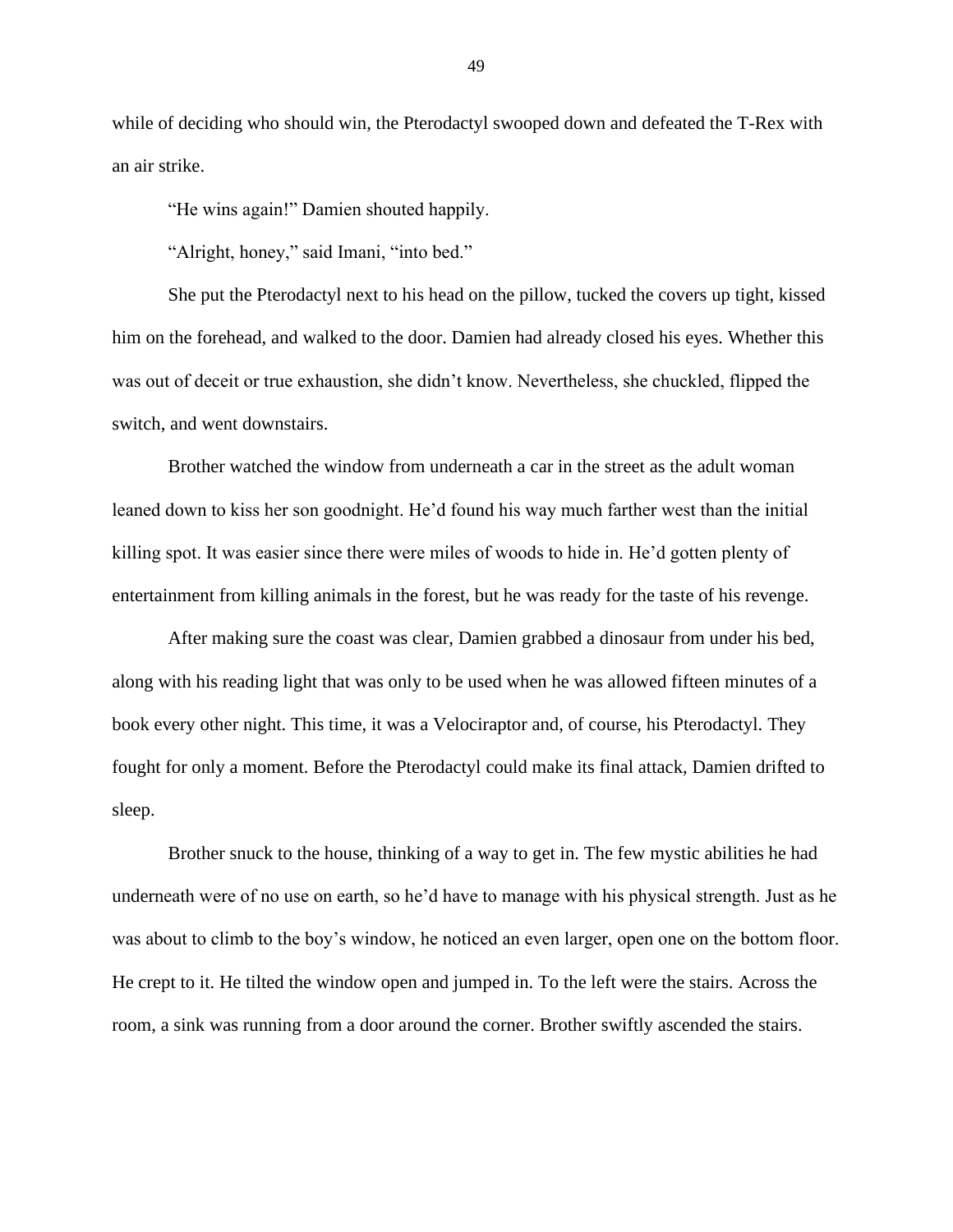When Damien woke up, his room was pitch black. The reading light had a self-timer on it to turn off after thirty minutes. He didn't know how long he'd been out, but he flipped the light back on to finish the brawl. When the light shone on the Pterodactyl lying next to him, he noticed something peculiar. The Pterodactyl was standing upright because of the furled comforter supporting it. What puzzled Damien was how the reading light shone on the Pterodactyl in such a way that the shadow cast on the wall from the figurine stood all the way up to the ceiling. The wings expanded across the entire wall, and the shadow's head towered over Damien. At first, he was intrigued. But then, the shadow twitched, and Damien saw two red dots where the eyes would have been.

"Mom! Mom!" Damien yelled. The toy Pterodactyl stayed in place, but the shadow grew larger, coming towards Damien.

"Mom! Mom! MOOOMM!" Damien called again.

Brother heard footsteps coming up the stairs and hid behind the door. When the mother opened it, he slipped out faster than lightning.

Imani flipped on the light to see Damien staring at the wall, frozen in fear. Neither noticed the brush of wind move into the hallway.

"Damien? Damien! What is the matter? Honey, are you alright?" She held Damien in her arms.

"Mom, there was  $-I-I$  saw... There was a Pterodactyl in my room. A real one. It came towards me and disappeared when you opened the door," Damien said.

"Oh, Damien, you were just having a bad dream, baby," said Imani, "Come on, now, put the toys away. It's okay, baby. You're okay."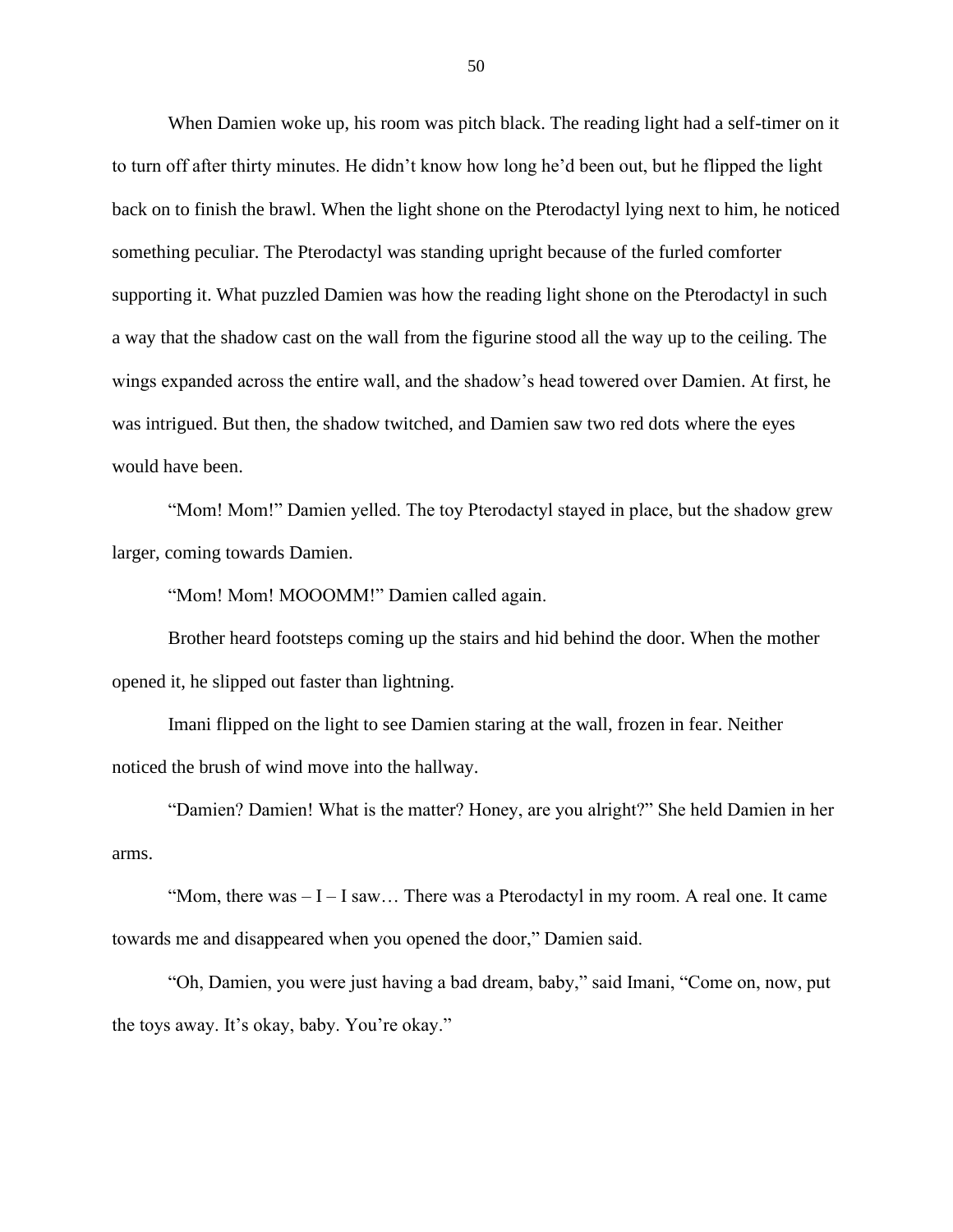Damien stared in disbelief as his mom kissed his head, turned the lights off, and closed the door. He flipped the reading light back on and scanned the room. No sign of the Pterodactyl.

Imani poured one more glass of wine, grabbed the throw blanket off of the back of the couch, adjusted the TV's volume, and flipped the lamp off.

After waiting for what felt like hours, Brother emerged from the guest bedroom in the hallway. He'd wanted to make sure the mother had gone to sleep. His slithering body inched toward the stairs to peek down and see if she was there.

Around three in the morning, Imani awoke at the sound of the ceiling squeaking from footsteps upstairs. The glare from the commercial on the television gave enough light for her to set her glasses aside, get out from underneath the blanket, and stretch before heading to her bedroom. Just as she began hoisting herself up off the couch, the footsteps came closer to the stairs.

"Damien? Are you awake, honey?" she called.

When she heard deep, hollow breathing, she thought maybe Damien was sleepwalking. He'd had bouts before, so she thought it best to let it take its course. She nestled back into the cushions.

She knew that Damien was close when the creaking of the fifth stair sounded. Thinking she saw movement, she rubbed her eyes to try getting a better look. When her vision cleared up again, she noticed what should have been Damien's small foot. Instead, her eyes widened as the leg walking down the stairs pulsed. She was looking at a blood-red ankle attached to a hairy, clawed, mud-ridden foot. She covered her mouth before her squeal of terror could escape her lips. The beast continued down the stairs, and Imani reached over and switched on the lamp. The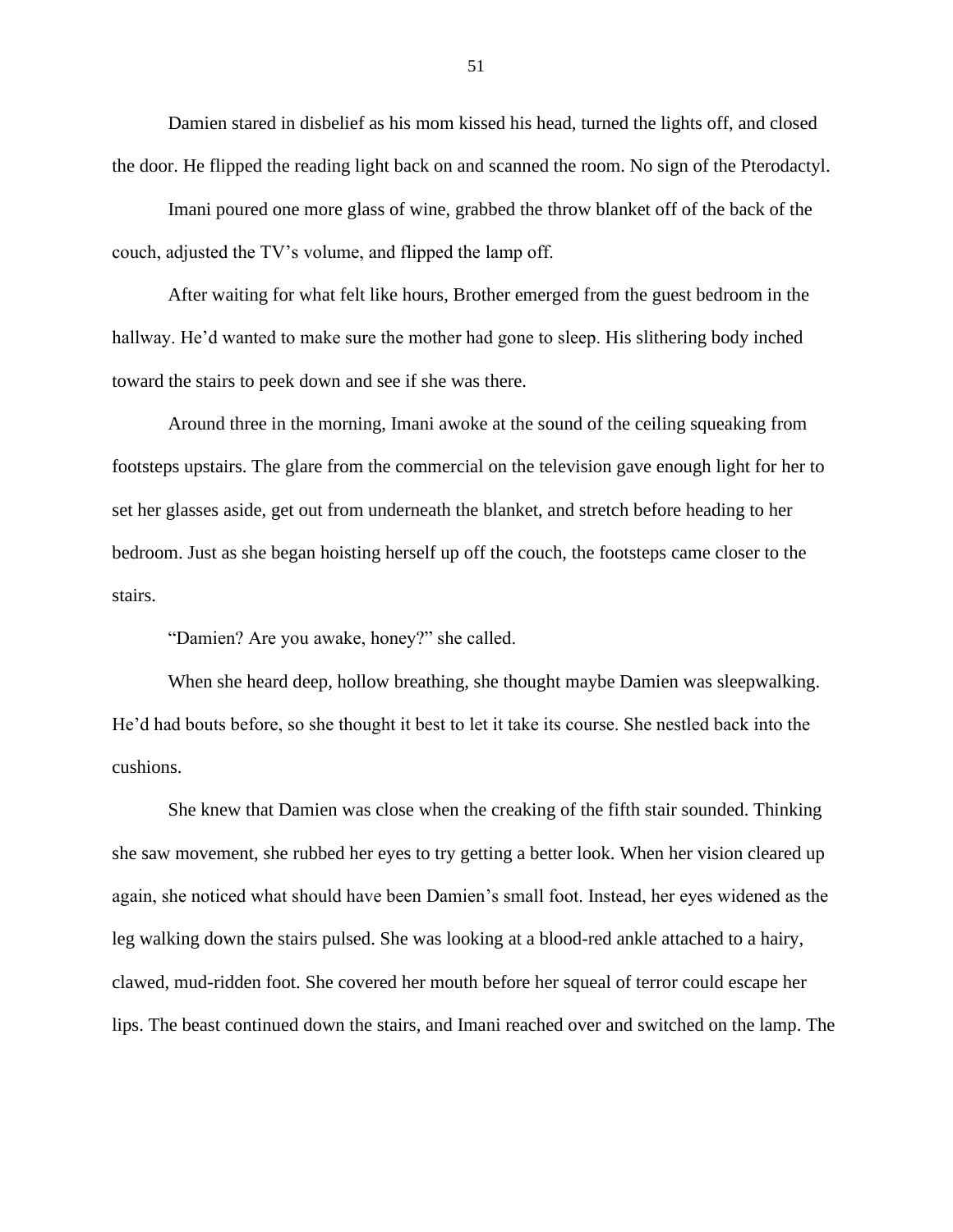beast, apparently startled by the illumination, jumped, and, losing his footing, tumbled down the rest of the stairs.

It looked at Imani once it regained its composure. Imani stared into two scorching pits of Hell as the creature's eyes locked onto her. For a moment, Imani was terrified. Then, she realized the monster look just as confused as her. It stared blankly at her as if it forgot what to do next.

The beast shook its head and suddenly spun and bounded up the stairs, letting loose an excruciating roar and shaking the entire house. Its tail lagged behind it, the steel beam whipping to the right and stabbing through the wall as it moved with the creature like a dog on a leash.

"Damien!" she screamed.

She took step after step to get to her child's room. Terror seized her muscles when she noticed Damien's bedroom door wide open. She crept towards the entry. When she got to the doorway, the monster was standing over Damien, who was looking right back at it. Damien turned to his mother shakily.

"I told you there was a Pterodactyl in my room, Mommy," he said.

"Damien," she said, quaking, "don't move."

"Mommy," said Damien, "I'm scared. I don't think I like real Pterodactyls."

"Quiet," she responded, "Don't move a muscle."

The monster's throat purred with intensity. Then, the small chirps turned into growls. Imani dove towards Damien's bed as quickly as she could. Before she took two steps, the beast thrust its waist around, swinging its club of an arm and landing a blow to her stomach..

Imani's head pounded against a stud in the wall, but she was up in a moment. She turned the light on and lunged at the monster, knocking him off balance just as he was reaching for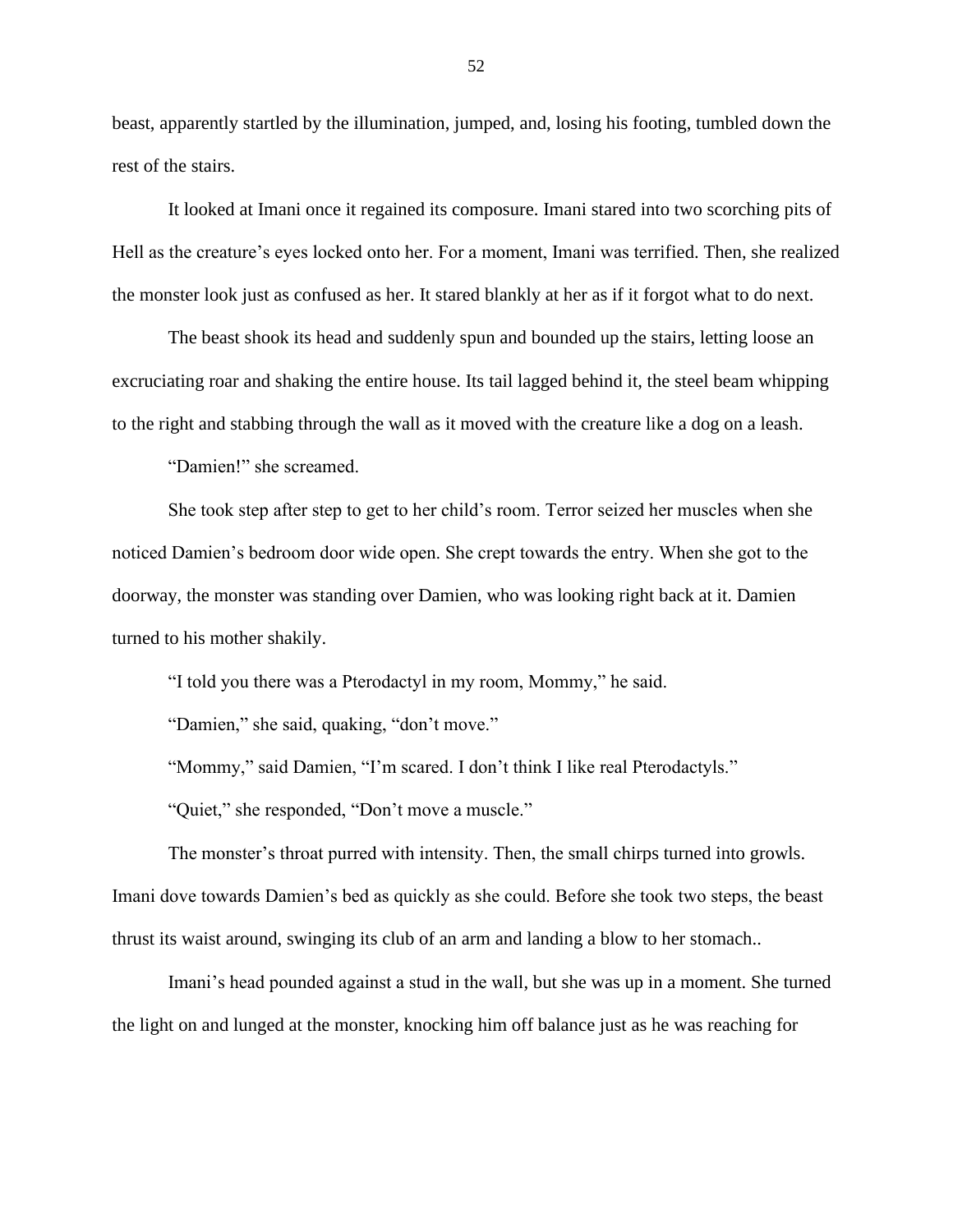Damien. Damien, wishing the nightmare would disappear, picked up his Pterodactyl and threw it into the face of the beast.

Brother was shocked at the reactions from the humans. He didn't know what was going wrong. Why had they not cowered in fear? He saw that the mother had picked up the lamp and raised it over her head. Before she could execute the move, Brother jumped over the bed and crashed through the upstairs window.

After the second attack, the police began to take the matter more seriously. With two similar descriptions of the same creature arising twice in only a few weeks, Little Rock townspeople became wary of what was going on. Imani swore that she saw the devil that night. Signs around town, from billboards to stapled papers, urged the entertaining search for the beast, reading, "BEWARE: THE LEGEND LIVES." Even churches took advantage of the events to influence their parishioners as welcome boards changed from "Have you found God?" to "Will the devil find you before you find God?"

Brother attacked for the third time on the night of Halloween.

The houses lining the streets were set with skeleton bones and jack-o-lanterns in preparation for the evening's trick-or-treaters. Jude had just finished her homework and was about to start getting ready for the Halloween party. She lived in the Heights, just beyond Midtown Little Rock. Her parents traveled often, and she was fortunate that their jobs had taken both of them away for the weekend.

As she sat at her vanity, streaks of sun behind the gray sky beamed into her second-story window. The sound of the thin twigs scraping against the brick house distracted her from her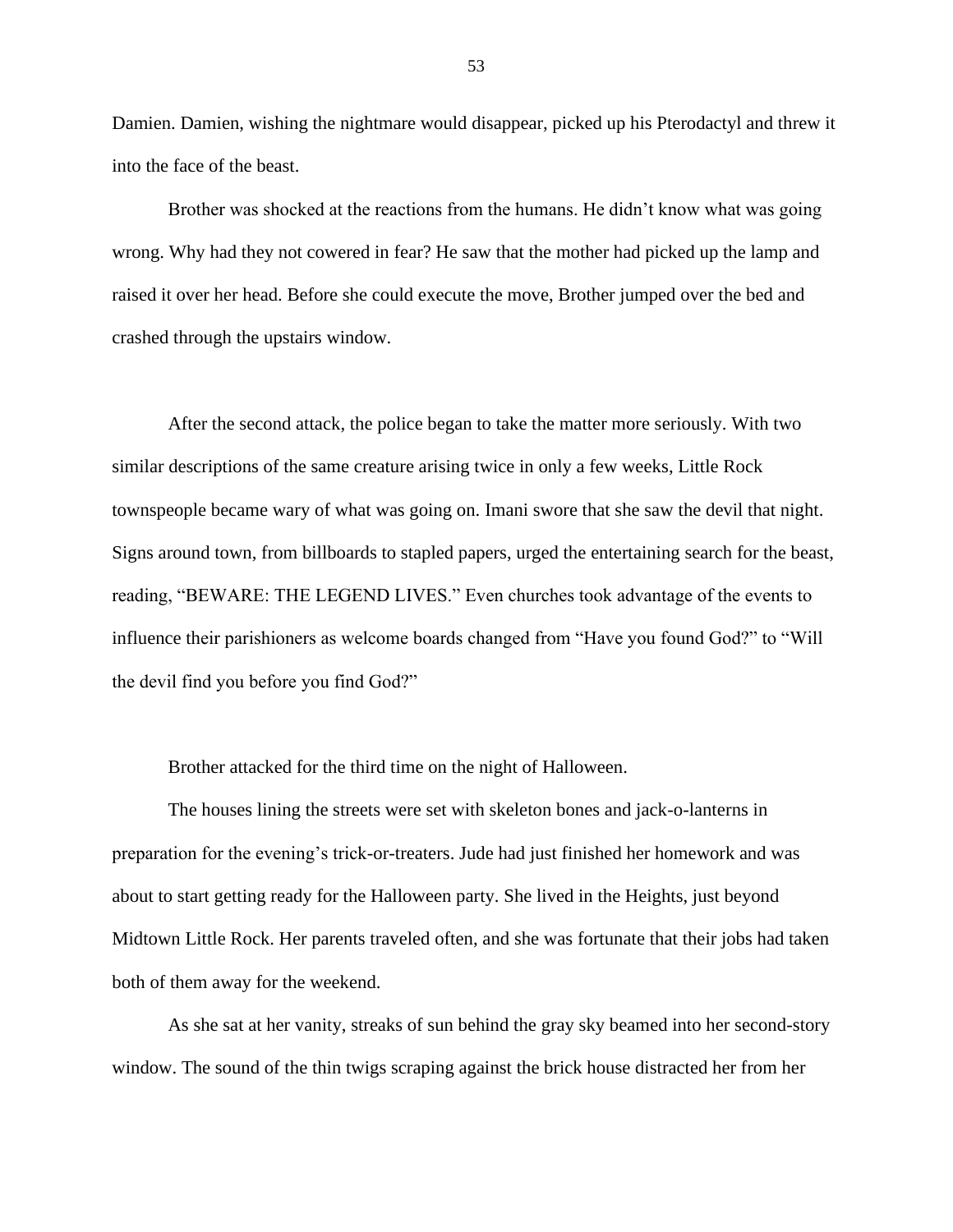task of applying her first layer of makeup, so she turned on her radio. The Halloween station was already queued. Oingo Boingo's "Flesh n' Blood" played as Jude applied the white mascara for her vampiress costume.

Jude finished up the last of her makeup and turned to her closet for her costume. She almost jumped out of her fresh face paint when she noticed the dull shadow standing on her balcony.

"Miles! Cut it out," she said, as her boyfriend undid the latch to the balcony door and hopped inside.

"My God," said Miles, "you look terrifying."

Miles was dressed in skinny jeans and a white button-down shirt with none of the buttons fastened. He wore a spiked collar, had dyed his blonde hair black, and surrounded his eyes with eyeshadow.

"Like my costume?" he asked, bringing Jude in for a hug.

"First of all," said Jude, "I've only done the makeup for my outfit. Don't be rude. Also, what the hell is this? It's not Anne Rice's vampire and Mary Shelley's goth high schooler. How is *this* Frankenstein's monster?"

"Relax, Juju," Miles said, "We're not freshmen anymore. We don't have to look nice for our parents. Tonight will be fun."

"I know it'll be fun," said Jude, "*I'm* putting on the party. Just let me get ready and we can have the group over before everyone else shows up."

"Ooookaayyyyy mmmaaaasssterrrr," he replied in an attempt at a spooky voice.

As the time came for the early arrivals to show up, Jude and Miles poured themselves the first cups of the spiked punch and sat at the kitchen bar. Friends eventually filtered in wearing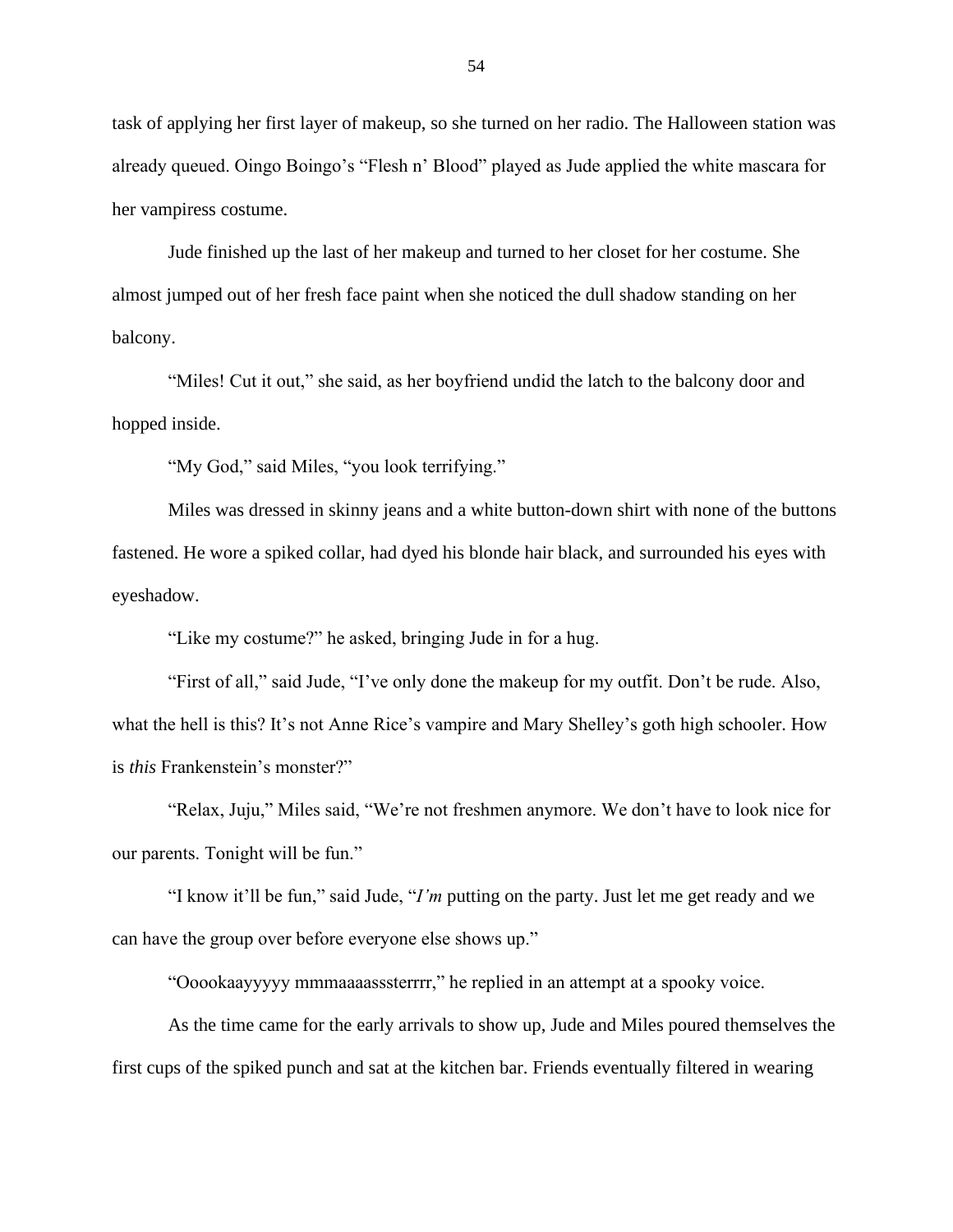their best attempts at clever or scandalous costumes. More people showed up, and the group divvied out into a welcoming spread to allocate partygoers into different spaces. The party went on as any other typical high school event, with some kids getting too drunk and spending the remainder of the night behind the bushes, others getting friendly enough to get any interested party upstairs into a supposed guest bedroom, and the rest awkwardly drinking to keep up the high of ruthless conformity.

Brother had backtracked his path eastward. Jumping from tree to tree along his search, he eyed a house appearing to be full of children. Brother would have a field day with these little ones.

There was one attendant in particular that pulled perhaps a bit too much attention toward himself. Marty was not the most popular kid in school, but he took every chance he saw to catch the attention of as many people as possible. He walked through the front door dressed as Big Bird from Sesame Street. There's no doubt that he chose the costume as a conversation piece, but no one even acknowledged his arrival.

Throughout the night, Marty tried his best to tie himself into any conversation that he could. He walked through the party, refilling his Halloween punch rather quickly, causing his louder side to come out. When a boy finally confronted Marty and hinted that he should calm it down, Marty's face reddened as he walked to the backyard.

Marty's absence went unnoticed. As he gazed into the backyards of the surrounding houses by Jude's party, Marty saw slipping shadows in the distance. He pulled off the Big Bird head to get a better look, but his bobbing head mixed with the hazy fog circling his brain prevented him from reacting to what was coming towards him. The shadow tip-toed on a fence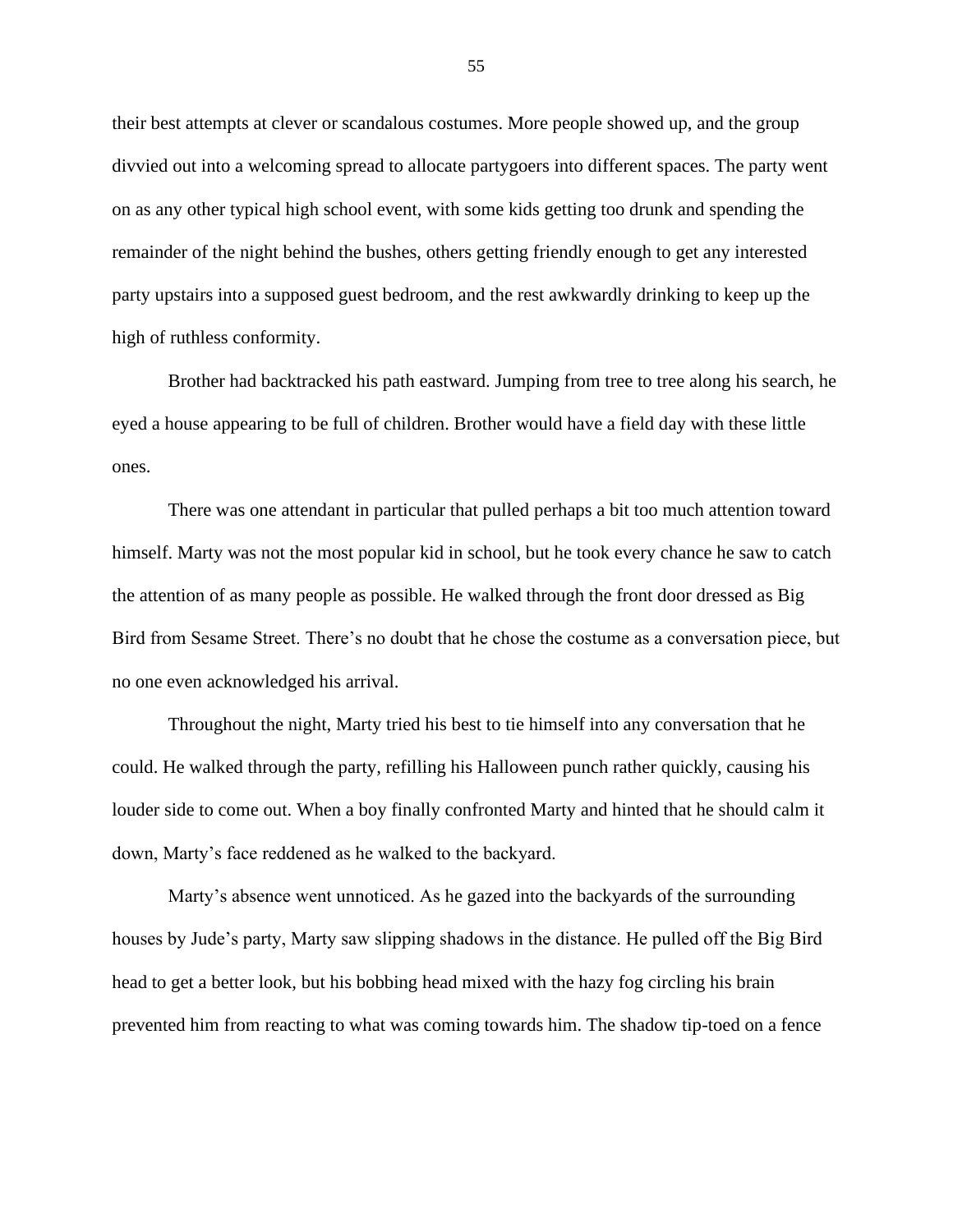and continued along towards Jude's backyard. When it reached her fence it jumped down, landed in the grass, and met Marty's eyes in one fell swoop.

"Boy," said Marty, "that's one stellar costume."

"Quiet," the beast whispered.

It only took a moment for Marty to realize what he was looking at. He broke the staring contest, turned around, and lunged for the door, but the beast's claws were around his neck before he could scream for help.

Brother had made his first kill. He could only improve from there. He needed to wreak as much havoc as he could with all of the kids inside.

If someone noticed the splattered blood on the outside of the glass door, they probably would have thought it was part of the holiday decorations.

Jude had not seen Miles most of the night. She had no interest in sticking around the dirty jokes and beer-chugging of his friends. When she saw him talking to a group of people on the couch, she waltzed over to join the conversation.

After finishing with his first victim, Brother found his way to the front of the house. Another upstairs window gave room for potential. The swinging doors of a balcony allowed the curtains inside to flow with the wind. Brother could infiltrate the kid-ridden house without a problem.

"It's not just the blood that gets them going," Jude heard as she drew nearer, "they love the theatrics of it: forming a connection and finding the perfect moment to sink their teeth into their 'one true love's' neck." Everyone in the front room chuckled as the boy motioned to the girl next to him and pretended to bite her neck.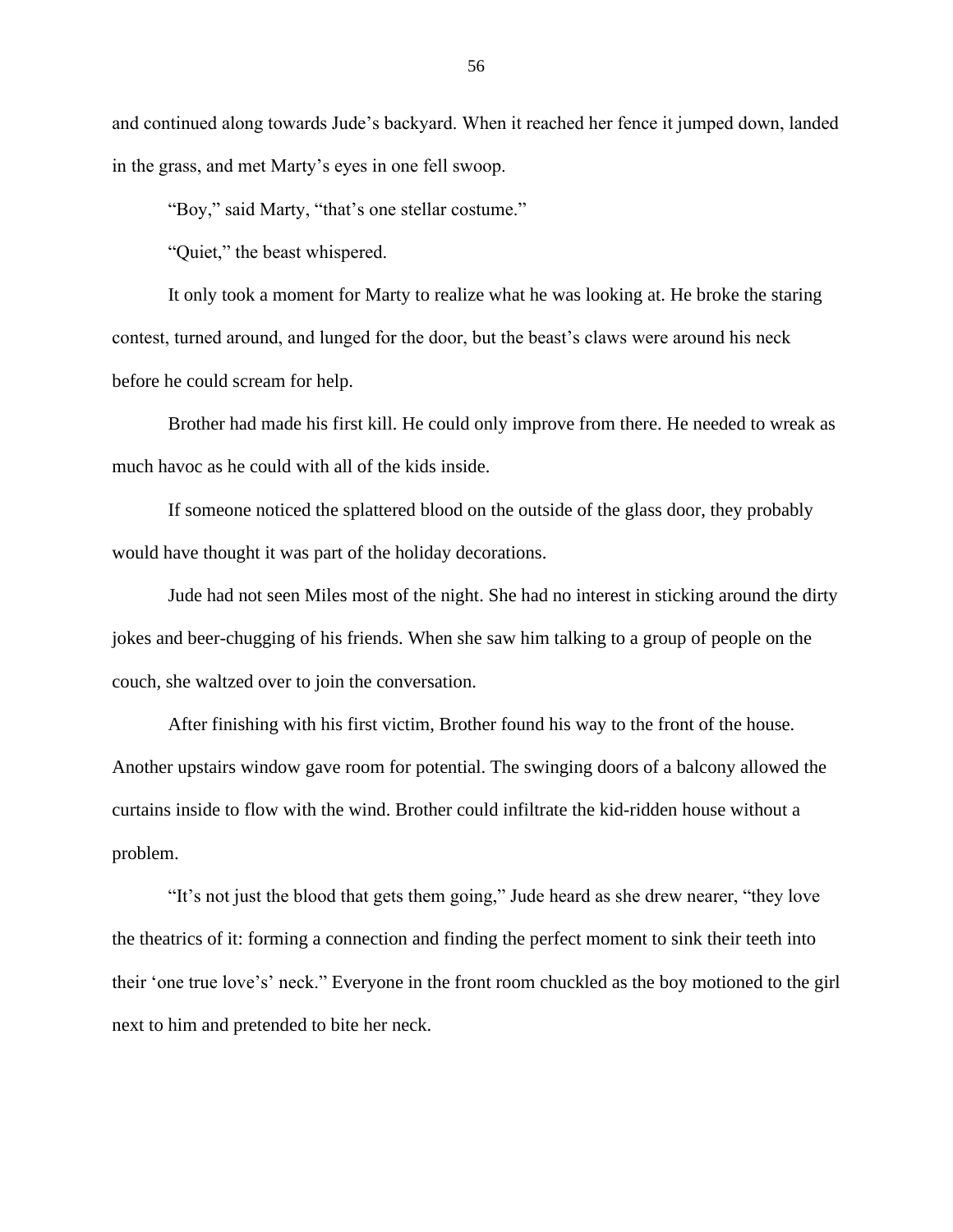"Jude," the same boy said, "you're the one dressed as a vampire. When are you planning on drinking Miles's blood?"

"All right, all right," Miles cut in, "Take it easy on the vampiress of the house," he looked at Jude and winked.

"More punch, Jude?" Miles asked, grabbing her waist and leading her out of the room. They walked through the party and arrived at the bottom of the stairs.

"Miles!" Jude said in a whispered shout. "The party is still packed. They'll all see us walk up there."

"Vampiress, I only want you to fix my eyeshadow. Follllooowww meeee," said Miles, swaying up the stairs with his arms outstretched like Frankenstein's monster.

When they got to Jude's room, Miles hopped on the bed, staring at Jude with his deep, blue eyes.

"Hang on. I think my makeup is running too," Jude said.

Jude walked into the bathroom connected to her bedroom and shut the door. She looked at herself in the mirror, fixing her costume and checking her makeup. She heard a clambering outside the door and prayed that there would not be a broken vase when she walked downstairs. She entered her bedroom, but Miles had disappeared. Out of the corner of her eye, she noticed something that made her stop. The shadow standing on the left side of her balcony was the perfect outline of Frankenstein's monster. Towering, arms wide open, and low grumbles pushing themselves into the room.

"Very funny, Miles," said Jude, "C'mon, let's just go back downstairs." The shadow didn't move.

"Miles, let's go. I'm not gonna wait on you forever." Still, no budge.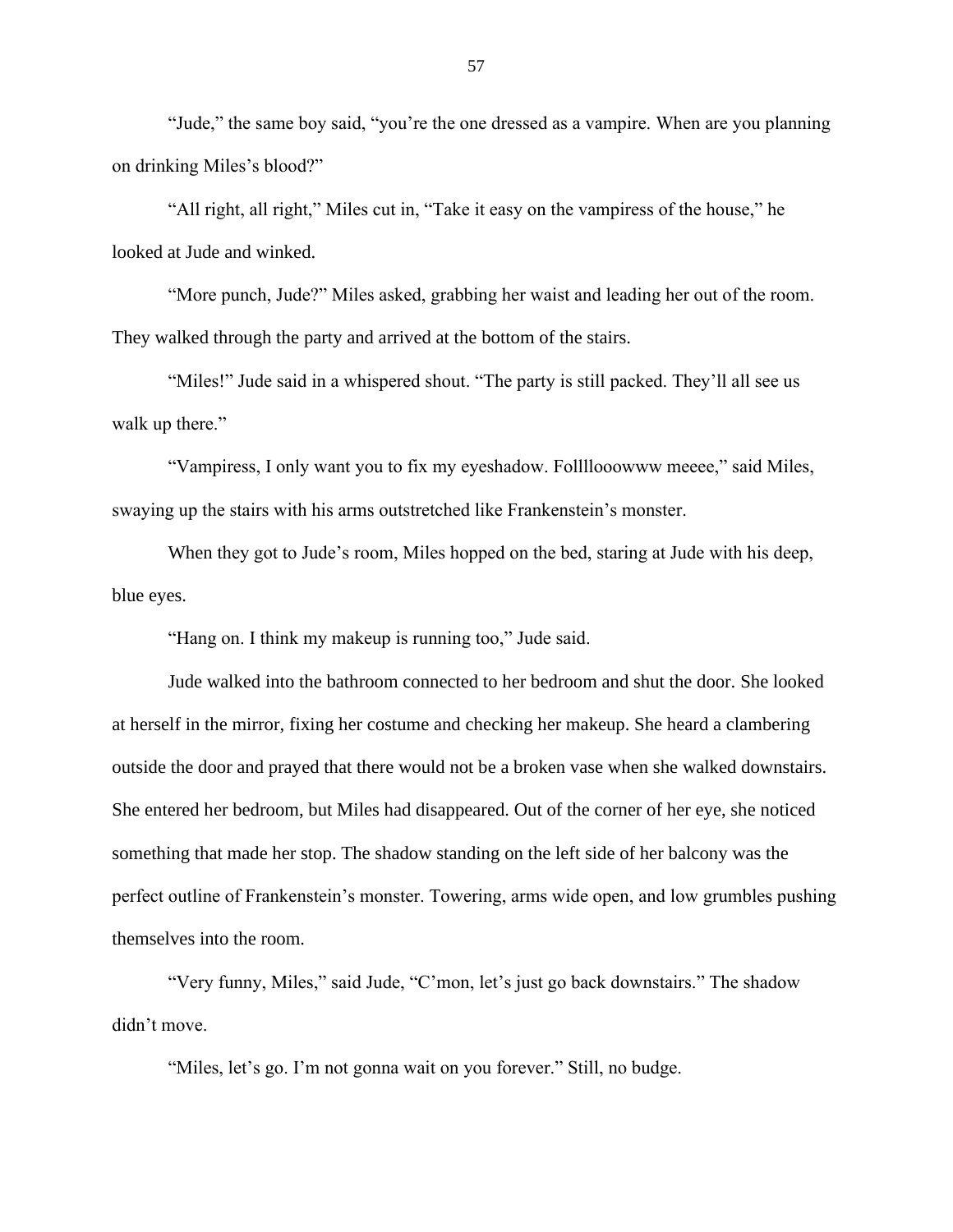Jude took a step towards the balcony to drag Miles back to the party but quickly found that that wasn't going to be the case. Miles was hunched on the ground, not able to make a noise. His breath had been knocked out of him. Jude glanced back to the shadow. It attempted to push her balcony door open, but it simply collided head first into a glass panel. The scuffle between the beast and Miles had knocked a chair into the door's path. The monster almost looked embarrassed to have walked into a closed door, but it regained its composure and stepped inside.

"Help!" Jude screamed, but the music below may have been too loud for others to hear. "Somebody! Help! Oh, Miles, no. Oh my god, Miles."

The cool blue of the fall night had darkened to a blood shade as the demon's shoulders engulfed the doorway. Before Jude could think about running out of her bedroom, the beast sprung past her and blocked her escape.

"Help!" Jude howled hopelessly.

The creature's scream sounded like the only thing in the world. When it let loose its roar, Jude could not even hear the ringing of her ears.

Jude's back slid down the wall like ice on granite, and she buried her head between her knees. Trying to snap out of it, she stood back up and looked at the demon in an attempt to face her fear. Her mind was changed when the beast shoved its sharp fist into her abdomen. She fell back to the floor, writhing in pain.

Brother had weakened both of the kids enough to finish them and leave, but his sudden success made him feel more powerful. He heard a group of footsteps running up the stairs and figured he could take a few more with him. The door swung open, and a handful of partygoers stood in front of him. Brother counted five, though there could have been more in the hallway. He again wondered why they faced him with such courage. Were they not aware of his power?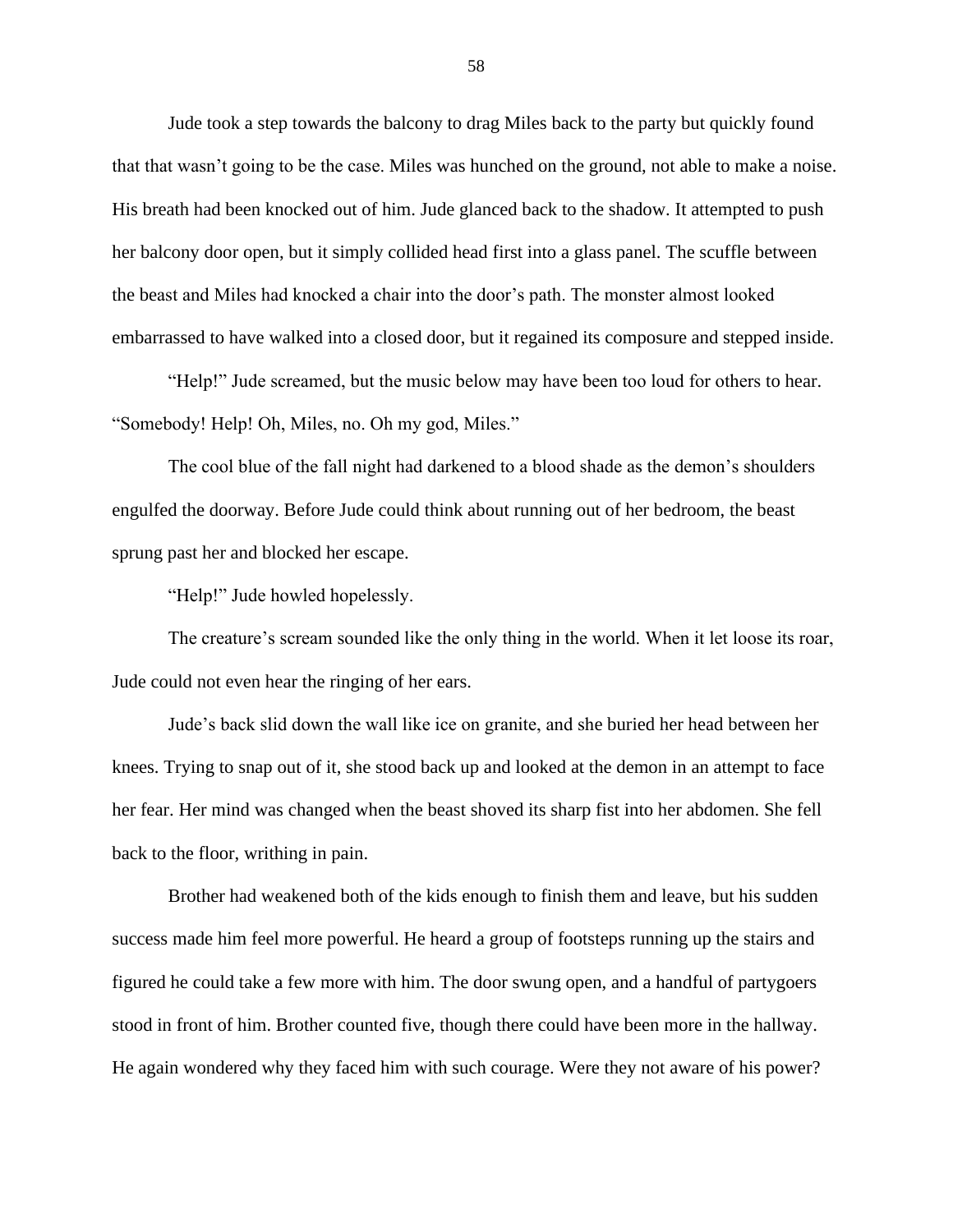Suddenly, a sickness surged through Brother. The humans staring back at him held their ground with confidence. What had Brother done wrong that had prevented him from instilling fear into those he met? He couldn't even possess a small child successfully; how would he triumph over stronger, seemingly fearless kids? The children stood menacingly in their costumes. Brother was reminded of the times Father Devil and Sister had looked down on him for his failure. He thought of the kids as just another version of his family. They could not be frightened by his efforts. Before the kids could take another step towards the devil from the legend, Brother lunged for the balcony, slithered down the side of the house, and disappeared into the night.

He ran until he couldn't see any houses. He wanted to get as far away from humans as possible. Perhaps Father Devil had been right. Perhaps Sister had earned her position of power because the power was already within her. Brother felt foolish to think he could prove himself by going against the rules of his family. He decided it might be best to return to them underneath and accept any punishment they might force upon him. His biggest concern now was that, because of his lack of tracking expertise, he didn't know if he'd be able to find his way back to the opening. He considered how long it had taken him to get this far. If he couldn't find his way back to the airfield, it'd only be a matter of time before he'd have to face more humans.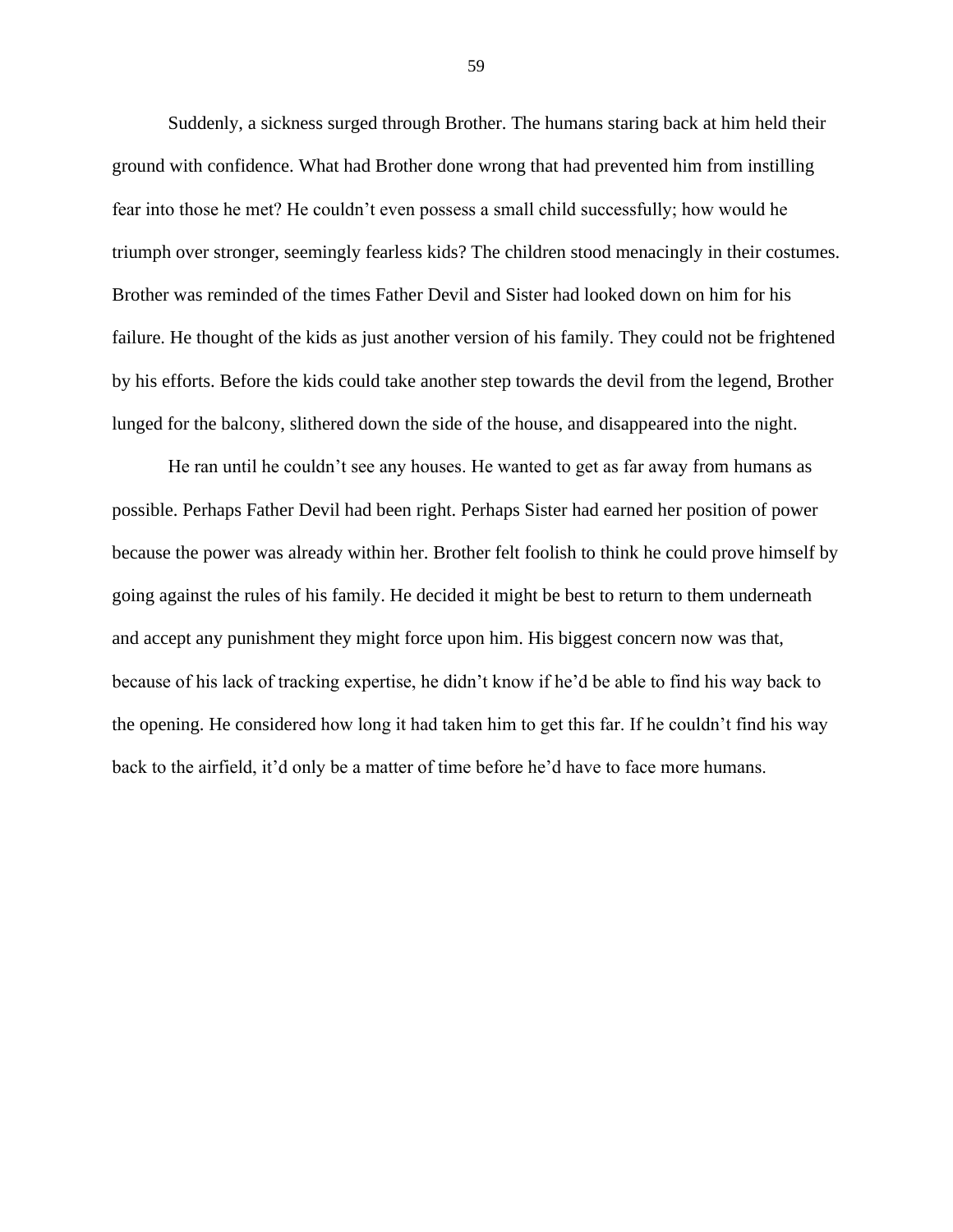## "Brother" Reflection

"Brother" is one of the stories that changed most from my original thesis proposal. With this premise, I sought to utilize the trope of monsters that took hold in the 1900s: *Frankenstein, IT,* and a personal favorite, *The Exorcist* are influences that pushed me to write "Brother."

In writing, I recognized how the horror genre in cinema – like *Halloween* – brought horrifying characters to life. The idea of a monster in chase of a person or family influenced "Brother." This story also gave me the opportunity to lean into bits of comedic relief seen so often in horror cinema. In my research with Professor Viswanathan, we discussed how one of the biggest aspects missing from earlier drafts of "Brother" was motivation. By adding Brother's backstory and making him the protagonist, I set the scene while also learning how better to shape my writing as a whole.

Equally important to drawing on horror tropes from the late  $20<sup>th</sup>$  and early  $21<sup>st</sup>$  centuries in this story is the historical accuracy. I chose to use Little Rock, my hometown, to experiment with a realistic aspect. I chose the Sneed Tornado of 1929 and the American Airlines Flight 1420 crash of 1999 to build on. I wanted to make sure my story was as historically accurate as possible. I contacted the William J. Clinton Presidential Library for help. They listed a number of sources to turn to, of whom archivist at The Butler Center for Arkansas Studies Steve Teske, state historian and Director of Arkansas State Archives Dr. David Ware, and processing archivist at the Center for Arkansas History and Culture Emily Summers were able to provide me with wonderful resources and explanations that helped me critique my story for accuracy.

This was an exciting story to write because of my interest in portraying the terrors of an other-worldly being. Throughout this process, one of the key takeaways has been learning how to expand on my writing.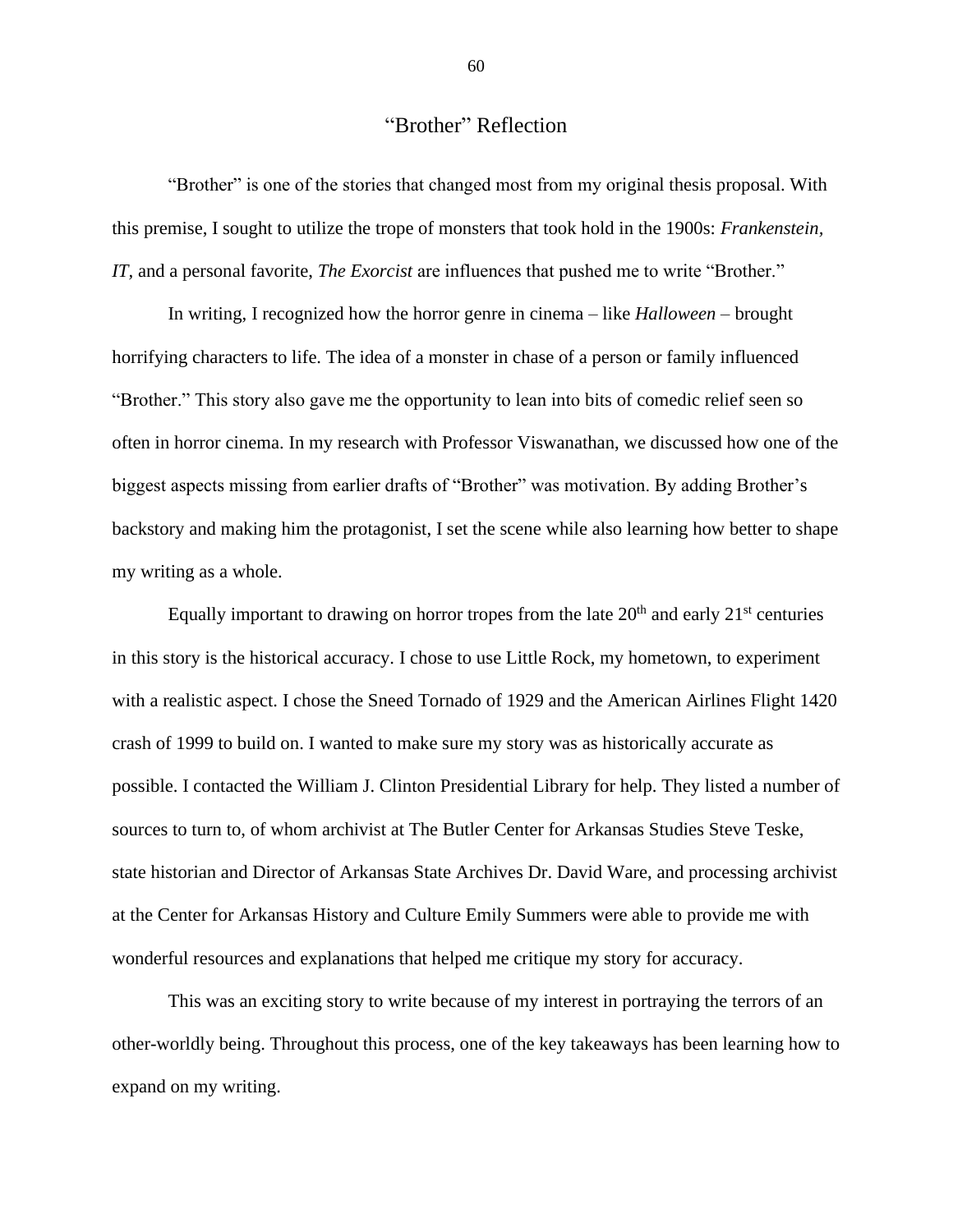## Late-Night Television

"This doesn't actually work, does it?"

"Niko, for the last time, it will. It's like a Ouija board. Just do what it says."

"Well, what if I don't wanna?"

"So, you're scared now? C'mon, don't back out now."

"I'm not scared, Lewis. Hand it over."

Niko, oblivious to the manipulative being that had overtaken Lewis, stubbornly accepted the case in which Lewis had placed the silver item. It resembled an enlarged laser pointer: a smooth sphere connecting two cone-shaped ends.

"Whatever you say. Just use it as soon as you can and give it to someone else." The color in Lewis's eyes twitched ever so slightly as he spoke, "Use it, then pass it on."

"What happened when you used it?"

"I'm not supposed to tell. Look, Niko, it's different for everybody. You don't know what it tells me, and I don't know what it tells you. The secret is all part of the fun. See you tomorrow, okay?"

"Yeah. Bye Lewis."

Niko slipped the case into his backpack and ran up Lewis's basement stairs. Sifting through the maze of leaves along the sidewalk, Niko made a game of avoiding the crunch of brown foliage beneath him.

A bell rang in Niko's left ear as the paperboy sped past him on the sidewalk.

"Morning, Niko!" the shrill voice yelled.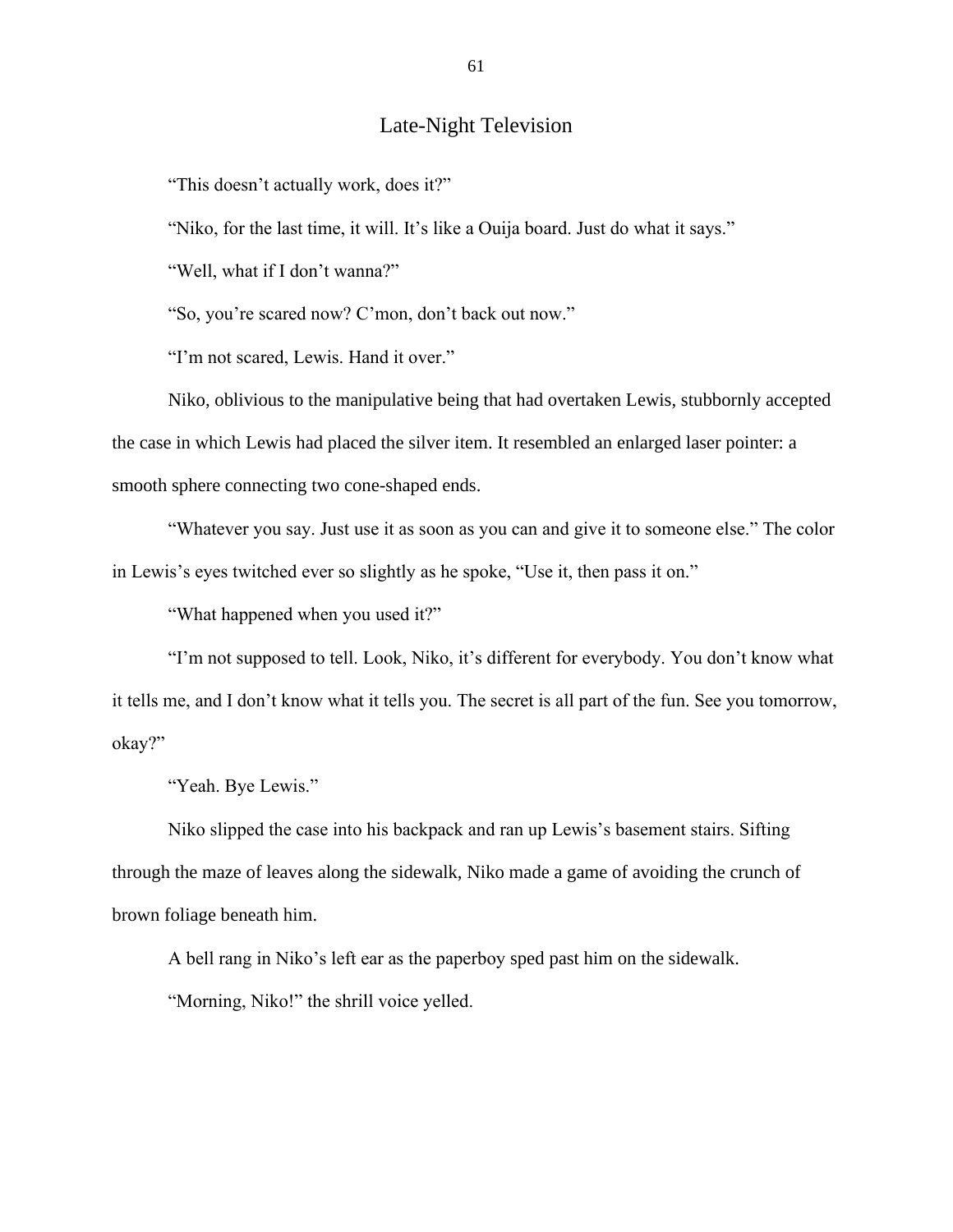Niko zipped his windbreaker up to his neck and chased after the cyclist. He never did beat the paperboy home when he spent the night with Lewis, but he loved the challenge. Niko had looked up to the paperboy since the first time he met him.

"I'm in seventh grade," the boy had told Niko.

"I'm only in fourth. What's your name?" Niko asked.

"Only seventh graders know my name." Since then, Niko had been determined to catch the paperboy and ask him his name again.

"Not this time, Niko!" he yelled. "See you next week!" the voice mushroomed as the bike continued into the distance. Niko thought that after he used the pointer, he could befriend the paperboy by giving it to him.

He continued the walk, passing corner shops, patches of yellow and red trees, and the train tracks where Mr. Nick lived. Lewis told Niko that before he came to town, Mr. Nick would dress up as Santa Claus every year and take pictures with the kids at the shopping mall. That was, until last year. Mr. Nick grew senile and angry. Rumor had it that he thought the trees around his house were talking to him. Now, he stayed inside, and the only way people knew he was still alive was because his bedroom light turned off every night at 10 o'clock.

Once he saw and confirmed that there was no train nearing, Niko skipped along, making sure to avoid any footholds between the metal beams of the tracks. As he rounded the corner, he spotted his father getting out of a car in his driveway.

"Dad!" he yelled, and quickened his pace from a skip to a sprint.

His father turned with a grin. His white shirt was wrinkled on the side that he held his pilot's hat against himself with his elbow, and the black tie led to a clean-shaven, sharp jaw. Niko's midnight, bowl-cut hair looked just like his father's.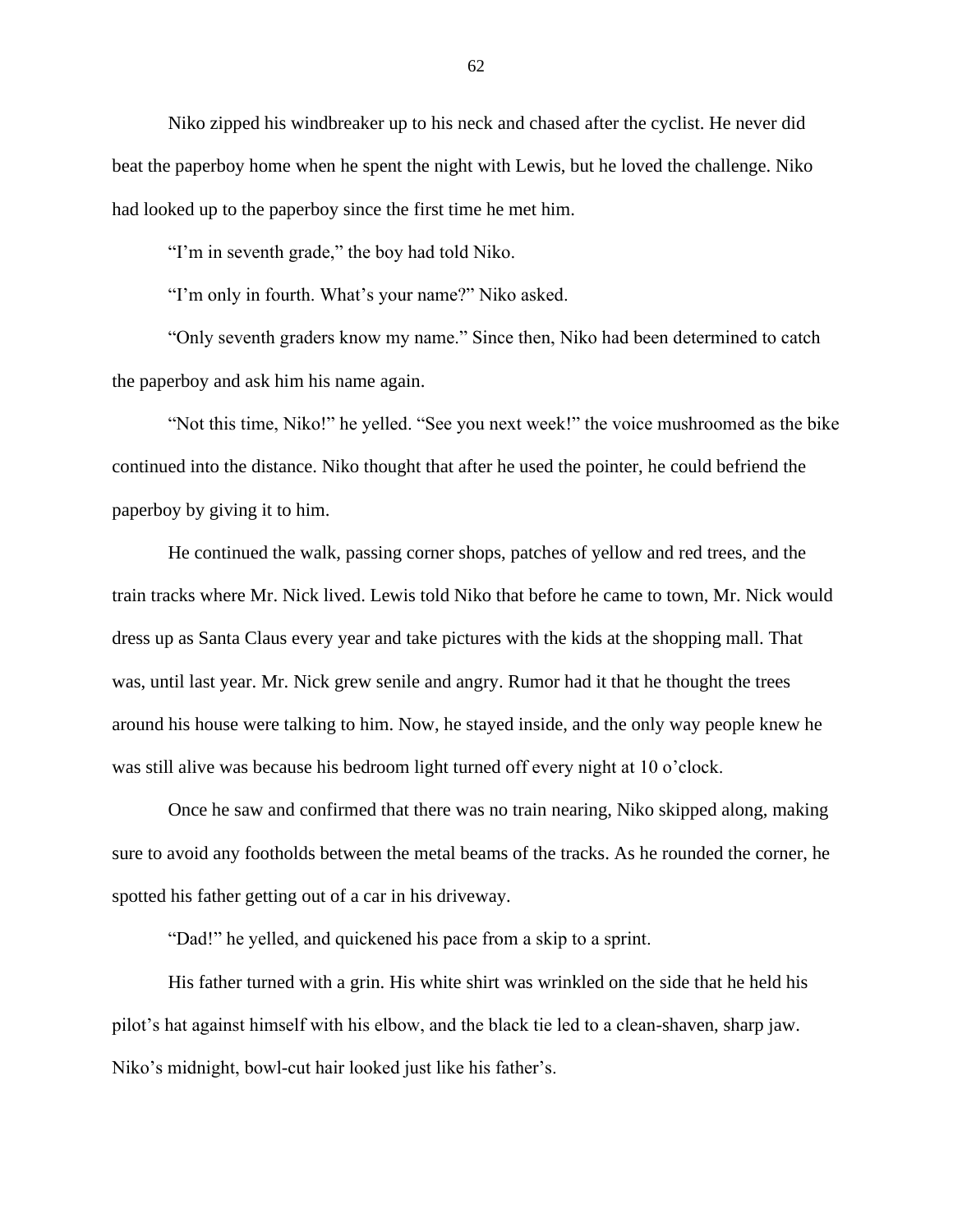"Lookin' sharp, champ," his dad said as Niko reached the edge of the driveway. Niko ran to him and almost jumped through his father's torso.

Squirming out of his dad's hug, he asked, "How was it this time? Where'd you go? Korea? Mexico? Oh, I bet it was Mexico!"

"Not this time, buddy," said his dad, "Just a short weekend. How about you, though? Mom tells me you scored nicely in the archery competition."

"Almost perfect in all three categories!" said Niko.

"There you go, kid," answered his dad, "C'mon, let's go see what she's up to."

When they went inside, Niko's mother stared unblinking at her computer screen.

"Um, Anna, honey," said Niko's dad, "Is extra steam one of the ingredients for whatever is on the stove?"

Anna looked up as if she only noticed their arrival from her husband's voice.

"Oh, goodness. Jin, could you turn the heat down and stir it?"

She watched as Jin took over dinner preparation, then turned her face back to the screen.

"What are you looking at, Mommy?" Niko asked.

"Nothing, sweetheart. Go on and wash up for dinner."

Niko planned to set his backpack on the couch on his way to the bathroom, fearing that leaving it in the kitchen might result in his parents' finding the pointer. Although, he thought, his parents never checked his backpack, so it might have been more suspicious to put it elsewhere. He dismissed both ideas and kept it to his back up the stairs.

Jin had had a long day at the airfield, but it was not so draining that he didn't realize something serious was up when he walked in and saw Anna. He'd kept his cool, knowing that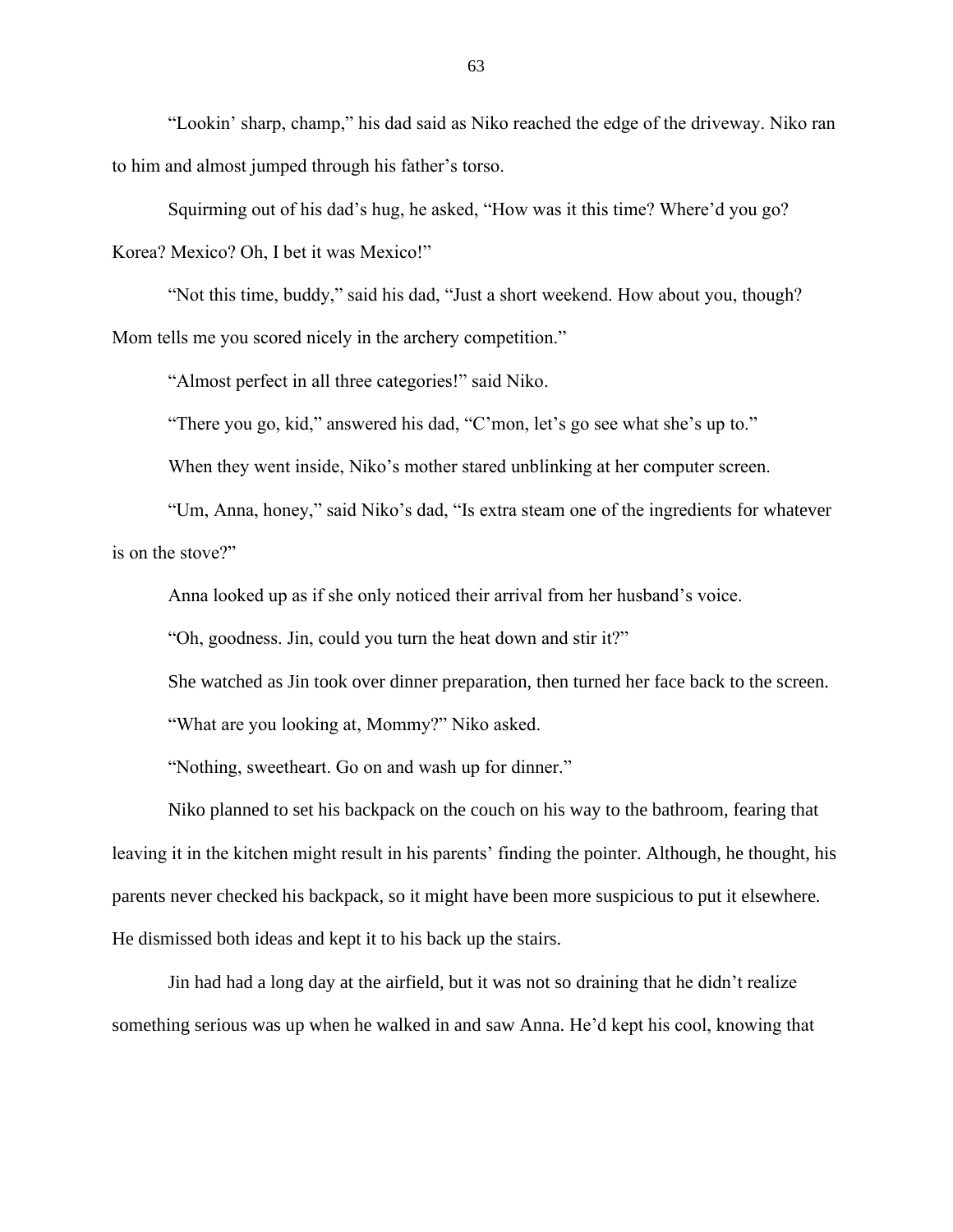Niko's curiosity should not be fueled. When he heard the bathroom door click shut, he stopped stirring the pot, walked over to the dining room table, and leaned over Anna's shoulder.

"What's up?"

"It looks like that game has gone international." Anna's voice turned into hollow breaths as Jin's hand met her shoulder. "What kind of person would create these things? How could you put this into the world?"

"Honey," Jin replied, "It's just like any other 'evil' game. It's a shtick. These brands make up products and put them out there as a placebo. It's all a scheme to make more money."

"I don't know, Jin. I don't even know if calling it a game is doing it justice. Some of these accounts show people actually believing they don't have control of themselves. The articles I've read say the tubes used are cursed, like relics used in a Black Mass. I really think these things could be harmful. There's talk of aliens spreading the pointers around the world to possess people for what they say is 'A mission for the greater good.' What if Niko were to get his hands on one of these?"

"Aliens? Anna, the boy is ten. I doubt he and his friends even know about the pointers. Plus, it's all theories. This game is new. Even if it is serious, the media's gonna blow it all out of proportion."

"But how can we be sure? How do we know Niko hasn't already heard of it? What if he's already done it?"

"We can sit him down and talk about it. Anyways, I still think it's all a load of baloney. I mean, seriously? You shine a red light on the wall and the lights create an image that's supposed to mean something. Do you really think that's something worth worrying about?"

Jin was surprised that Anna's facial expression had not changed.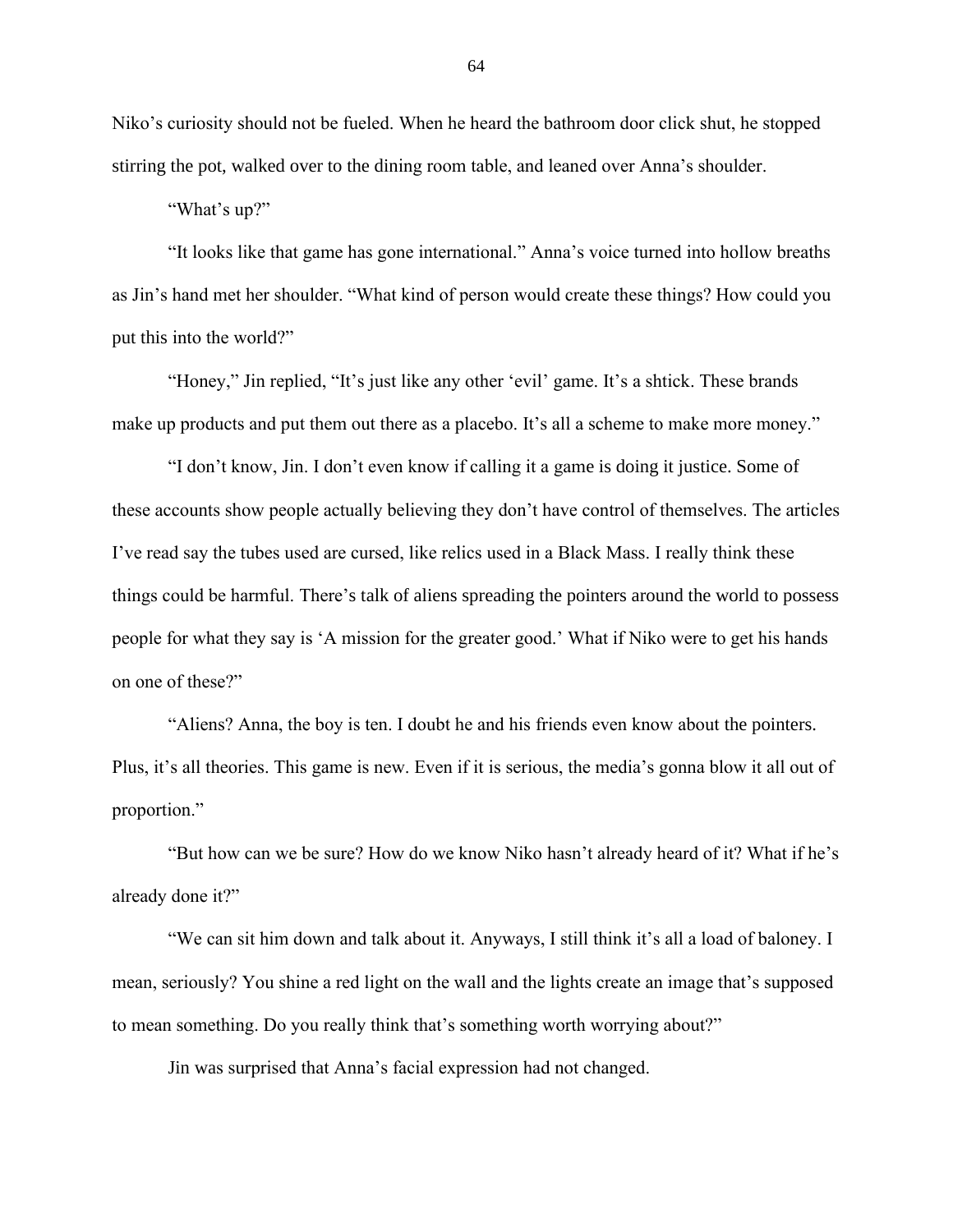"Jin, I know it seems out of the ordinary, but people are going missing. This… this game… this ritual… Whatever it is has convinced people to do things I couldn't imagine. It wouldn't hurt to keep an eye on Niko. He spent the entire weekend with the Wilders. Lewis is a troublemaker. I don't want him giving Niko any ideas."

Upstairs, Niko stared at his hand holding the oversized pointer in the mirror. Lewis's brother had given it to Lewis and made a point of ensuring Lewis would pass it on.

Lewis told Niko, "Shine it on your bedroom wall. Twist it back and forth and wait for a response. After a while, it'll start forming words or pictures or whatever it feels like. When it does that, do whatever it tells you."

Niko observed the laser pointer. It was oddly shaped. Both sides looked like the tip of a cone-shaped missile.

For now, Niko thought it best not to try anything, even if it did end up being a fluke. He stowed the pointer back into the box Lewis gave him, hid it in his closet, and headed to the kitchen for dinner.

Niko quickly noticed that his parents had at least seemed to have forgotten about whatever they were discussing earlier. When his dad placed the steaming pot on the dining room table, his mother slowly closed her computer screen and set it on the chair next to her.

"What'd you make, Mom?"

"It's new, honey. Try it." Then turning to Jin, "When's your next flight out?"

"I've got until Tuesday afternoon. I was thinking of taking Niko to Dansen Square tomorrow."

Eyes peeking from his brow then lifting his chin to prevent his mouthful from dribbling out, Niko smiled.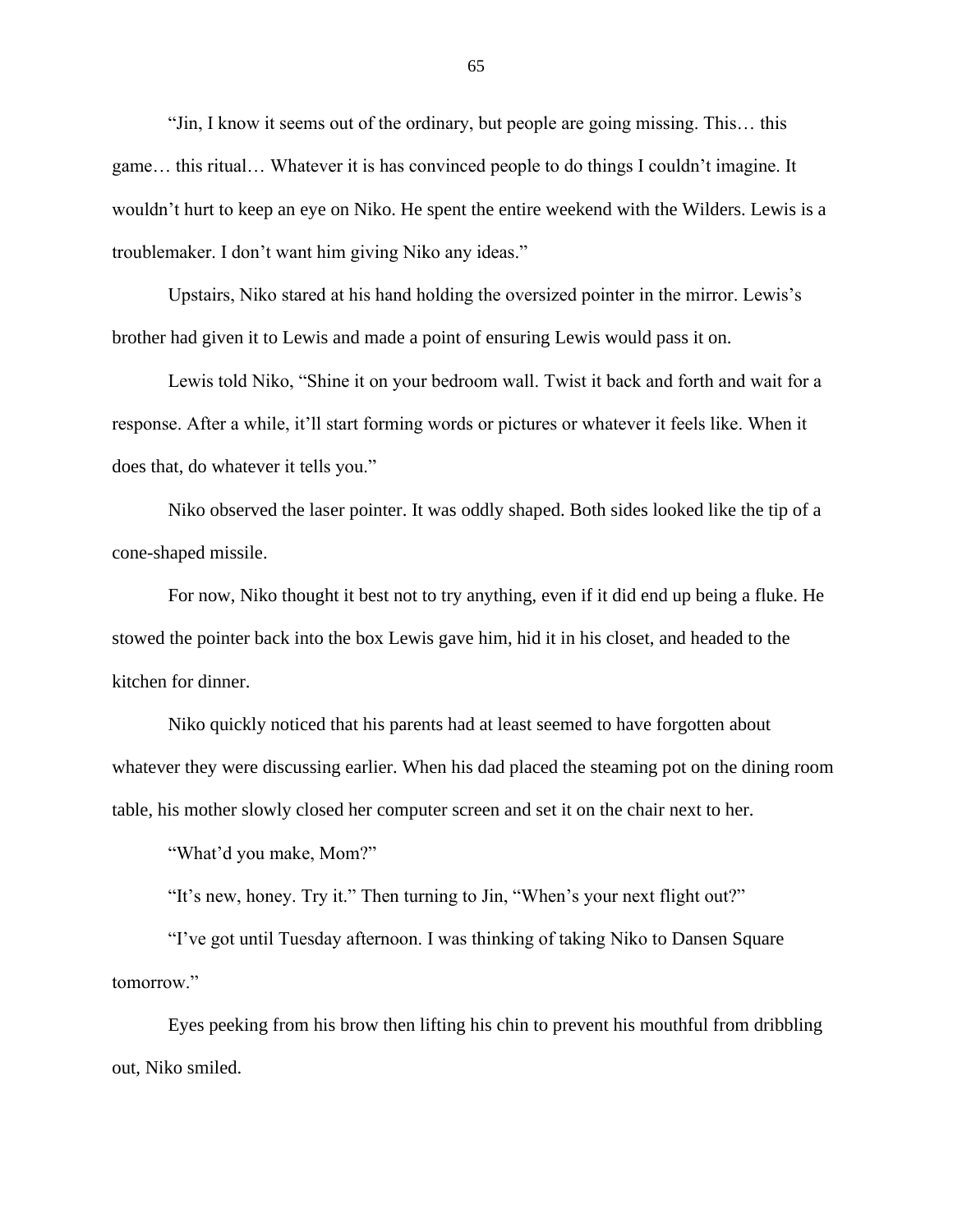Jin continued: "What time will you be off? Can you meet us there?"

"I've gotta stay a few hours later than usual," said Anna. "The other pharmacist is leaving early, so I'm closing. I can be there around 5:30. Can you guys wait until then?"

"Well, that's up to Niko here. What say you?"

"I guess so," Niko teased, his mother responding with a playful tickle to his side.

By the end of the meal, Niko had forgotten about his parents' weird behavior. He'd even let the pointer out of his mind for the majority of the evening, only to notice the box when he opened his closet while grabbing his pajamas. He knew it was too late to test it out. It would have to wait until after school tomorrow.

Niko didn't usually have trouble sleeping, but that night, he woke up three different times to the sound of clanging. Like metal tapping a countertop, the noise rang through his bedroom. The first two times, he fell right back to sleep. After the third time, he wondered if it was part of a dream. Reaching over to turn a light on, the ringing continued. When he pulled the string on his lamp, the noise ceased. It had not been loud enough to mark where exactly it was coming from. Niko assumed it might have been a windchime in the distance, though the thought was forced in an attempt to convince himself it wasn't in his room. If he had seen the red light sifting through his closet doors just before he switched his lamp back off, he might have thought otherwise.

"So, how'd it go?" Lewis asked at lunch the next day.

"What? Oh, I haven't done it yet." Niko cut Lewis off before he could lash back. "I'll use it today. I promise. Then I'll give it to whoever else."

"No, Niko. You don't just give it to anyone. They have to be ready." "What?"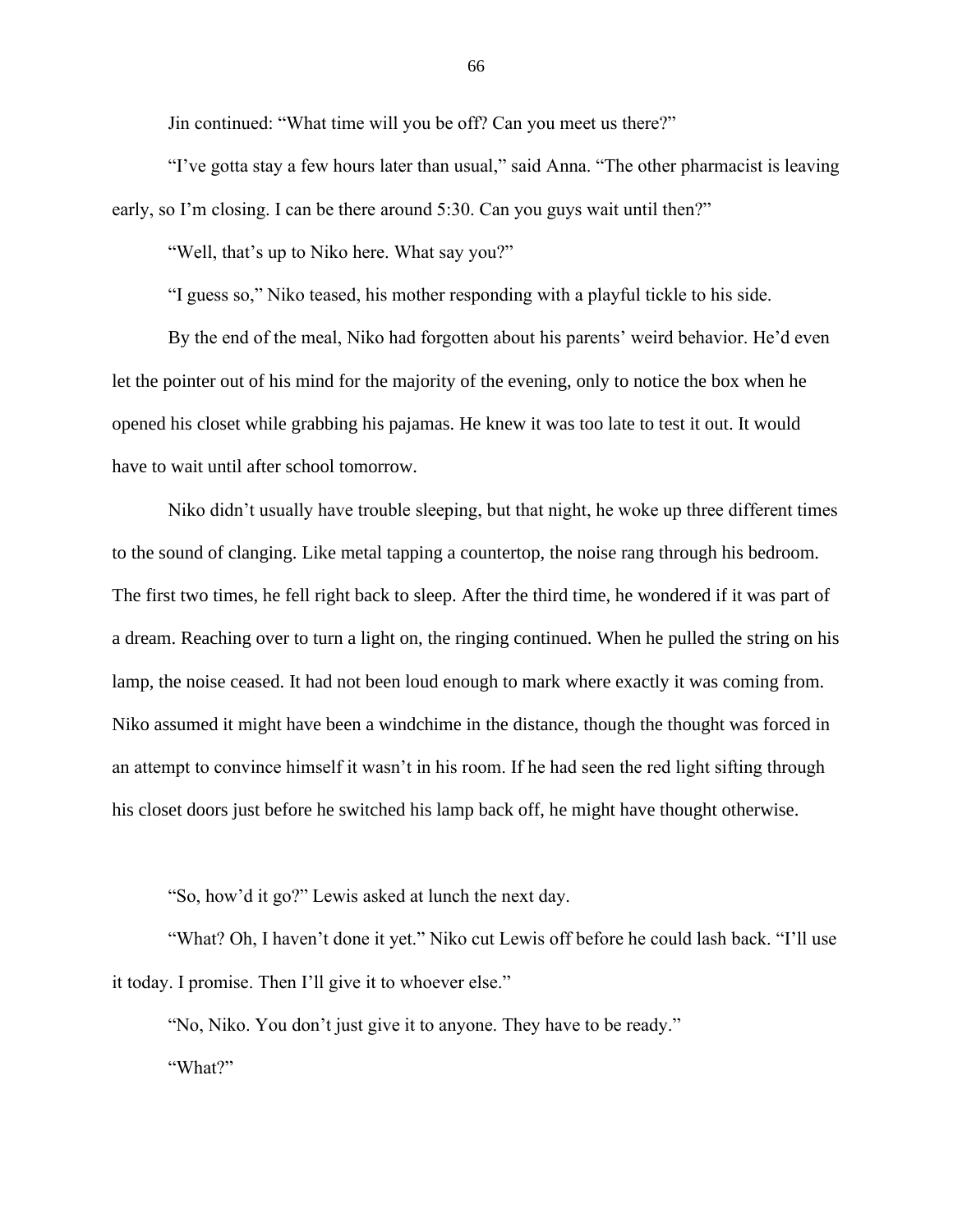Lewis was growing agitated. "Just use it and choose carefully who you give it to. I chose you. Choose someone better."

The school was nestled between Niko's and Lewis's houses, so Niko's walk home was even shorter than the day before. When he wasn't looking around for birds, his legs pulled him faster towards the object in his closet.

After looking both ways and approaching the tracks, Niko noticed something peculiar. Mr. Nick's front room curtains were open, and there was a shadow dancing in the window. Niko froze in the middle of the tracks, staring at the figure. The shadow's hands twitched back and forth as the fingers opened and bent away from Niko, gesturing him to come closer. Niko stared for what felt like minutes. The shadow's movements willed Niko nearer. Just as he was about to take a step towards the house, a train horn screeched through his ears. He turned to see the train nearing only a few hundred feet away. He bolted to the other side of the tracks and kept running until he rounded the corner to his home. He made it to his driveway at the exact moment that his father opened the garage.

"Why are you out of breath, champ?" Jin asked his son.

"Running –" a deep breath, "across the tracks."

"Niko, you know you're supposed to be careful over there. If you don't watch yourself, you'll have to start taking the long way home."

"I know," Niko heaved in answer, "I'll be more careful. I promise."

"Good. Well, now that you're home, I thought we might be able to sneak in a visit to the airport to watch the planes land. We'll have plenty of time to get ice cream afterwards and meet your mother at the park."

"Okay!"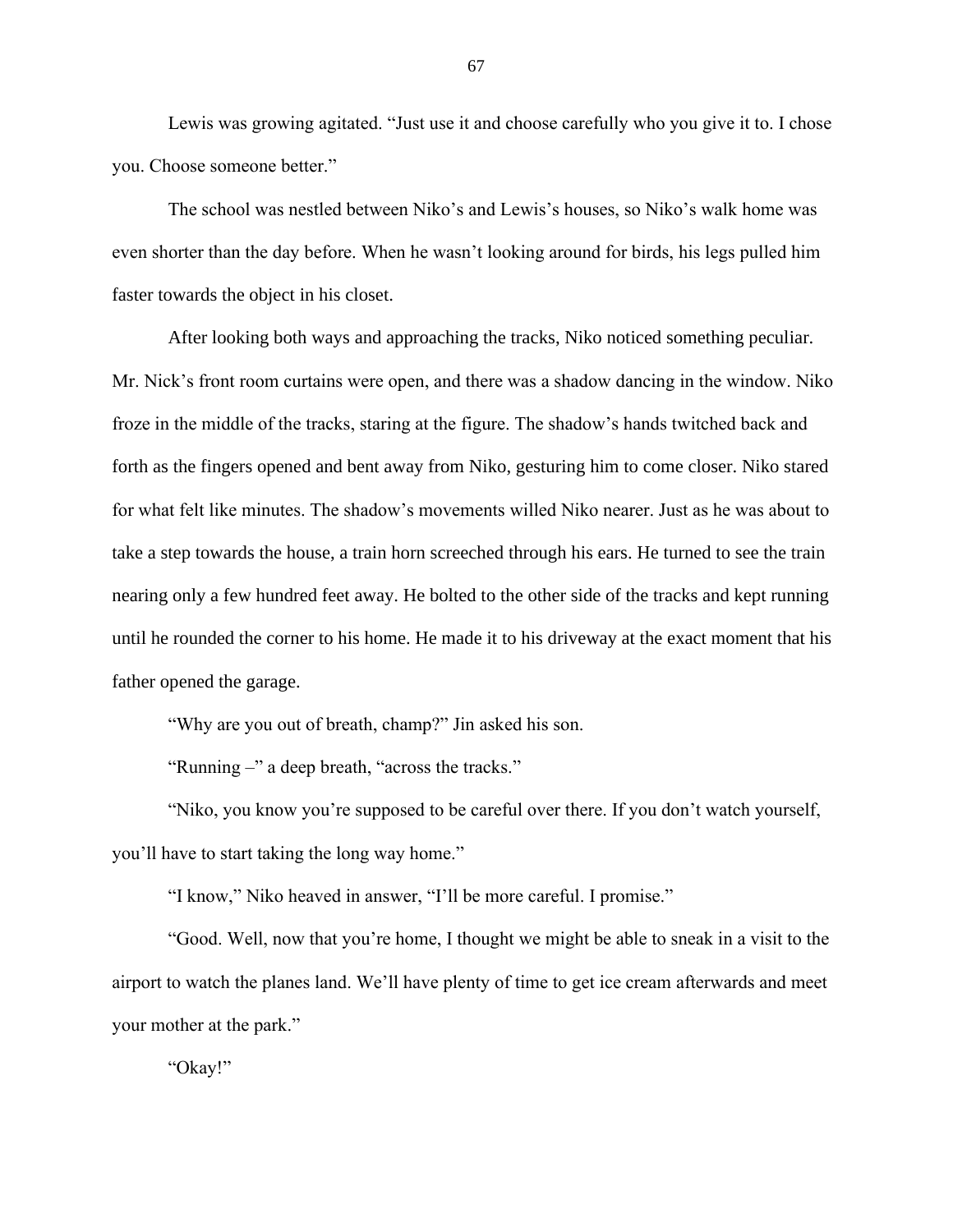"You don't have a lot of homework, do you?"

"No, no, let's go right now!" Niko spoke before thinking about the more important task at hand. He had to use the laser pointer.

"Wait, dad!" he said, "I need to go put my backpack in my room."

"Don't worry about that, son, I'll make sure the car stays locked," Jin said with a wink.

Niko thought quickly. He needed to get the laser pointer.

"Can I just run in really quick to grab my binoculars?"

"Okay, Niko, but hurry. We don't wanna miss the action!"

Niko rushed into the house and flew up the stairs. He reached under his bed, felt for metal, then shoved the binoculars into his backpack. He walked over to the closet and slid the door open. He wrapped the pointer in a dirty shirt on his floor, dropped it in his backpack, and bounded down the stairs.

When they arrived at the airport, Jin and Niko began the trek to the landing strip. It was chilly out, but Niko's blue zip-up jacket prevented the wind from ravaging his skin. It had sprinkled on their way to the airport, and the fence surrounding the landing strip dripped with rust-infused beads. Worms swam from the dirt on their own journey along the fence line. Workers on the airfield beckoned at an approaching plane.

"Hey, pal," Jin said as they neared their regular spot, "Mr. Frederick is gonna watch with you while I run inside to grab some paperwork. I'll be in and out, I promise."

"Okay." The second syllable trailed off as Niko watched the first plane of the day screeching down on the landing strip. Mr. Frederick approached from a distance. He liked Mr. Frederick. Their shared affinity for birds made their meetings more exciting. They'd take turns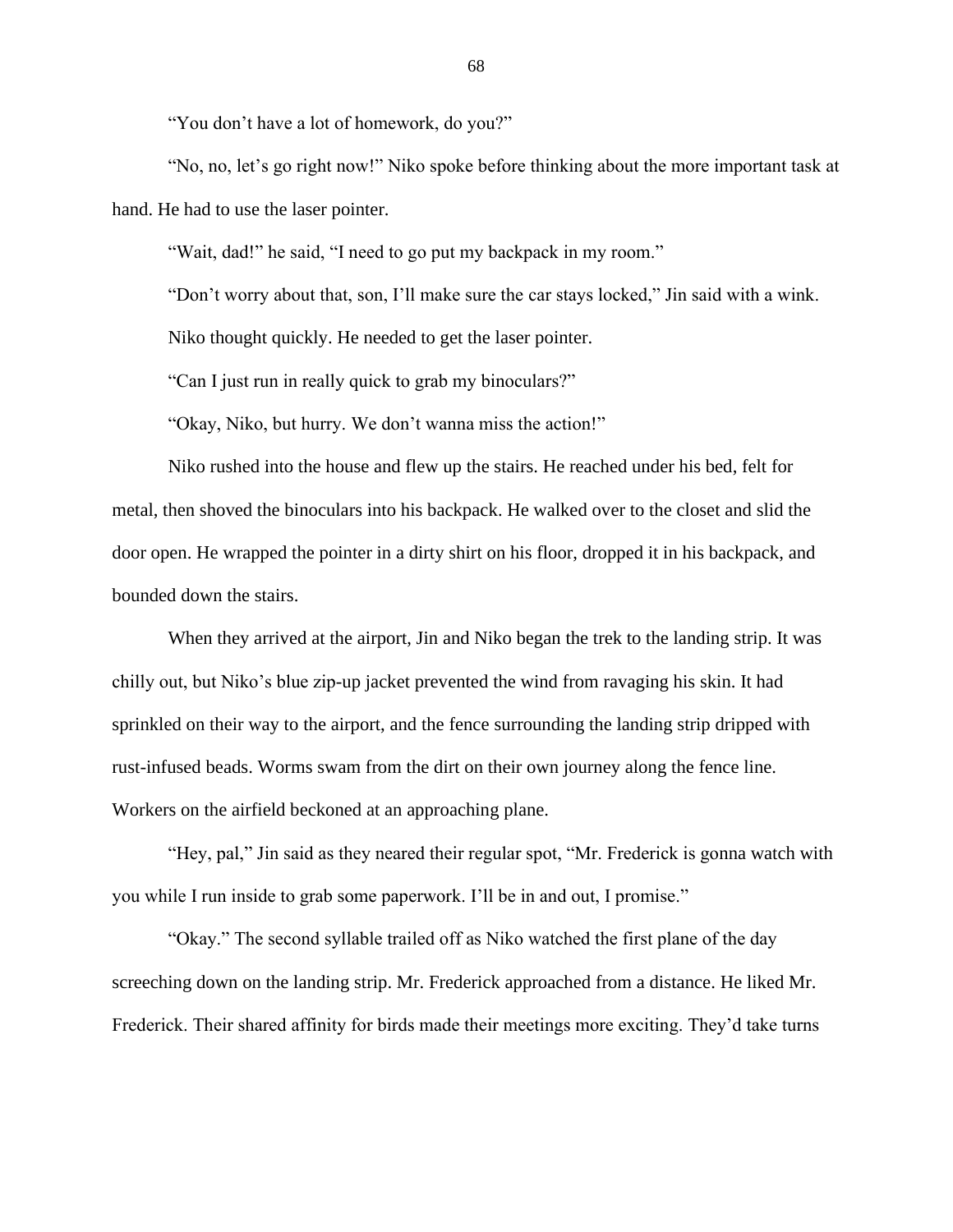spotting birds and planes, and if they were lucky, they'd be able to compare the speed of both at the same time.

"Alright. Well, you keep an eye on Mr. Frederick, will you?" Jin joked.

Niko chuckled but kept his focus, making sure to not miss any comings or goings of planes. Mr. Frederick walked past Jin with a pat on the back and approached the fence next to Niko.

"How's it goin', Niko?"

The mustard-yellow cap covered his balding head, fooling anyone who didn't know him into thinking the silver sides led to anything else. His green rain jacket stayed sealed from a scarf of a slightly darker color. If Niko had looked into his eyes, he'd have noticed the same twitching from Lewis.

"Hey Mr. Frederick. I'm good. Seen any close calls today?"

"No, no. They've all been some pretty nice lands. No trouble yet. Say, you gotcha some binoculars? The private jets have been comin' in and out on the far side. See? Right over there. I spotted some hawks on the horizon, but nothing getting close to the planes."

Niko squinted in an attempt to spot the jets across the field. He bent down and grabbed his binoculars. One of the lenses got caught on the opened flap and turned his backpack upside down. He quickly offered the binoculars to Mr. Frederick, hoping he'd not seen the pointer.

"Whatcha got there?" Mr. Frederick's eyes widened at the sight of the silver beam. "Say, that isn't one of them old pointers, is it, Niko?"

Niko panicked. If Mr. Frederick told his dad about the pointer, Niko could get into trouble.

"Oh," said Niko, "it's just a toy I'm borrowing from a friend."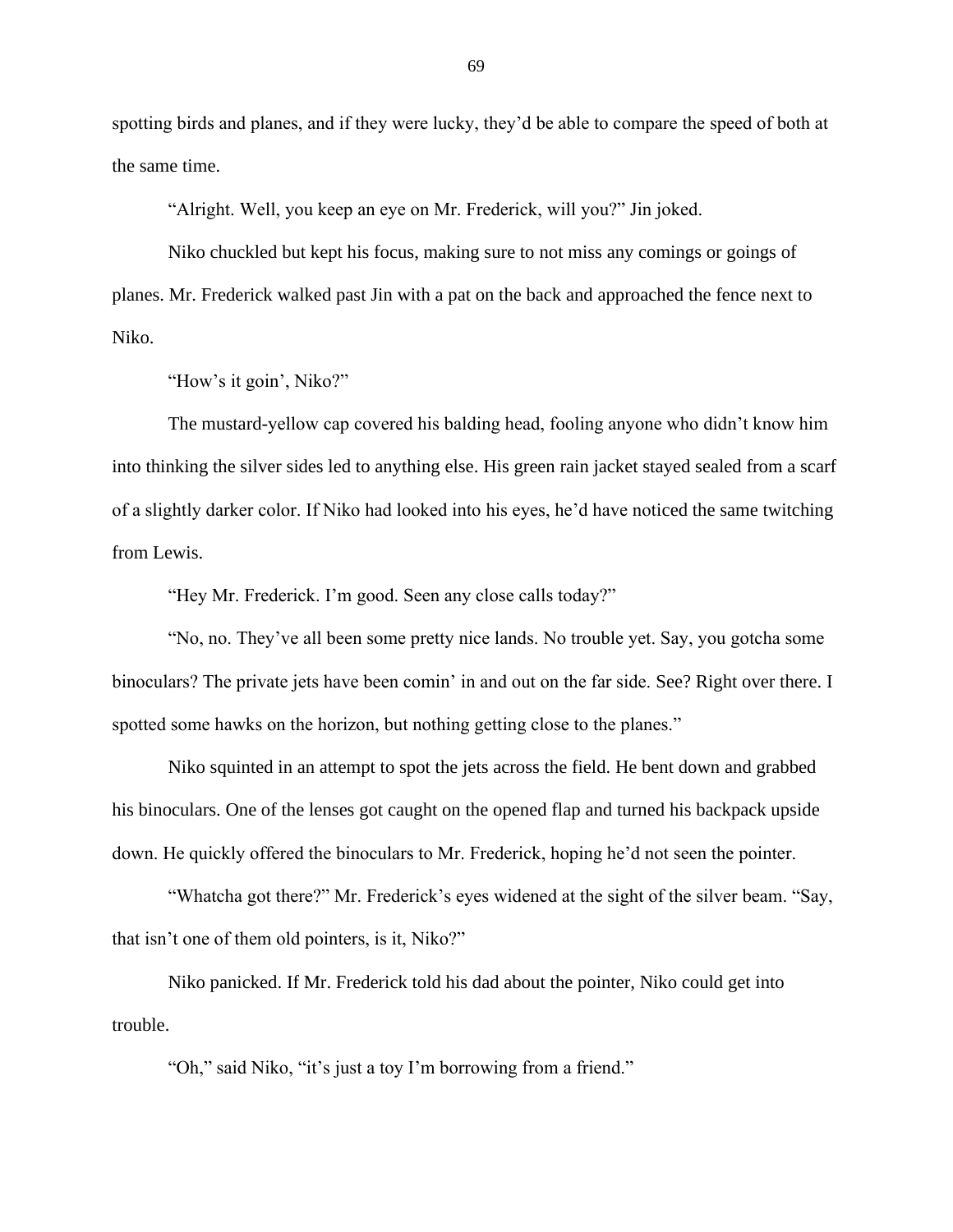"It looks an awful lot like those things in the news. What kinda toy is it?"

"A… uh… It's a spaceship from a movie."

"Oh yeah? What movie?"

Besides his parents, Mr. Frederick was probably the one he trusted the most. Still, Lewis had scared Niko into keeping to himself.

"It's a new movie. I bet you haven't heard of it."

Mr. Frederick's demeanor changed. He turned to face Niko.

"Niko, use it. You've got to pass it on."

"Wait," said Niko, "You know about these?"

"Sure. Old people can have fun too, you know," laughed Mr. Frederick. "A couple airport employees passed one around. I used it a few days ago and gave it to my niece. She's got all of her friends playing the game, too."

A sense of excitement lifted Niko's confusion.

"Gee, I didn't realize so many people were playing the game. What should I do?"

"Use it," said Mr. Frederick, "but take it away from here. You have to keep the secret yourself. I've already got mine," Mr. Frederick winked.

Niko picked up the pointer and ran to a gap between a line of forest a few yards from the fence. Mr. Frederick eyed him as Niko ventured off. He squatted, looked at the silver baton, and twisted it on both sides in opposite directions. The orb in the middle split open, shooting red streaks of light. With Niko holding the pointer in front of him from either side, the laser shone onto dead, wet leaves in front of his feet. He scanned the laser across the tree line, waiting for a response. The stretched lasers pixelated into a square. Within the square were individual, fuzzy red squares. The inside slowly began melting away as the emptiness outlined words onto the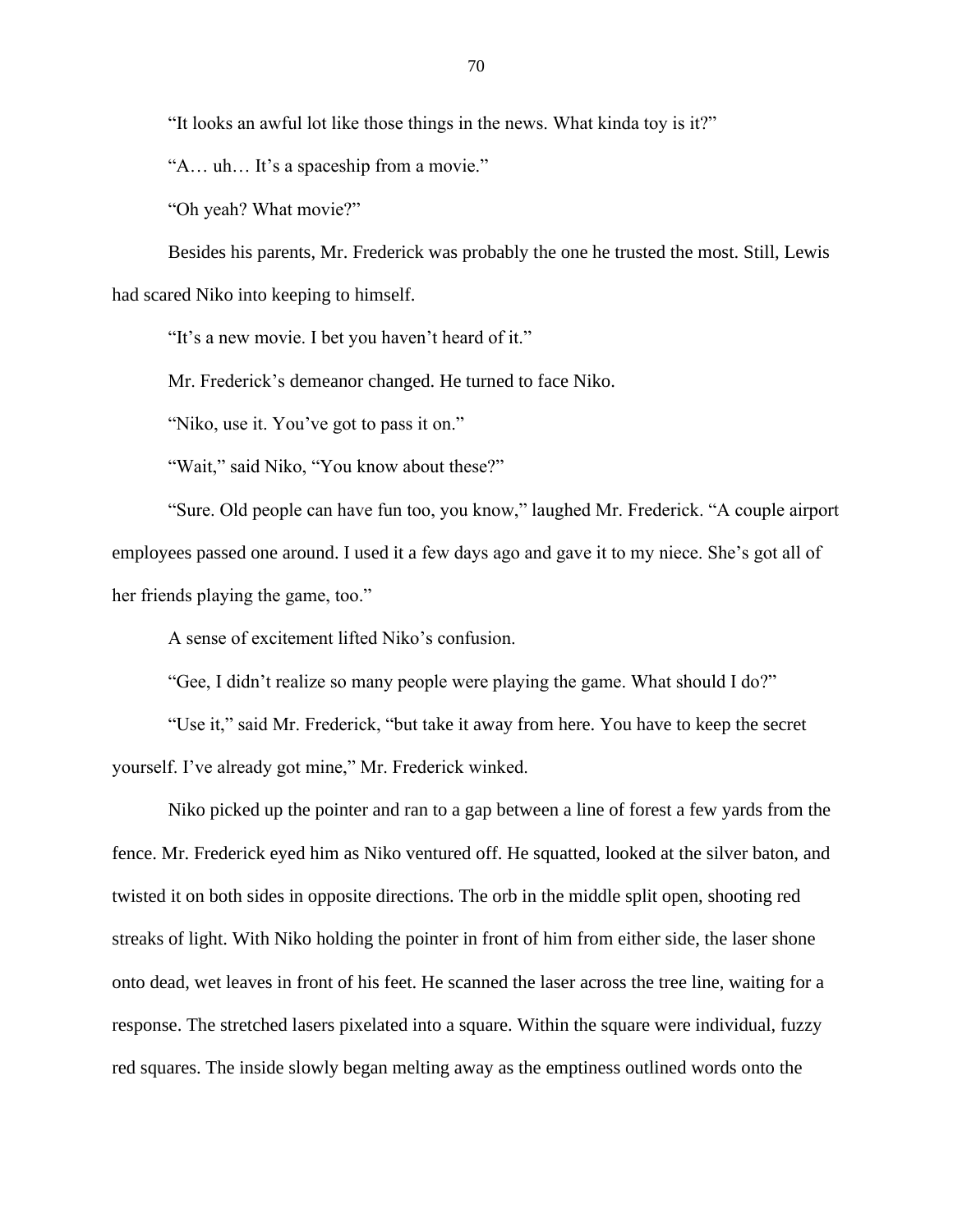ground: *Welcome, Niko. I wish you had come sooner. We seek those who will pass the pointer on quickly. You should have listened to Lewis.*

"Niko!" Jin yelled, a few hundred feet away. "Niko!" Niko saw that his father was not yet close enough, ignored the calls, and looked back to the ground.

The square was riddled with small font to fit the words. *Flip to channel 203 tonight and await my arrival. We will meet, and you will understand.* The red light disappeared, the pointer shifted shut, and crunching leaves came closer. Niko picked up the laser pointer, hid it in his waistband, and turned to Jin.

"Niko. Why didn't you answer me?"

"Sorry. Mr. Frederick had to leave, and I started tracking a hawk that flew into the trees." "Well," said Jin, "come on. Let's go meet Mom at the park."

"Hey, Niko," Jin said, after a few laps around the square, "how about we squeeze in an ice cream trip before going home."

"Oh, Jin," said Anna, "it's much too chilly for ice cream."

"Funnel cakes?"

Niko's smile fired to the sides of his face at Jin's proposition.

There was no line for funnel cakes at the corner of the park, so they were on their walk home with powdered fingers and lips in no time. When they crossed over the train tracks, Niko again noticed Mr. Nick's house. Niko could see the silhouette in the same window as earlier. It also looked like a television was illuminating the shadowed room. Red light flashed in unison behind the silhouette. *Just like the red light from the pointer*, Niko thought.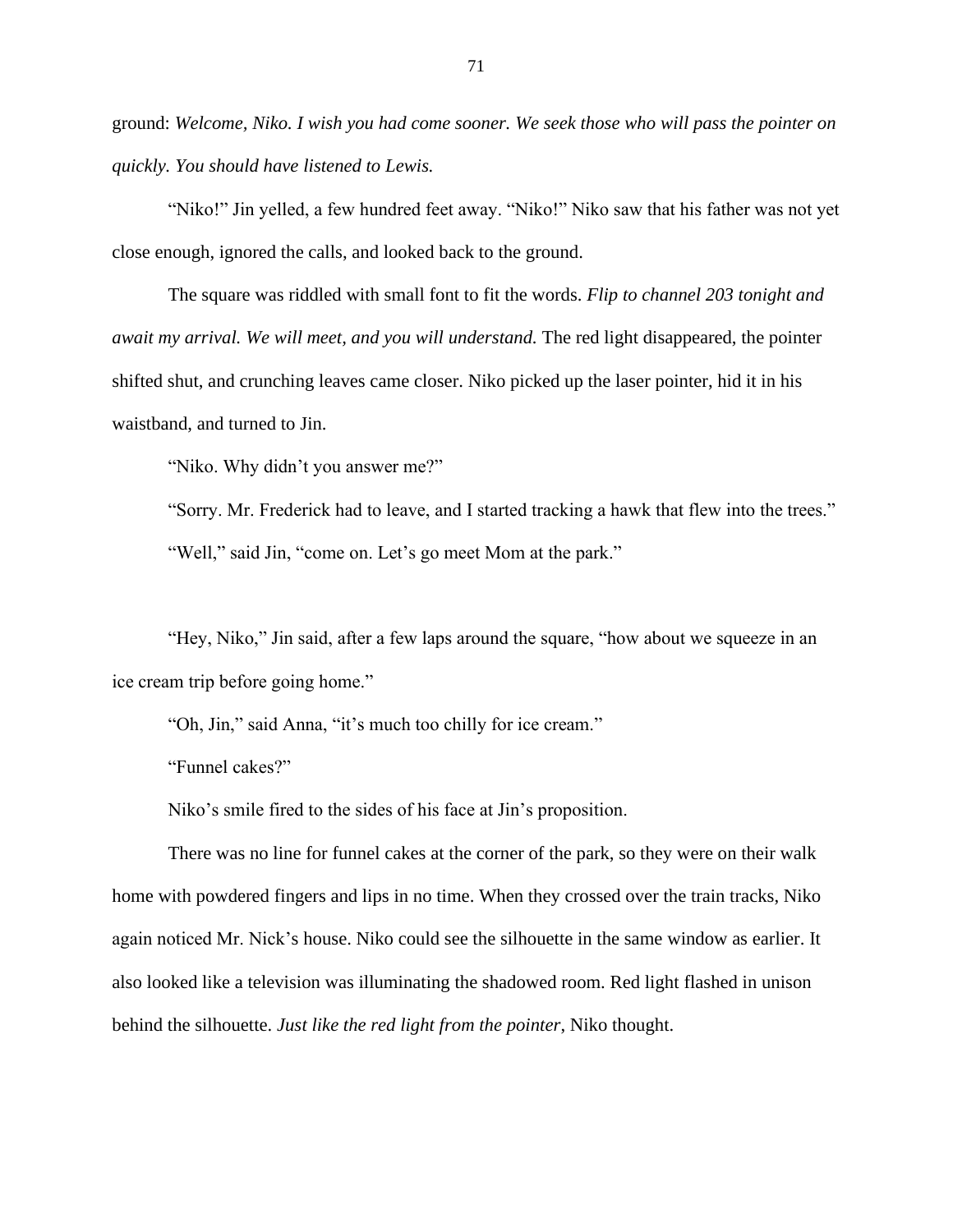Before bed, Niko worried about what he'd gotten himself into. On one hand, even Mr. Frederick had played the game. Then again, Niko himself had at least heard of the stories in the news. Maybe that was what his parents were whispering about earlier. He knew his mom was a suspicious person, and if she found out he had a pointer, he'd feel worse for having kept it from her. His racing thoughts came to a halt as sleep took over.

He awoke to an iron puddle of blood sitting in his throat. His chapped lips felt like the icy burn from a jump in the pool after soaking in the hot tub. It was not until he sat up to check his alarm clock that he noticed the rest of his body was coated in sweat. It was 3:39 a.m. *Flip to channel 203 tonight and await my arrival*, he remembered the pointer writing. Soon enough, his child instincts got the best of him. There was no way he'd be able to fall back asleep before seeing that TV.

His feet were feathers as he crept past his parents' bedroom. The television was in the living room, just to the left of the front door. Both the kitchen and his parents' office separated the bedrooms from the rest of the house, so as long as he kept the volume low, he would be able to get it over with.

In the darkness, he grabbed the remote and crossed his legs in front of the TV. When the TV blazed to life and the theme song of a soap opera flooded into the living room, Niko's finger moved like lightning to turn the volume down. He pressed the "Guide" button on the remote and scrolled down to channel 203. He watched a horizontal red line move vertically downwards. After it escaped to the bottom of the screen, another line started at the top. When this one reached the middle of the screen, another began. The lines continued splitting others' solo moments in half and speeding up as more followed. Eventually the screen was fully engulfed in dark red.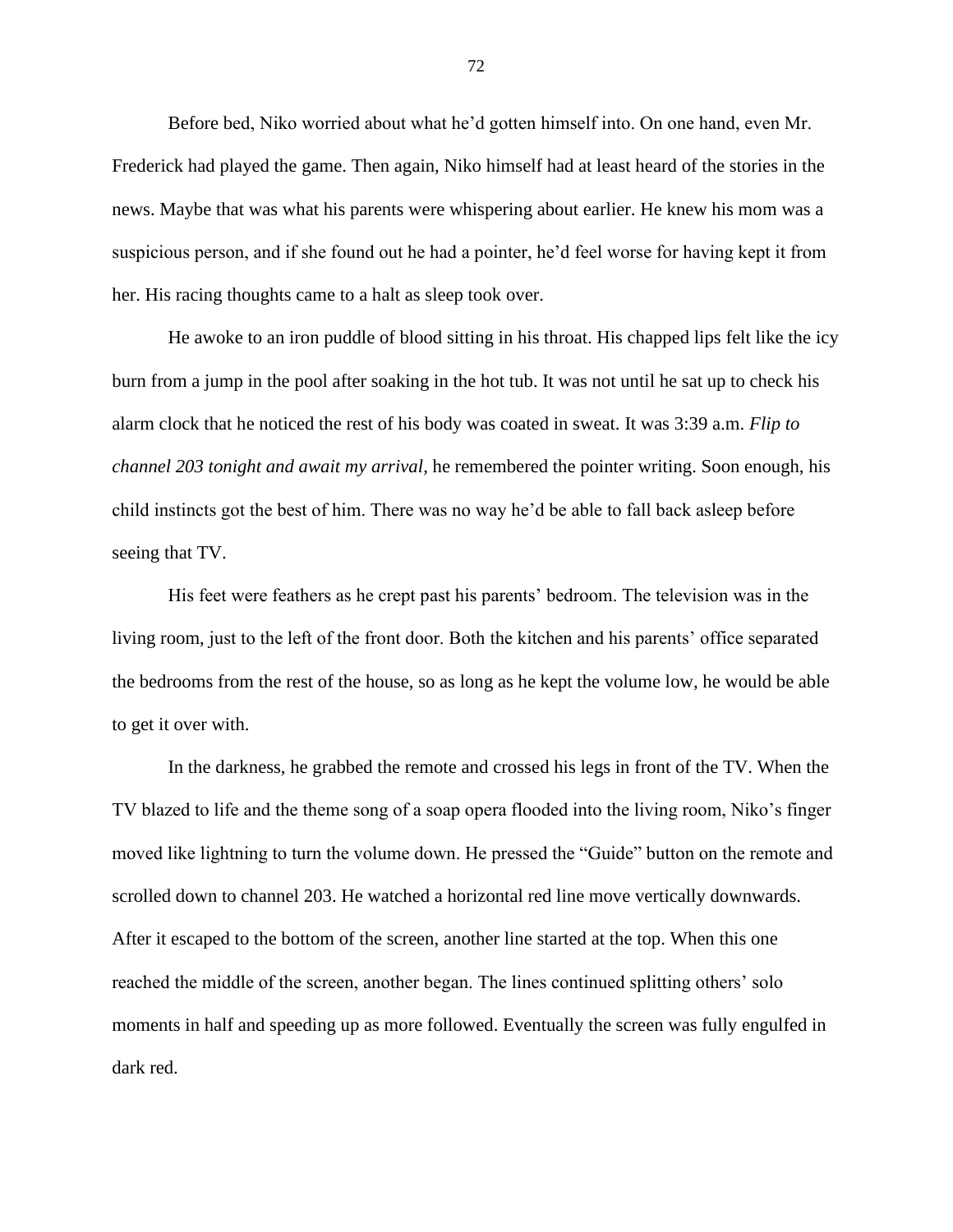A black dot appeared front and center. It grew. Niko noticed that it had grown arms and legs as it neared. Just before the head and legs reached the tips of the television, the zoom-in stopped. The faceless figure stood unmoving as Niko watched, frozen. The figure darted left and disappeared from the screen. At the same time, the bushes outside of the window behind the TV flowed sideways. Then, there was a light rapping at the door. Niko slid under the coffee table.

The golden deadbolt turned, and the house welcomed the creaking of the door's slow, steady glide. No one entered; at least, not from what Niko could see. He remained breathless as a statue.

Something whispered near the entryway. Niko couldn't identify the voice or what it had said, but it frightened him.

*Niko.*

*Niko*, he thought. *It's saying my name. Just like the pointer knew my name.*

*Niko. Come out. Your time has arrived.*

Niko remembered his encounters with those who'd played the game. Everyone had nothing but positive things to say about it. Maybe he had nothing to be afraid of. He slid out from underneath the table.

" $H$  – Hello?"

*Not there. Here.*

Niko stared before himself but into space. There was no one in the room with him.

"Who are you?"

*I'm here to help you, Niko. You've got a responsibility much bigger than your life here.* "What do you mean? I don't need help."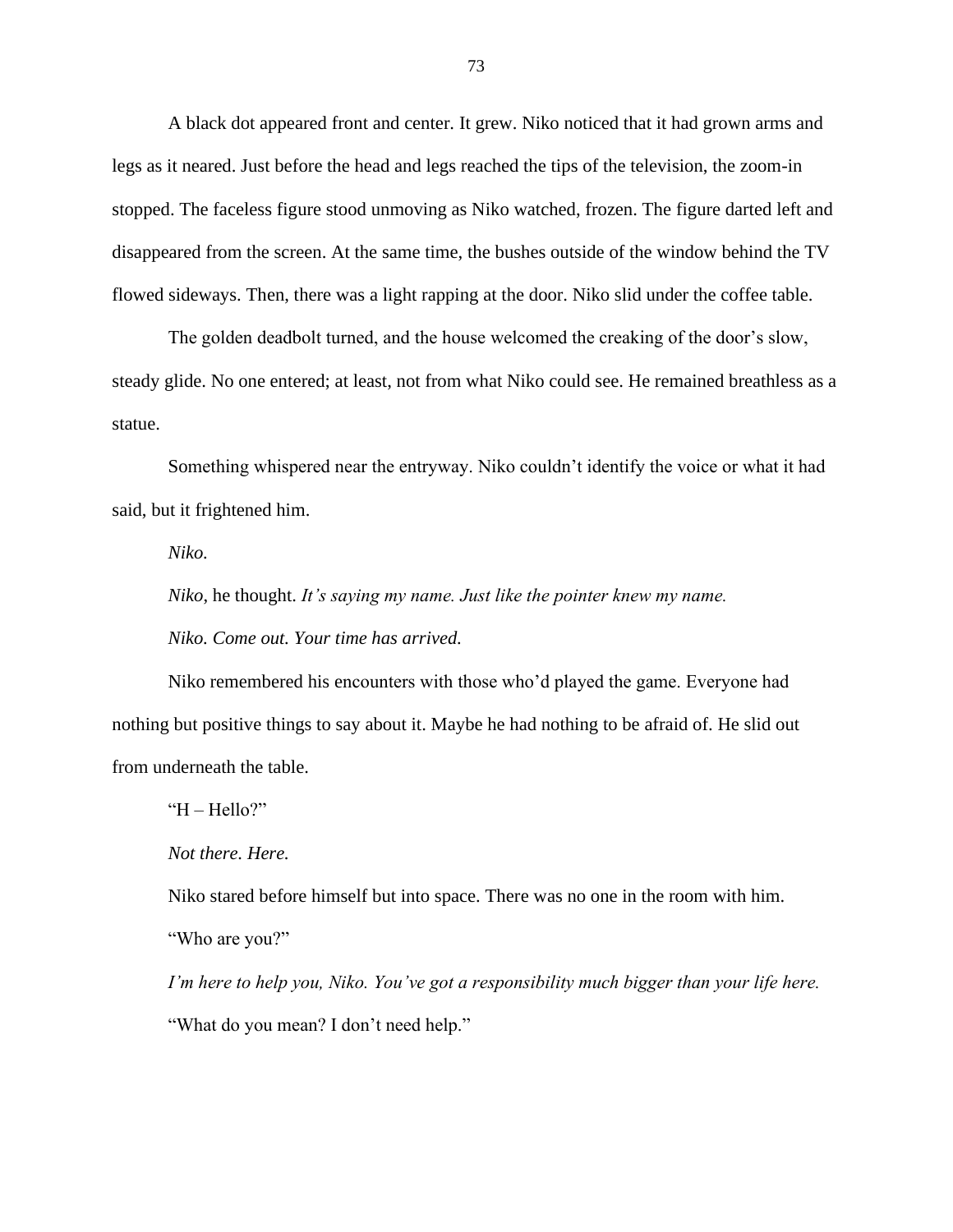*Yes, Niko, you all need help. Our master knows how to give everyone help. The rest of his subjects and I are weak. We need your help to make us stronger.*

"Why me? What are you even talking about?"

*We need hosts to allow us to carry out our duty. Our master is leading us on a journey towards populating other earths. He has the power to take over the masses. In due time, we will have enough hosts to begin our reformation.*

"That can't be true. Why would you tell me about it?"

As Niko finished asking the question, a gust ran through his nostrils. This was not like any other swift wind, however. The air was thick, with a steaming temperature. It burned his sinuses.

## *Because you can't stop it.*

Niko was frozen again, but not to remain hidden; he couldn't move. Something had possessed him. Something was talking in his head, and it wasn't him. His muscles tensed.

"No! Get out of me!" Niko yelled. He unwillingly bit his tongue at the outburst.

*Quiet, boy. You'll wake your parents. If they find out what's happening, I'll kill you immediately. That's a promise.*

Niko tried squirming away, but there was no escaping the power that controlled him from within. He tried closing his eyes, but the lids stayed open. His eyes rolled backwards, feeling like they were being pushed aside. When they fixated themselves back into position, Niko's vision was entirely new. The refracting light from the television made the entire room red, but when his body moved towards the light switch and illuminated the living room, everything was still red. Orange-red television screen. Bright red couches. Blood-red wooden floors.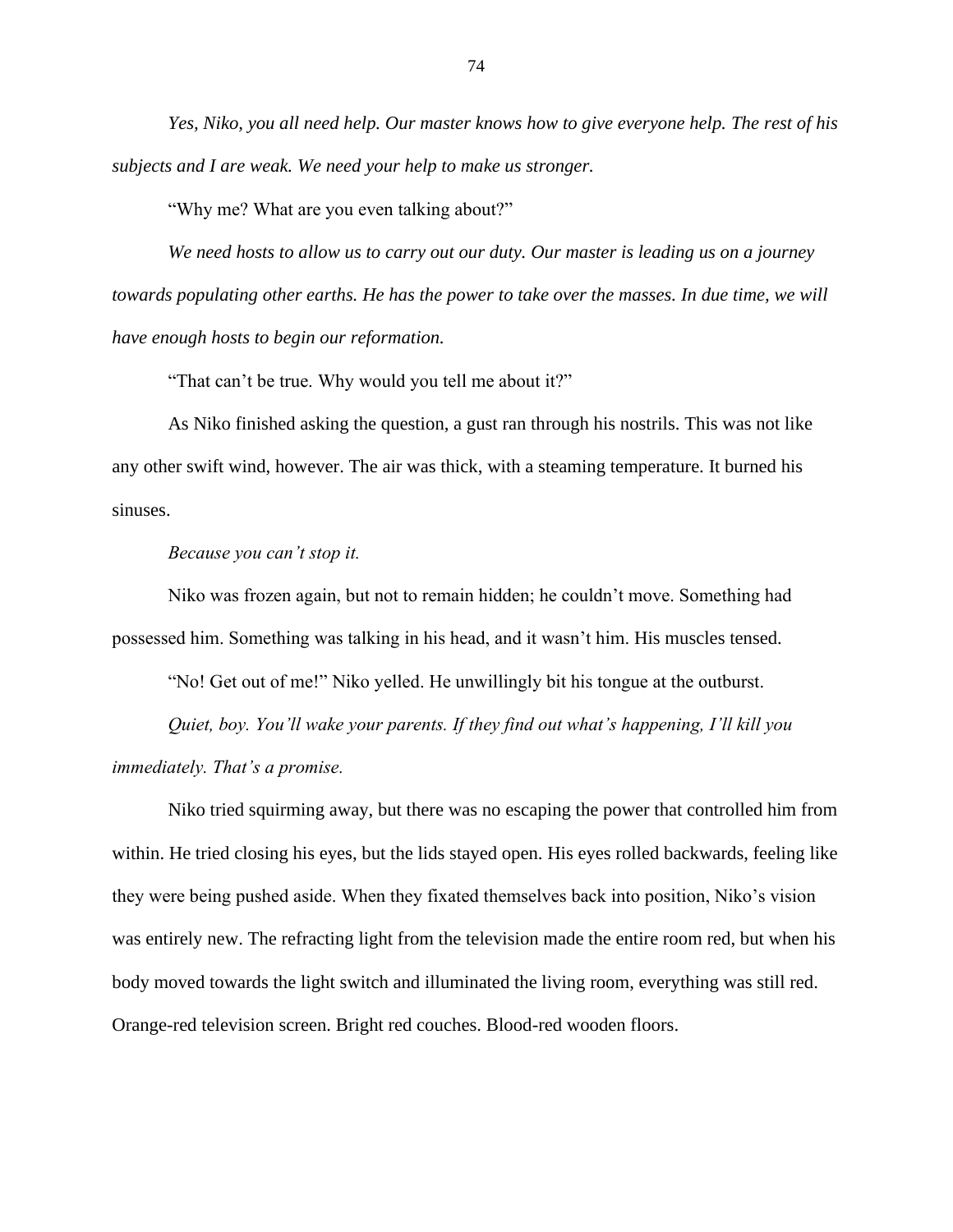"Niko?" Jin asked from the kitchen. Niko's yell was successful in waking his parents. They stood staring at Niko with eyes wide open. Anna examined from behind Jin.

*Speak to them, Niko. But remember, don't say anything about me.*

Niko senses dissipated, as if the being had left him. He observed his surroundings, realizing that his parents were awaiting an answer. He couldn't tell them what happened. The being said it would kill Niko.

"I – I'm sorry," Niko quickly managed. "I guess I was sleepwalking. I woke up from my scream."

"Niko" Anna asked, "are you sure you're okay?"

"Yeah, mom. I promise." Niko's voice quivered.

"Hey champ," Jin cut in, "how come the television was on?" Both parents had discussed the whole pointer situation that night before going to bed, and it was evident that they were not convinced of what Niko was telling them.

"I don't know, Daddy. I guess I turned it on in my sleep."

"Well, who were you talking to?" Jin responded.

"Dad, I don't know. I just woke up right before you guys came in."

If Anna and Jin had known about the television, there'd be no doubt that they'd find Niko's pointer. He was terrified. Since his fear influenced such a convincing alibi, they only spoke with him for a moment longer before sending him back to bed.

*Very good, Niko,* the voice said as Niko's body walked upstairs. *Tomorrow, we'll have our fun. I sure could use some sleep.* 

Whatever was inside Niko wasn't lying. When he shut his bedroom door behind him, he was asleep on the floor before he could even think about making it to his bed.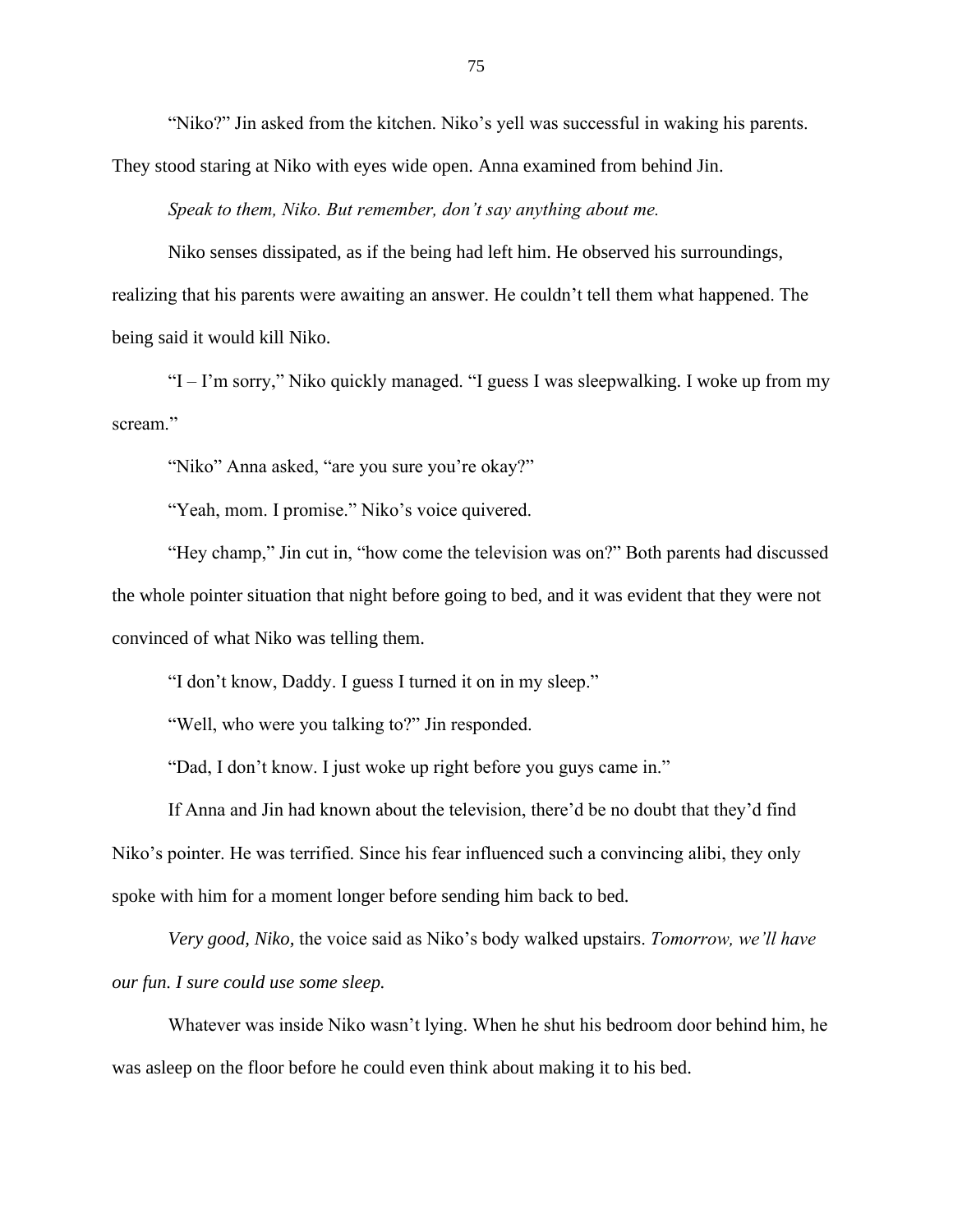Niko awoke in a daze, hardly remembering what had happened a few hours before. He pushed himself up from the floor and walked into the bathroom to start getting ready for school. He peed, brushed his teeth, and upon wiping the eye crust away with balled fists, was horrified to see the mirror. His eyelids twitched while the irises switched from natural brown to jet black.

*Have a nice sleep, Niko?*

Everything from the early morning flashed through Niko's head. What would his parents say when he walked downstairs? The irises quit flashing and stayed black.

*Remember, Niko, you can't say anything to your parents, or you'll die. Their time will come soon enough. You must pass the pointer on to the next subject.*

Niko tried responding to whatever was inside him, but his eyes had returned to normal, and the being seemed to have disappeared again. He left the bathroom to get dressed and head downstairs. He arrived at the kitchen table to his mother's face in her laptop again and his father's the same on the kitchen television. Anna was reading more articles about the pointers, while Jin watched the latest news report on them. Jin looked up first.

"Hey, buddy, how are you doing?" Not a 'good morning.' Niko had expected his parents to be acting cautiously.

"I'm fine."

"Are you sure?" Anna joined in. "Do you remember anything from last night?"

"No, Mom, I was sleepwalking. I woke up right before you both walked out of your room; I already told you."

Jin was hesitant to hammer his son with questions.

"Well, maybe you ought to stay home today. You could be sick."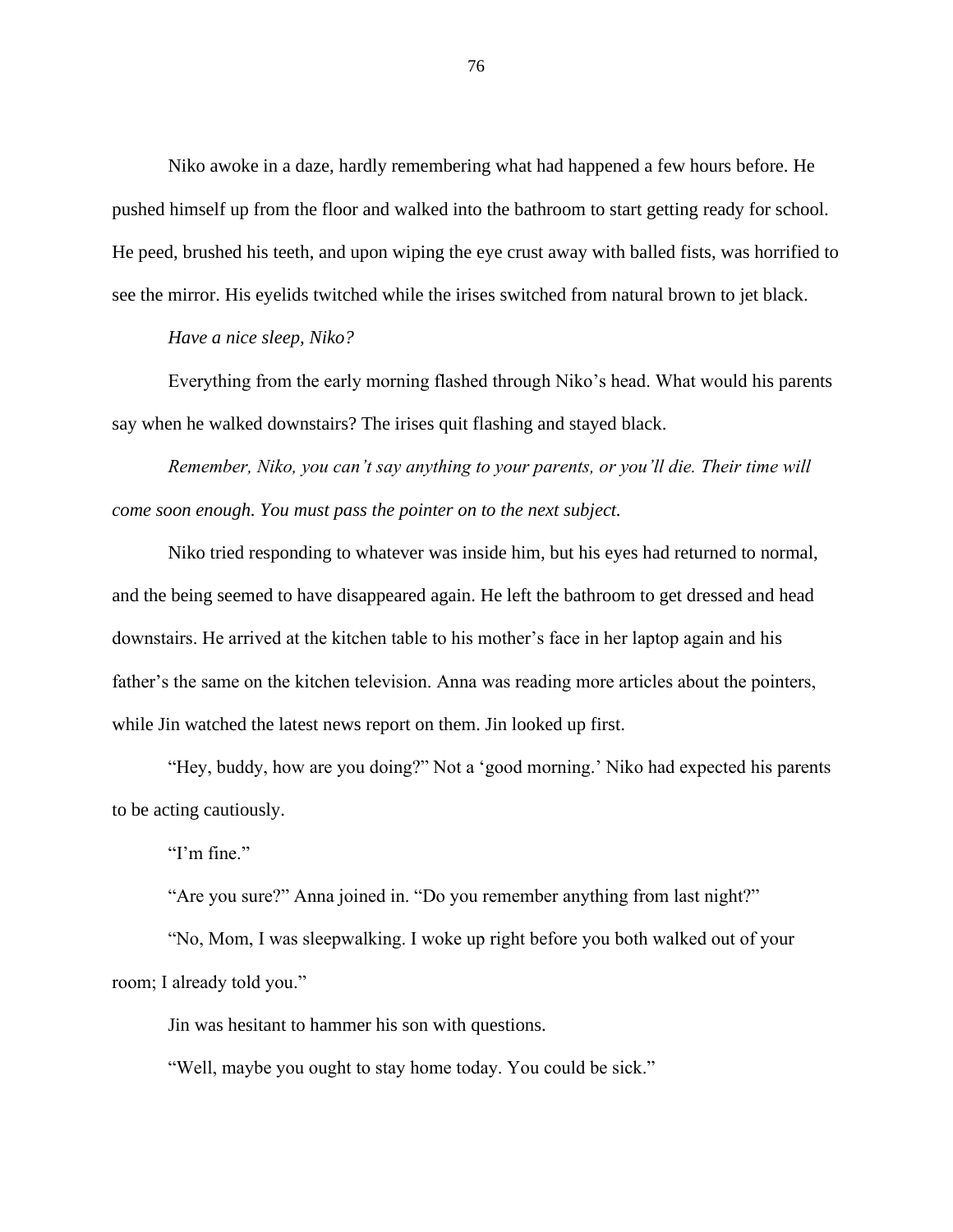"I promise, I'm fine," said Niko. "I've sleepwalked before. Why is now any different?"

Anna stood up. "Niko, honey, I'm sure you've heard of those pointers going around.

You'd tell us if something was wrong, wouldn't you?"

Niko remembered what the being inside him had said.

"I know about them, but that's it. Why would sleepwalking mean anything about the pointer?" Feeling the pointer pressed against his lower back from the bottom of his backpack, Niko wondered why he didn't try changing the subject.

"What do you know about them?" asked Anna.

"Why are you asking me so much? What does it even matter?"

Jin walked to Niko from the TV.

"Niko, no need to get defensive. We just want to make sure you're okay."

"I'm fine!" Niko turned to storm out the door for his walk to school. As he rounded the island in the middle of the kitchen, his backpack swayed to one side, and upon readjusting, the metal pointer brushed the island. Both Anna and Jin walked toward Niko.

"Niko," said Jin, "what's in your backpack?" He reached for the bag attached to Niko.

"Dad, help! It's got me! It's –" Niko started, but the being took hold and cut in. Niko's voice changed from the fourth-grade boy to a growl.

"No! Stay back! He stays with me. Stay back," the voice spoke. Niko tried pushing past the forces binding him, but whatever it was was much too powerful.

Anna yelped from behind Jin, who tried to stay calm.

"Niko, if you're in there, listen. It's me, Dad. You're gonna be alright. If you can hear me, try your best to relax and see if you can say something." Niko's shadowed eyes glared at his father.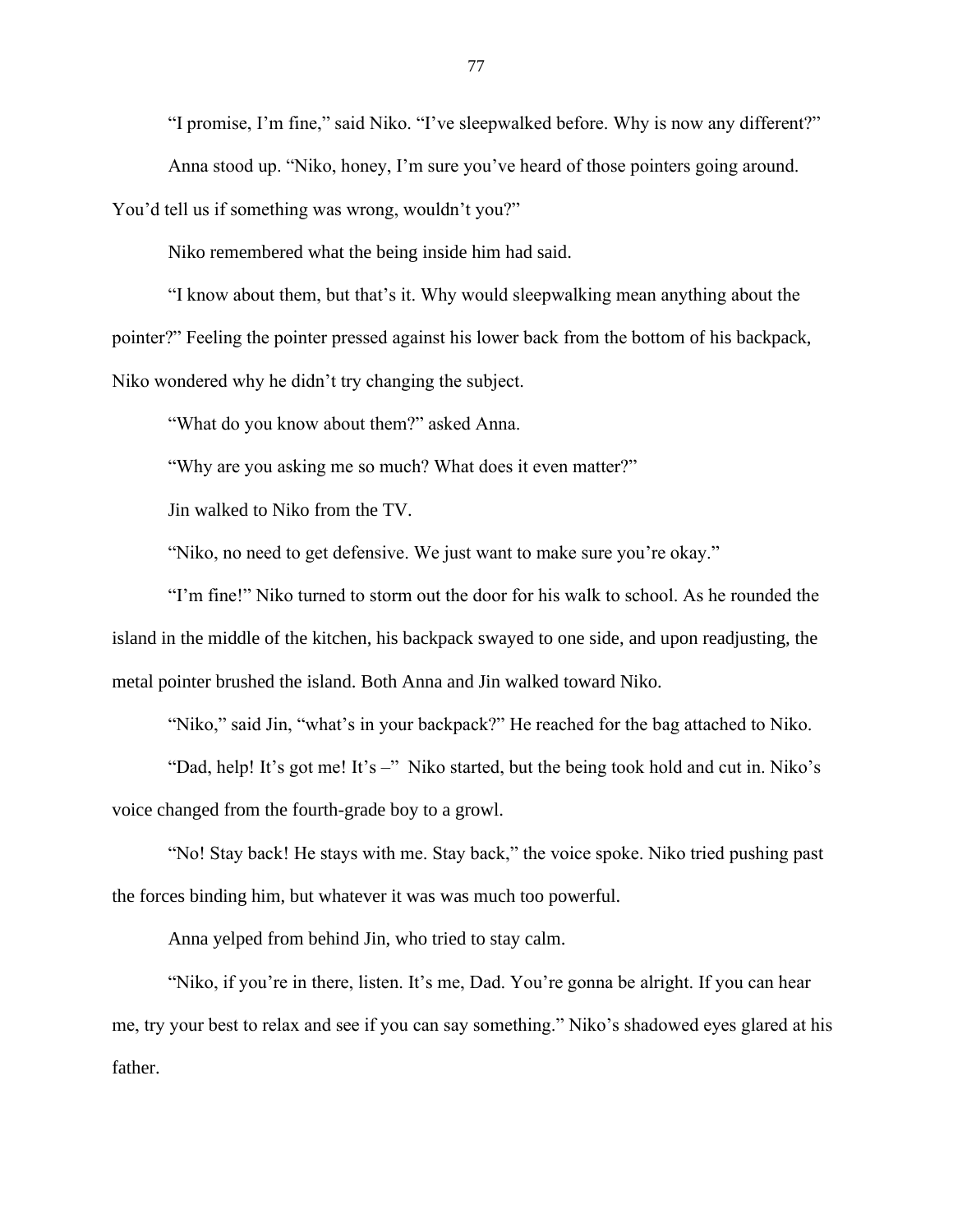"Can you wrap him up or something?" Anna asked, "I think we should –"

Niko's body leaped towards Jin. He collided with his father, sending them both to the kitchen tile. His attempts at stopping the force within him were hopeless. Whatever was inside him was strong: mentally and physically. Niko hoisted himself up, arms raised above his head. Anna and Jin tried grabbing his arms to subdue him. He swung a fist into Anna's stomach, took two steps back, and stretched at Jin. His palm landed on Jin's cheek bone.

"Jin, we've got to stop him!" Anna yelled.

Niko took steps towards the front door. The parents scrambled to beat him to it. His back curved as he went down on all fours and sped away. Jin and Anna sprinted after him. Once they saw he was headed for the main road, Anna ran back for the car, while Jin pursued Niko.

*It didn't have to come to this, Niko. You should have already left for school.* 

Niko's body moved much quicker than Jin, and when Niko got to the main road, his legs darted across the street, jumped into the cover of a bushel, and waited for Jin to run past on the other side. Niko then continued in the opposite direction of the school.

Anna eventually picked up Jin along the road, and they continued searching for Niko.

About fifty feet away, the paperboy approached.

*Him, Niko. You'd better give the pointer to him.*

"What do you mean, 'it has a mission for me?'" the paperboy asked after reluctantly stopping his route for Niko.

"Trust me, you'll be glad you got your hands on this."

"This isn't one of those alien things from the news, is it?" the paperboy countered.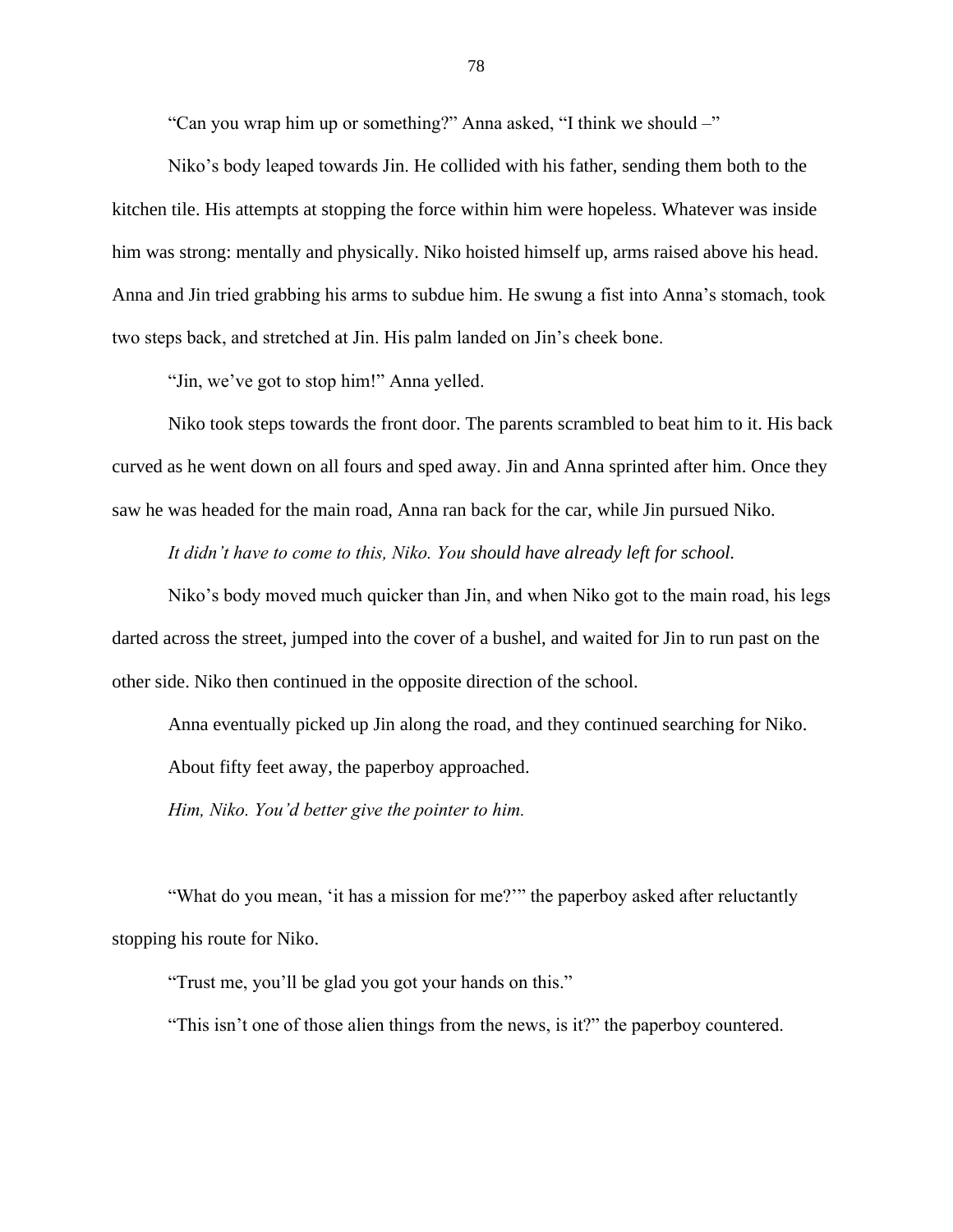Niko had quickly thought up his defense. He said, "You really think I'd carry one of those around? This is a replica. Sure, there might be real ones out there, but this one is fun. You twist the ends, and a secret message pops up. It's kinda like a Ouija board."

"I'm not a little kid like you, Niko. Why would I want to play a board game?"

"If you're afraid to do it, I can just give it to someone else. Don't blame me when you're the only one who hasn't played it."

The paperboy couldn't let Niko win this one.

"Hand it over," he said, as he snatched it from Niko's grip.

Niko added, "Just make sure that after you use it, you pass it on."

"What?" asked the paperboy.

"You can't keep it forever. The main point of the game is to pass it around to see how many people get the same secret message. You're supposed to team up with them once you find them."

"Whatever."

Though something had taken over his body, Niko's adolescent curiosity remained: "Since I gave you the pointer, will you tell me your name?"

The paperboy disengaged his kickstand. He turned to Niko, smiling.

"Yeah, right," he said, leaving Niko alone once more.

Niko continued walking away from the school, but the being came back. *Turn around,* 

*Niko. We're meeting up with a friend.*

The force in Niko carried him to the train tracks. He was staring at Mr. Nick's house. *See him, Niko? In the window. He's been chosen, too. He's been waiting for me for days. He didn't*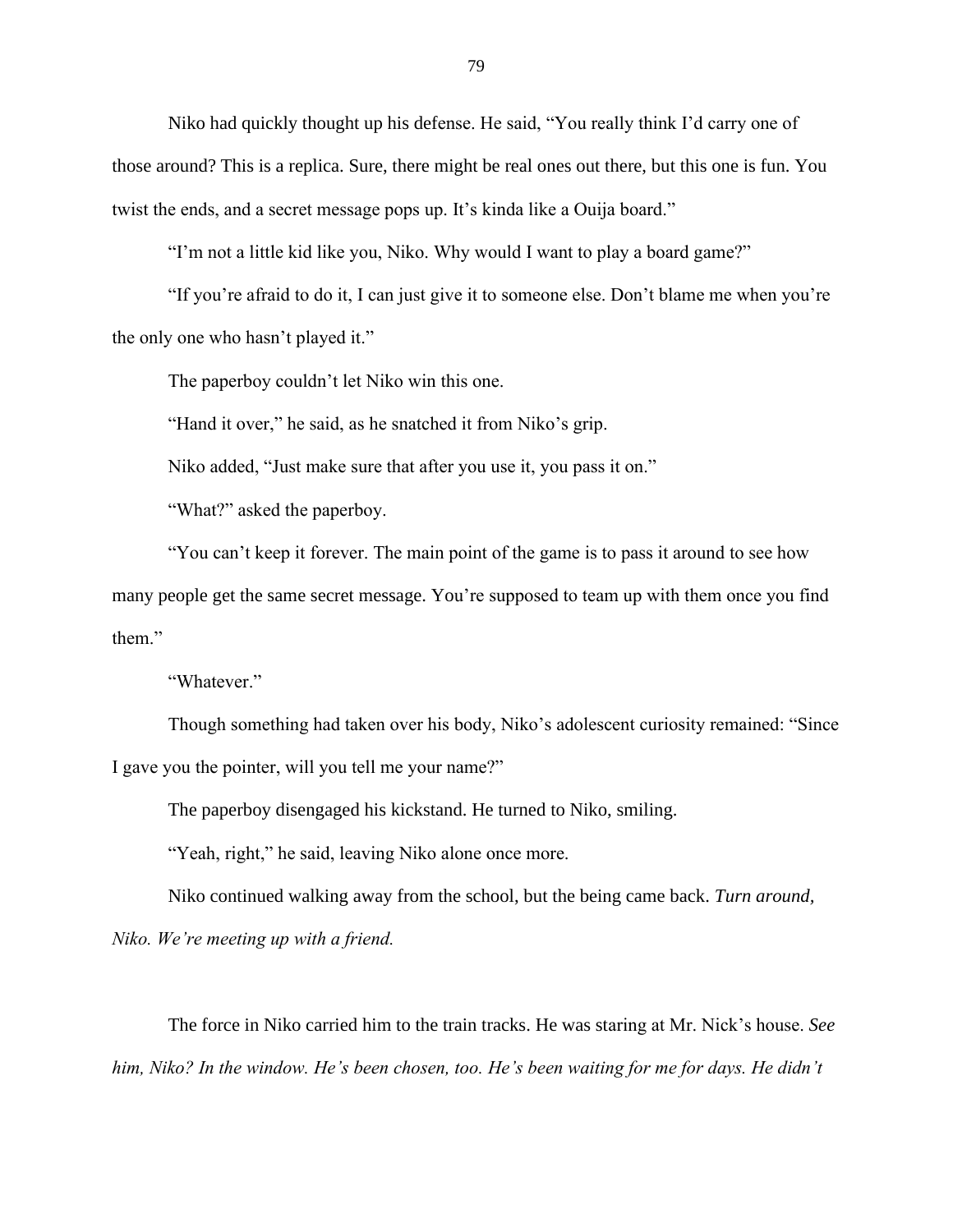*even mean to find a pointer, but when he hid it in his office, it was only a matter of time before my friend took him over.*

Niko tried responding to the voice in his head, but it was no use.

*It's time we go see my friend. He's very eager to meet you.* 

Niko's legs approached Mr. Nick's house. Wet wood covered the outside. Green shingles on the windows hung by single screws.

Fear was not strong enough for Niko to prevent his body from climbing up the porch steps. Each stair seemed to inhale as the weight of a body crept upwards. The wooden front door had a thin piece of glass to look into the house, but most of it was blocked by a stringy curtain hanging from the inside.

## *It's time, Niko.*

Niko's hand raised and knocked three times on the door.

"Who's there?" a voice yelled from inside. Niko realized that this voice was more human than the one that had been speaking through himself. The thing inside him said Mr. Nick was possessed as well. Suddenly, Niko realized he had regained control of his body. Was the force gone?

*Talk to him. I'll be back. You sure have put me through a lot today. I need to rest. Do not leave this house until I am ready, or you will die.*

That was enough for Niko to take advantage of what he assumed would be a short time of freedom.

"Mr. Nick? Can you hear me?"

"Go away!"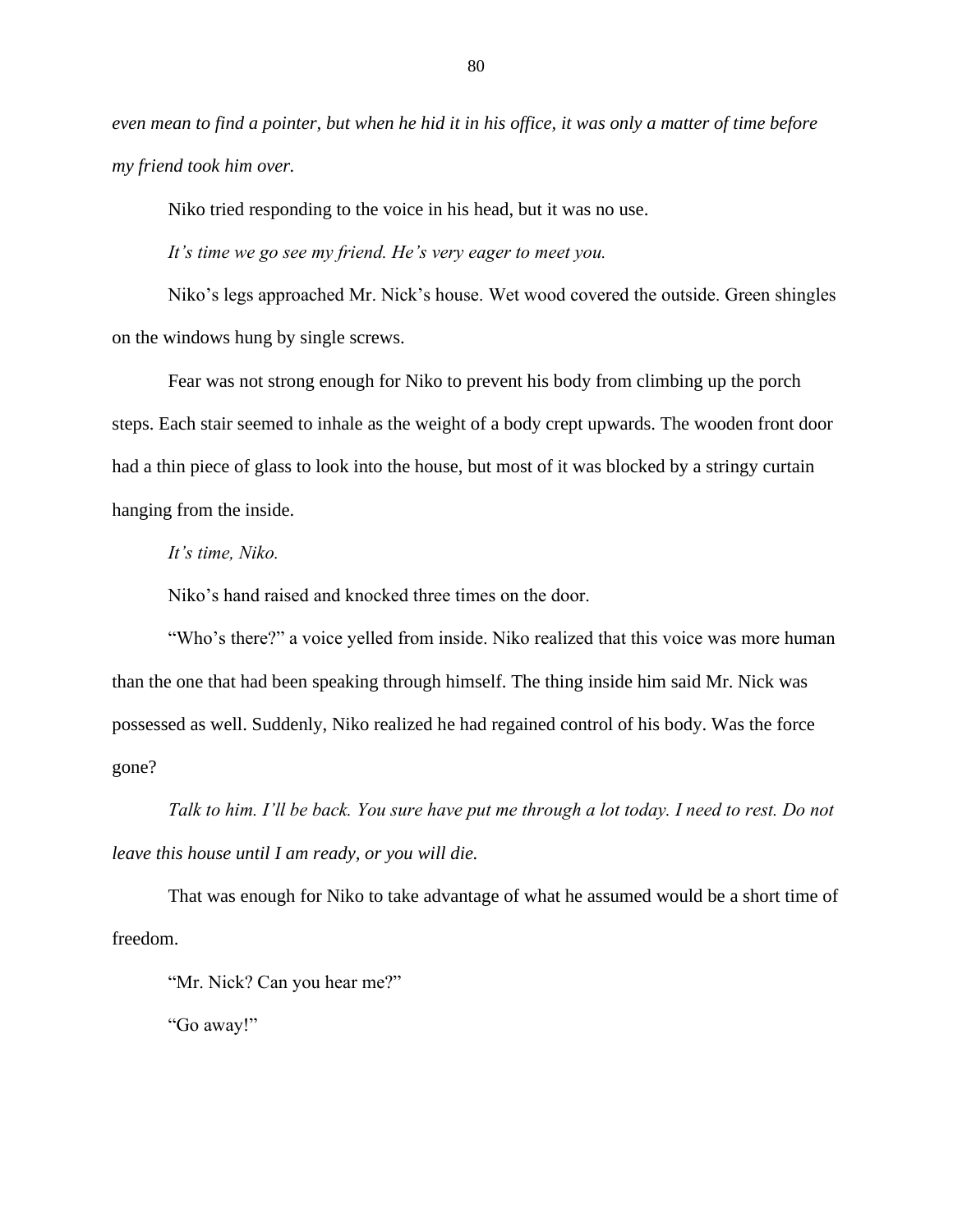"Mr. Nick, please. I think the same thing that happened to you is happening to me. Maybe we can help each other."

"Don't need help! Go away!"

"Mr. Nick, do you know anything about the pointers?"

Silence. Then footsteps. A turning of locks. Mr. Nick would have been six and a half feet tall if his age had not bent him forward. Long, thick whisps of grey hair covered much of his face. Behind the vines was sunken skin. He wore a cream cardigan, buttons unfastened, bluestriped pajama pants, and leather slippers.

"What do *you* know about the pointers?" Mr. Nick's eyes searched the area outside then fixed on Niko.

"I just know that something has been controlling me, and this may be the last time I can talk without it. But I think it's still in me."

"Come in. You'll catch a cold."

Niko hesitated.

"Niko!" a voice yelled from near the train tracks.

Anna and Jin had turned around to see if they might be able to find Niko along the tree line of the woods behind the city homes and buildings. Upon crossing the tracks, Anna yelled for Jin to stop the car. She saw Niko standing on Mr. Nick's front porch.

"Mr. Nick," Niko said, "those are my parents. I don't think we should let them in. I think the things inside of us may hurt them."

Niko stepped into the mouth of the rotting house. As Anna and Jin ran to the house from their car, Mr. Nick locked the door.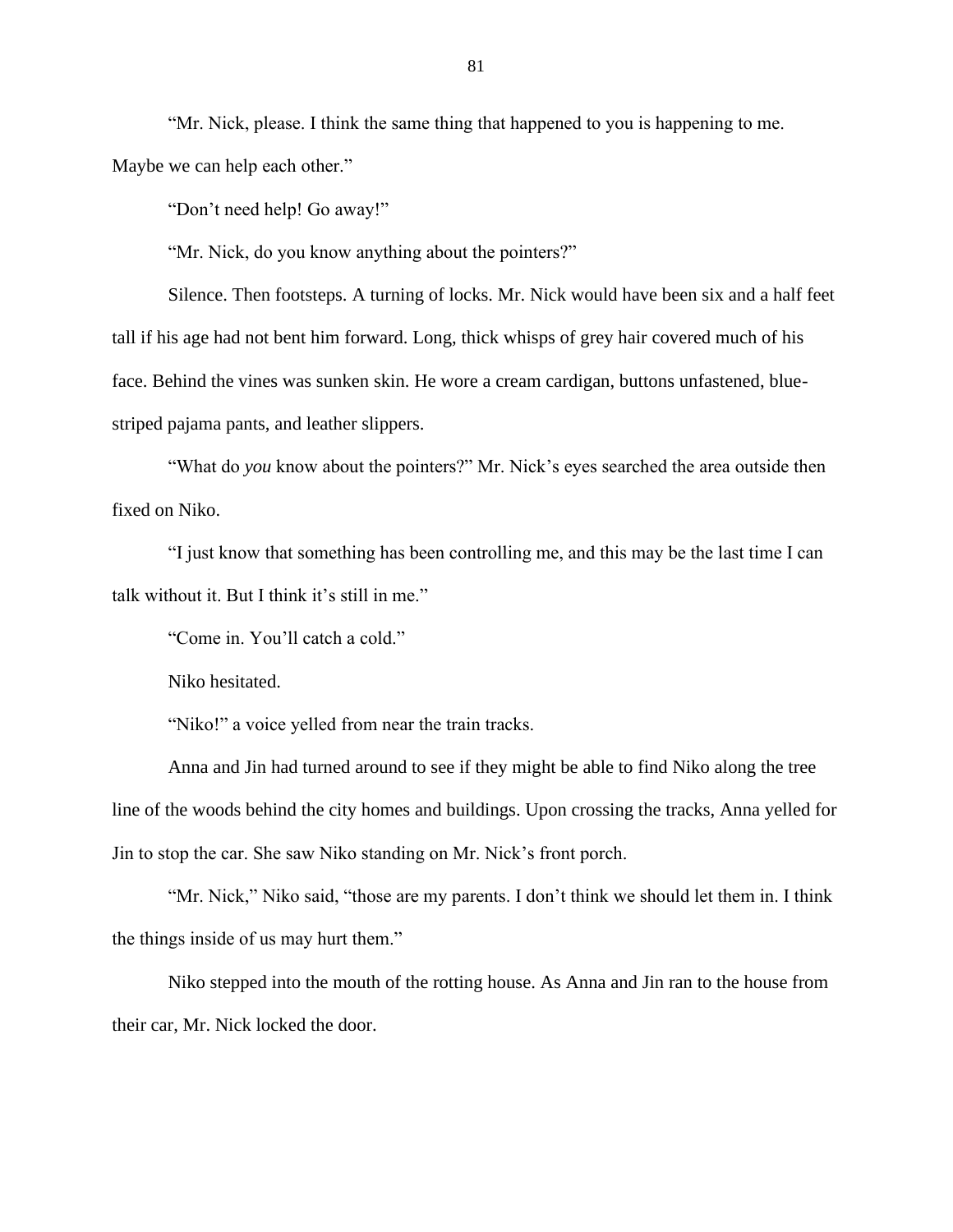Mr. Nick walked into a room with one couch and dozens of newspapers. Niko followed. His parents' banging on the door sent him even further into a state of worry.

"Don't mind them," said Mr. Nick, noticing Niko's weary face. "This house may look worn out, but there's no way they're getting through that door.

"There's been stories in the paper about this stuff for weeks. It's all over the world. Some kids thought it'd be funny to bang on my door and leave the pointer for me to throw out. You weren't one of those boys, were you?"

"No sir."

"Anyways, I hid it away in my office. I'd read those stories of some type of pointer taking people out, one by one. I didn't want anything to do with it. Soon enough, it wanted much to do with me. I couldn't beat it. It's been nagging at me for days. It won't let me call for help."

"Why did it bring me here, Mr. Nick?"

"I suppose whatever is inside of each of us knows each other; like they were two of the same group sent to Northton to help take over. Just before you knocked, it told me I have to let you in. When I heard you, it felt as though it had left me. Then, I heard it say, 'Listen to the boy.'"

"Why did it want us to talk? I mean, why does mine stop controlling my body every now and again?"

"Well, mine's done that, too. These things… these beings are weaker than they might seem sometimes. I think that's why they need us. They're not just in Northton. People all over the world are getting possessed by them."

"So, what do we do? Call a priest or something?"

"I've got a feeling that wouldn't do. How long has the possession been inside you?"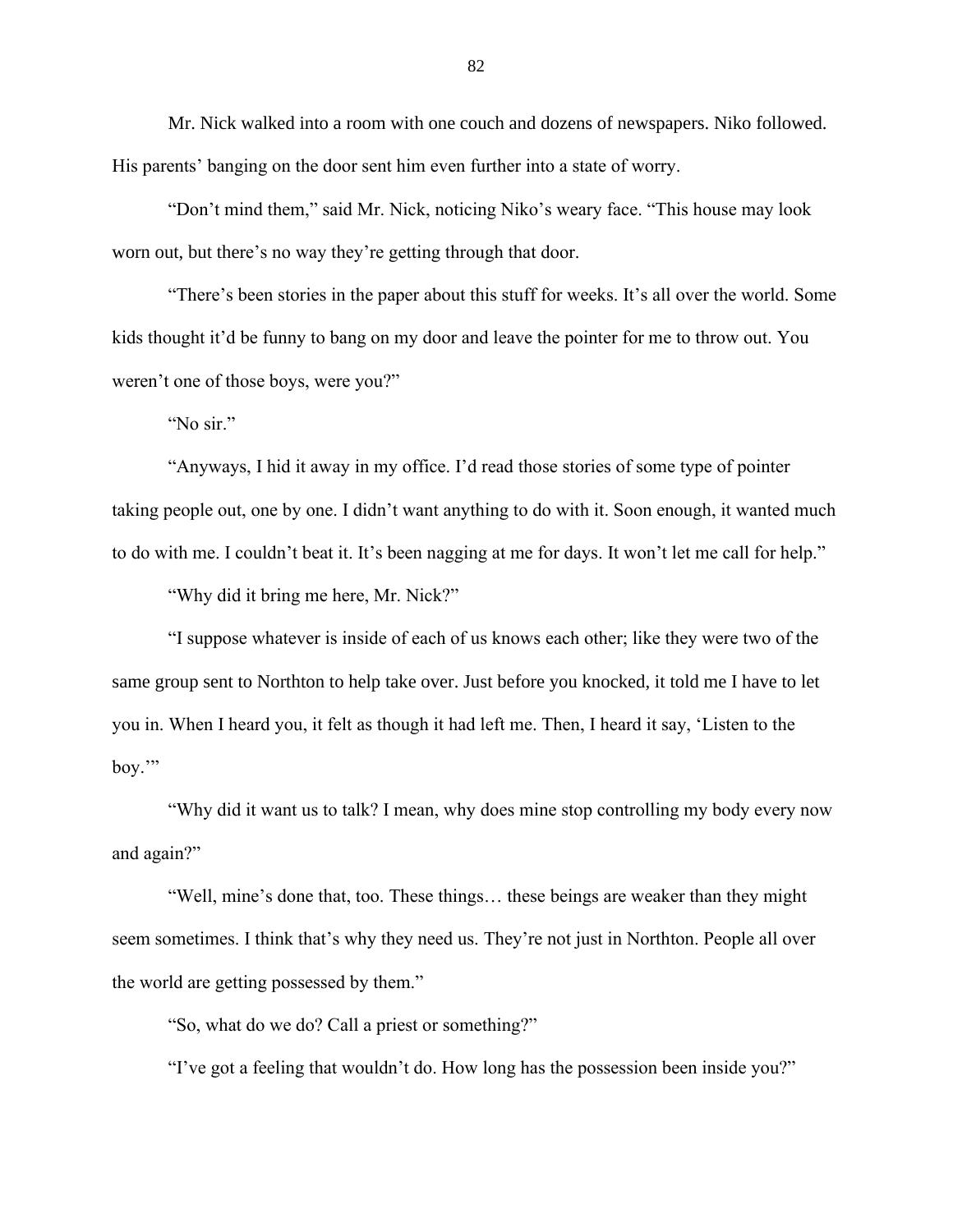"Since this morning."

"I've been taken over for about two weeks now. Listen, kid, we shouldn't ramble on. I don't know how long we've got. I… I think we might have to do what they say."

"Why?"

"It may be the only way to get them to leave. I've been watching while mine's been living. It seems to communicate with other beings of the same species. It writes in its language with the laser pointer, twists the pointer, and waits for a response."

"Really? Mine already made me pass my pointer on."

"Huh. Maybe mine's one of the ones that reports to their higher-ups. It's also been digging a hole in my basement. One section leads to the side of my house, and the other – it just keeps digging deeper and deeper. Anyway, when the pointer vibrates, it shows a new message upon twisting. I figure the only way to have a chance of taking back control is by learning the language, but I'm sure I've seen over a hundred different symbols already. The way I see it, they've got a mission. They need us to take care of that mission. It might be wishful thinking to assume they'll let us go when they're through, but it's the only sliver of hope we have."

"Uh, Mr. Nick, mine told me they're using us to start a new world or something. I don't think they plan on letting us go." Tears puddled in Niko's eyes. "I'm scared."

Mr. Nick stared in hopelessness at Niko's response. "Hey, now, I know you're scared. We have to stay strong. Mine never said anything to me about that. Are you sure that's what yours said?"

"Yes. He said their master has a plan for all of us."

"Now, you just hold on. How do I know I'm talking to you and not whatever is inside of you? Or maybe it's lying to you."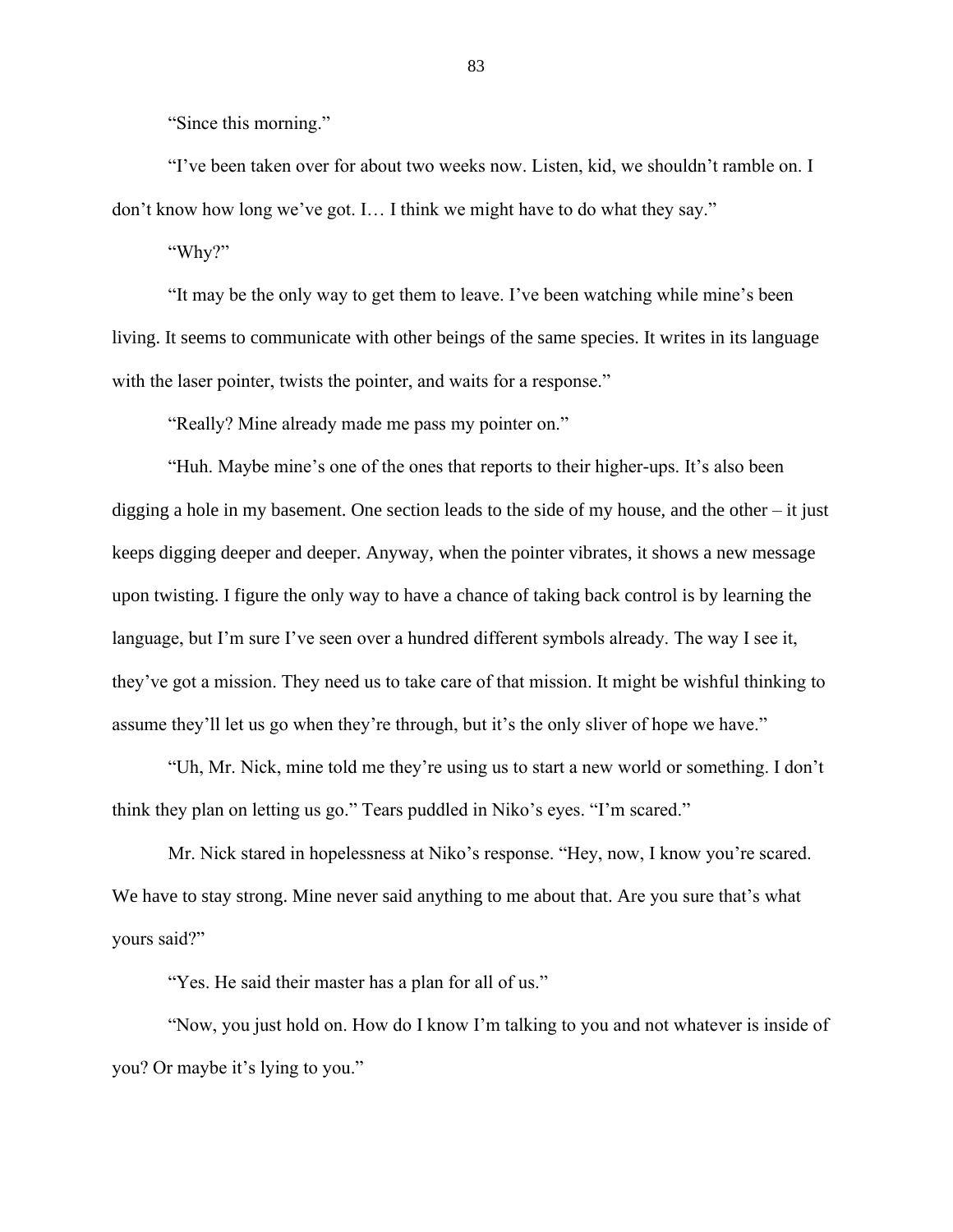"I'm not lying! Maybe we should get my parents. They could help!"

"Let's stay calm, son. I just don't know if it's fair to jump to conclusions based on the revelation of a child."

"Well, then, what do we do? Wait for them to come back to us?"

"There must be something else."

Niko's panicked responses made the matter all the more frightening, and his emotions seemed to be rubbing off on Mr. Nick. They both wanted to rid themselves of the beings.

"Let me think for a moment," Mr. Nick responded. "I don't suppose we have much time for a plan, but I might have an idea."

"What is it?"

"Just give me a moment!"

"Niko!" Jin and Anna had moved to the window of the room in which Mr. Nick and Niko talked. The parents were able to pry it open and make a small slit through which they could talk to the two.

"Mr. Nick," said Anna, "something is going on. We need you to give us Niko. He needs help. He's not safe."

Mr. Nick kept his composure: "If you two come into this house, it will be much less safe for all four of us. You've got to trust me." Mr. Nick's eyes twitched like Niko's had earlier. His voice changed just slightly.

"Your son and I have to work this out on our own before these pointers go any further. It's best if you leave it alone. It will only make matters worse."

"Mom! Daddy!" Niko cut in, "I'm sorry! I should have told you what was going on. Help me!"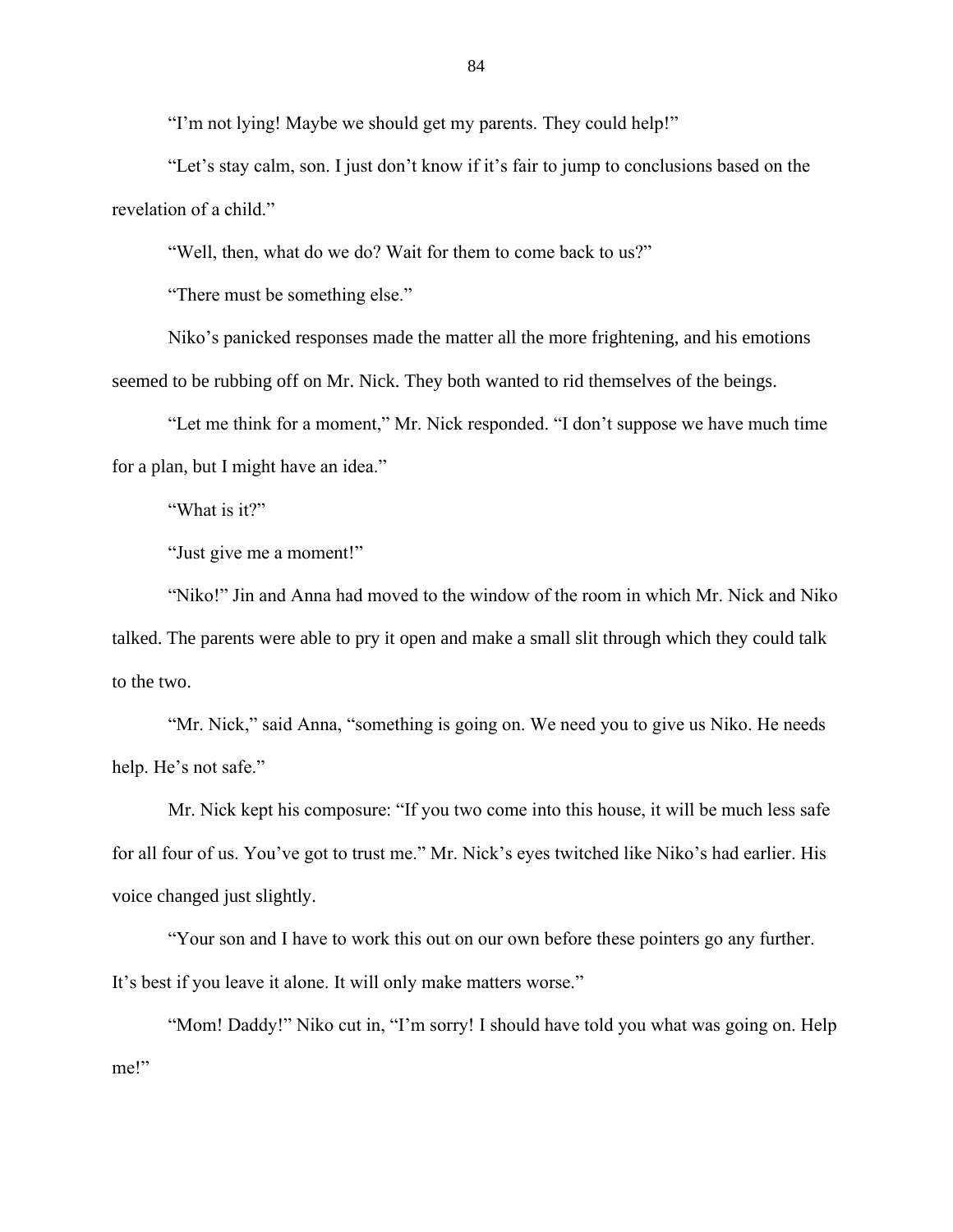When Mr. Nick spoke his next words, his voice had changed dramatically. What had once been an old man was now the voice of a deranged creature; someone risking the pain of breathing just to get some words out.

"Quiet, boy. You've had your time. You should have talked quicker!"

Now, again, Niko watched the world from behind his eyes without choosing how to move his body.

"No! Niko!" Jin and Anna watched as the two inside the house were taken over again.

"Anna," said Jin, "maybe we should each take one side of the house. I don't know if we can stop both of them, but if you see Niko, yell for me, and I'll do the same. We've got to help him."

Anna dashed around the house, while Jin took a few steps back to make sure he could see all of the windows.

"We've got to meet with the others," Nick's mouth said.

Niko's controller responded, "Yes, yes. An old reunion! Who's nearest? Aren't there a few one town over?"

"Yes; we've found a lot of success in this region. We'll head that way and see where we're setting up shop to wait for the rest. Last message said 300,000 others have successfully found a host since last night. That makes over 1 million total. When we double that, we'll learn to create hosts back home and drop them here directly. Soon, this wretched place will be crawling with our kind!"

"We'll have them wiped out in no time. Did you hear the elder human's plan? He thinks we're releasing him after completion!"

"What fools, humans!"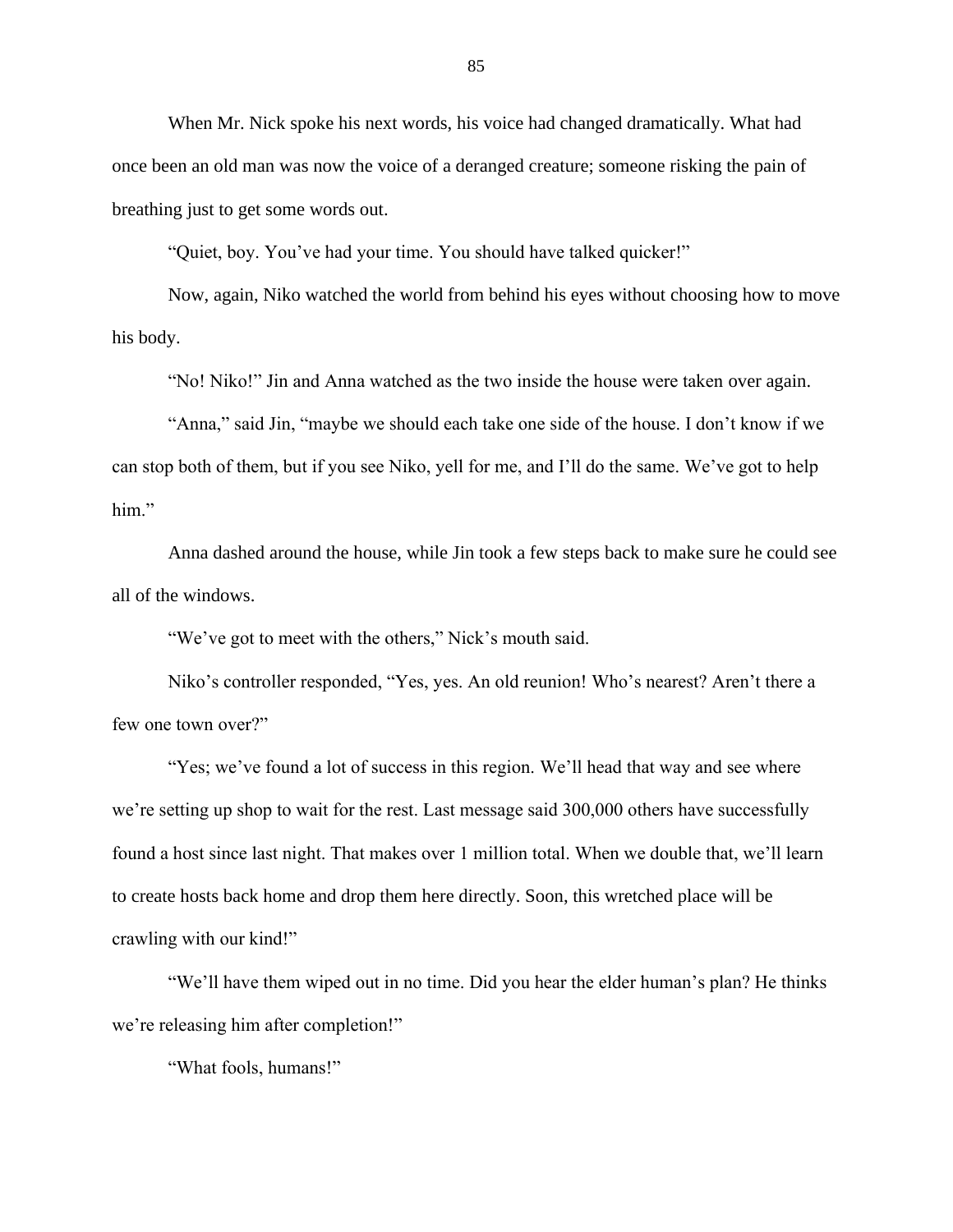The two bodies crawled down Mr. Nick's basement stairs. They came to a door which revealed the hole that Mr. Nick's being had been digging. Both fought to be the first out. They squeezed through, snarling, growling, and basking in the warmth of the morning sun. Taking to the woods, they headed to meet the others.